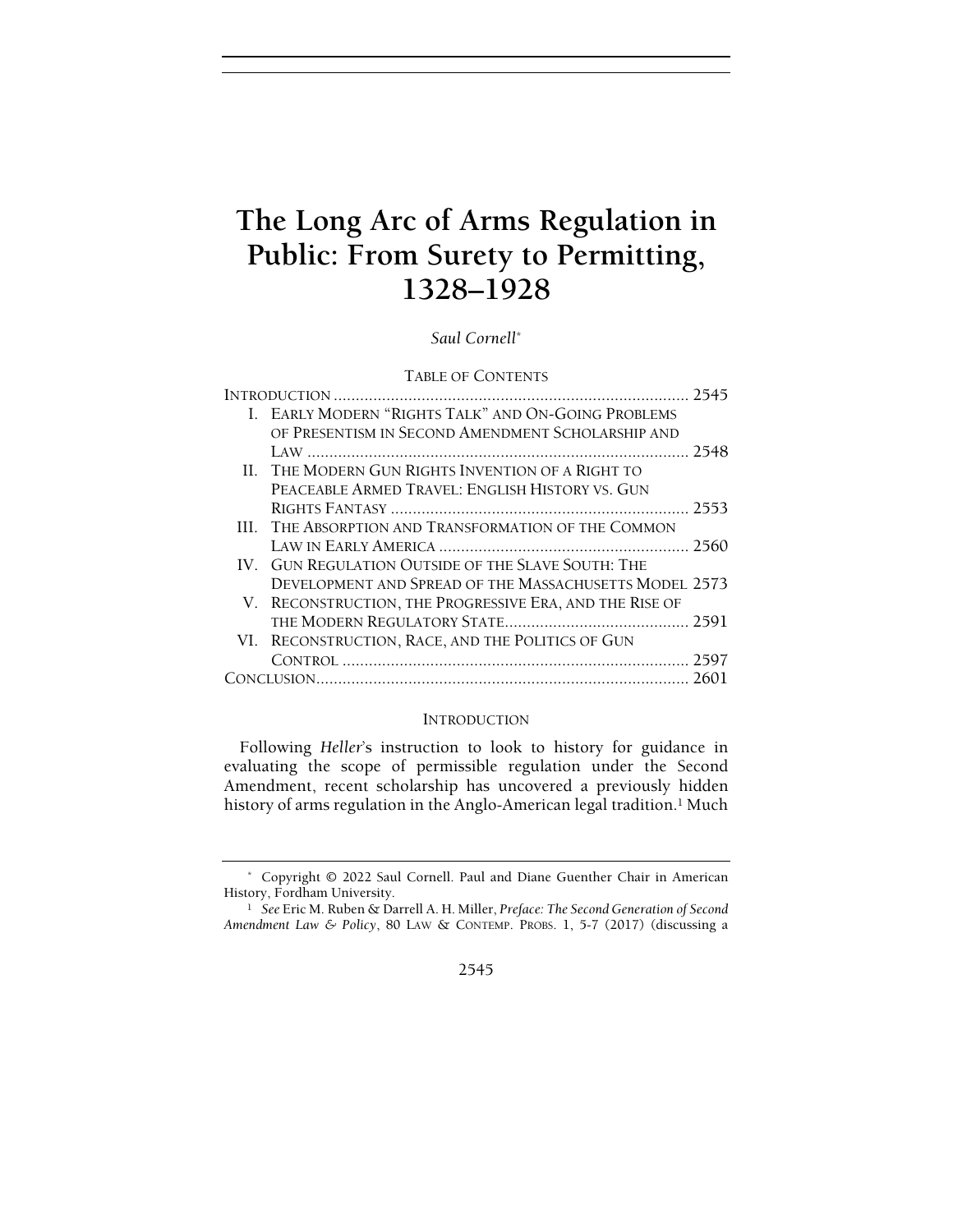of this material was largely unavailable to the Heller court because the sources were difficult to identify, search, and collect. The creation of powerful searchable digital "virtual" archives has transformed this once moribund sub-field of legal scholarship and facilitated a more sophisticated understanding of the scope of gun regulation under Anglo-American law.<sup>2</sup>

In contrast to much pre-Heller scholarship, this new Second Generation of Second Amendment scholarship has moved beyond the narrow focus on the single issue that defined the previous era's scholarly obsession, the individual or collective nature of the right entrenched in the Second Amendment.3 The first generation of legal scholars approached their subject matter without engaging directly with other relevant bodies of research and scholarship necessary to understand early American legal history and culture.<sup>4</sup> This tunnel history model, working backward from today's debates and focusing on a narrow range of sources, inevitably produced a distorted ahistorical view of the right to keep and bear arms, confusing the preoccupations of modern Americans with those of earlier generations who lived in a pre-modern society that conceptualized firearms regulations in distinctly different terms than those familiar to modern lawyers and judges.<sup>5</sup> The Second Generation of Second Amendment scholarship, by contrast, has incorporated insights from other subfields of legal history outside of the field of Second Amendment study, importing insights from the history of criminal law and the rich literature on the role of regionalism in the Americanization of the common law.6 It has also taken Heller's

variety of post-Heller articles that incorporate or explore the history of gun regulation and the use of new sources to illuminate this history).

<sup>2</sup> See ROBERT J. SPITZER, GUNS ACROSS AMERICA: RECONCILING GUN RULES AND RIGHTS 39-42 (2015).

<sup>3</sup> See Saul Cornell, "Half Cocked": The Persistence of Anachronism and Presentism in the Academic Debate over the Second Amendment, 106 J. CRIM. L. & CRIMINOLOGY 203, 206-07 (2016) [hereinafter Half Cocked].

<sup>4</sup> See Martin S. Flaherty, Can the Quill Be Mightier than the Uzi?: History "Lite," "Law Office," and Worse Meets the Second Amendment, 37 CARDOZO L. REV. 663, 677 (2015).

<sup>5</sup> See generally Lauren Benton & Kathryn Walker, Law for the Empire: The Common Law in Colonial America and the Problem of Legal Diversity, 89 CHI.-KENT L. REV. 937 (2014) (discussing the complex set of processes shaping the evolution of early American law, most notably the profound regional differences that emerged as a result of slavery).

<sup>6</sup> See Cornell, Half Cocked, supra note 3, at 207, 210. For a discussion of the minimum standard for undergraduate history majors, see MARY LYNN RAMPOLLA, A POCKET GUIDE TO WRITING IN HISTORY 18 (7th ed. 2012) and MARTHA HOWELL & WALTER PREVENIER, FROM RELIABLE SOURCES: AN INTRODUCTION TO HISTORICAL METHODS 1-3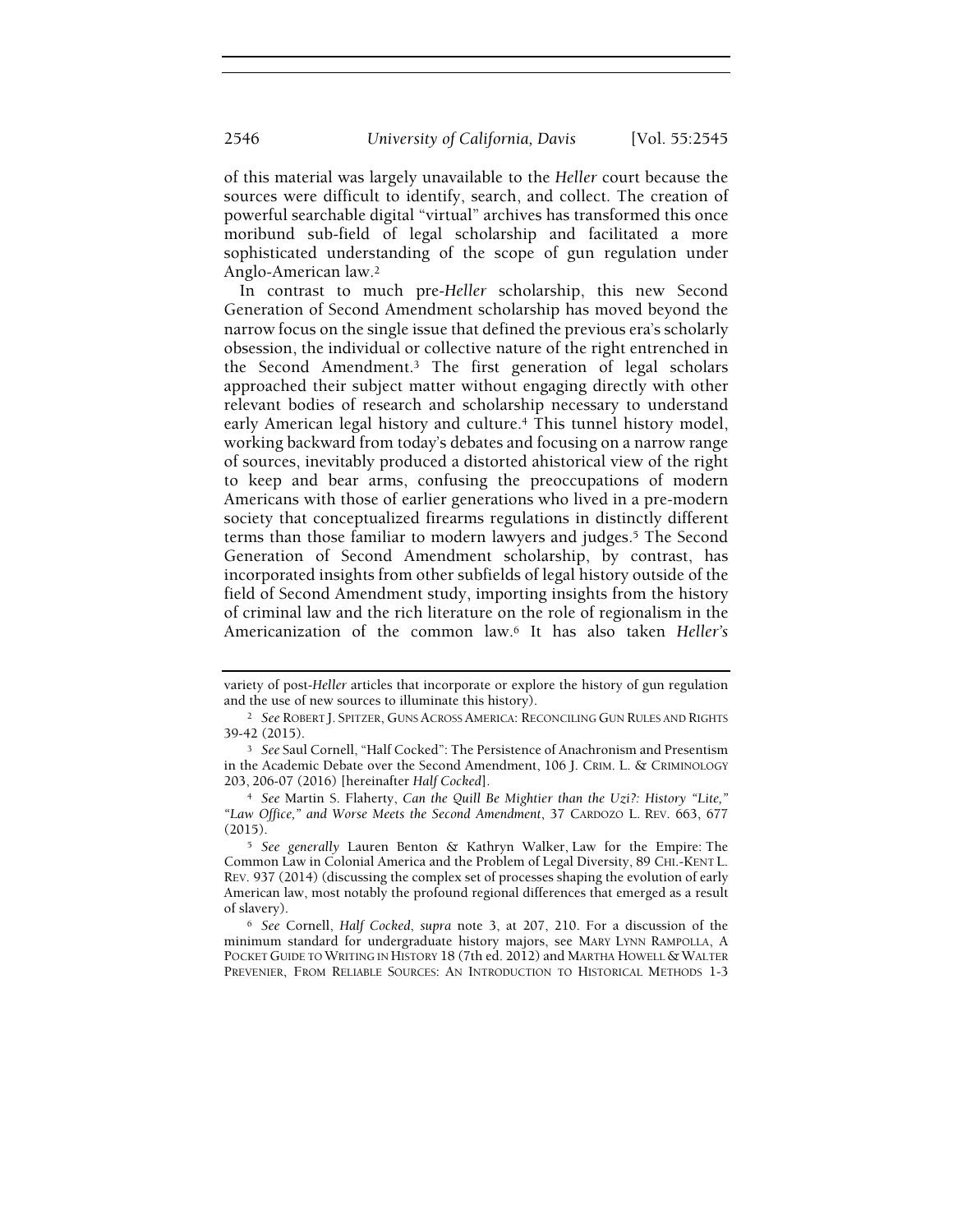injunction to look closely at the history of gun regulation seriously and placed Second Amendment scholarship on a more historically sound footing.

The divergent paths taken by rigorous historical scholarship and ideologically driven gun rights advocacy, masquerading as serious scholarship, is evident in many of the amicus briefs filed in NYSRPA v. Bruen, the most important Second Amendment case to reach the Supreme Court in more than a decade.<sup>7</sup> The law at issue in Bruen, a good cause permit scheme, builds on a tradition of arms regulation stretching back centuries in Anglo-American law. Indeed, permit schemes similar in scope to New York's permit law first emerged in the era of the Fourteenth Amendment. Such laws were part of a post-Civil War constitutional transformation in the meaning of the right to bear arms that swept across the nation. This reformulation of the right to bear arms in terms of a "right to regulate" in turn triggered an enormous expansion in both the number and types of gun laws passed by states and localities. There was broad agreement among courts, and constitutional commentators in the era of the Fourteenth Amendment that these new laws were consistent with both the Second Amendment and various state arms bearing provisions.<sup>8</sup>

Rather than break free from an earlier generation's penchant for law office history, recent gun rights scholarship, particularly as it was

<sup>7</sup> See Brief of Amicus Curiae Mountain States Legal Foundation's Center to Keep & Bear Arms in Support of Petitioners at 11-33, Bruen, No. 20-843; Brief of Professors Leider & Lund, supra note 6, at 7-8; Brief of Amici Curiae Professors of Second Amendment Law et al. in Support of Petitioners at 21-35, Bruen, No. 20-843.

<sup>8</sup> Saul Cornell, Symposium, The Right to Regulate Arms in the Era of the Fourteenth Amendment: The Emergence of Good Cause Permit Schemes in Post-Civil War America, 55 UC DAVIS L. REV. ONLINE 65, 68, 74-79 (2021) [hereinafter The Right to Regulate] (demonstrating the explicit affirmation of the right to regulate firearms in public included in Reconstruction era state arms bearing provisions and the consequent expansion of state and local regulation of firearms).

<sup>(2001).</sup> On the methods of professional legal history, see THE OXFORD HANDBOOK OF LEGAL HISTORY (Markus Dirk Dubber & Christopher L. Tomlins eds., 2018). Thus, Paul Clement's briefs in NYSRPA v. Bruen rely heavily on dubious historical claims made by legal scholars who mischaracterized the nature of these laws by failing to use the standard techniques of legal history. See Transcript of Oral Argument at 23, N.Y. State Rifle & Pistol Ass'n v. Bruen, No. 20-843 (U.S. Nov. 3, 2021) [hereinafter Transcript of Oral Argument]. For examples of misreading of surety laws, see Brief of Professors Robert Leider & Nelson Lund, & the Buckeye Firearms Ass'n as Amici Curiae in Support of Petitioners at 19-33, Bruen, No. 20-843 [hereinafter Brief of Professors Leider & Lund]. For a discussion of the way sureties functioned, see infra pp. 33-35, 35 n.131. Indeed, during oral argument, Justices Breyer and Sotomayor both challenged Clement's interpretation as little more than "law office history." See Transcript of Oral Argument, supra, at 10-11. On the concept of law office history, see Flaherty, supra note 4, at 677.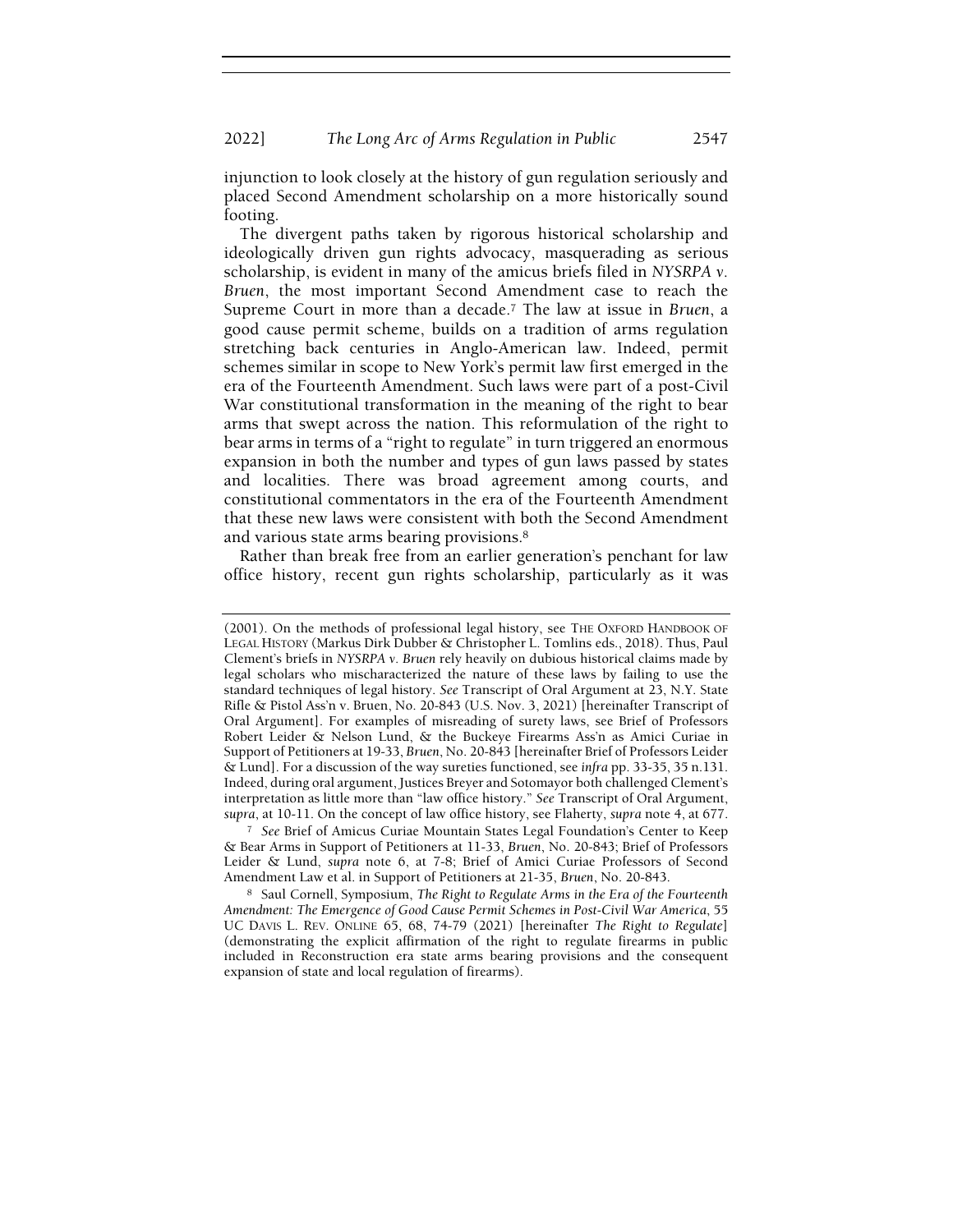deployed in the Bruen amicus briefs, has carried forward this earlier flawed approach, enhancing it with the power of digital searching and an infusion of nearly limitless research support by the NRA and other right-wing sources of funding.9 New technologies have made some types of sources more readily available, but digital searching is not a substitute for rigorous historical research, informed by the standard methods employed by legal historians across disparate fields.<sup>10</sup>

This Article charts the six-century arc of arms regulation in public in the Anglo-American legal tradition. It summarizes existing historical scholarship, exposes historical flaws in gun rights activist writing pretending to be engaged in serious scholarly inquiry, including the dubious claims advanced in the many gun rights amicus briefs filed in Bruen, and presents new research crucial to understanding the history of gun regulation and enforcement.

## I. EARLY MODERN "RIGHTS TALK" AND ON-GOING PROBLEMS OF PRESENTISM IN SECOND AMENDMENT SCHOLARSHIP AND LAW

Curiously, much of the debate over the Second Amendment has proceeded without considering a more basic question: how did the Founding era understand the nature of rights? Indeed, during the oral argument in Bruen, Chief Justice Roberts and Justice Kavanaugh expressed considerable discomfort because New York's discretionary permit system did not fit with how modern law typically deals with rights. In Justice Kavanaugh's view, "that's just not how we do constitutional rights."11 Ironically, Justice Barrett queried New York's

<sup>9</sup> On the problems with the gun rights narrative about Anglo-American law, see Cornell, Half Cocked, supra note 3, at 207-08 and Reva B. Siegel, Dead or Alive: Originalism as Popular Constitutionalism in Heller, 122 HARV. L. REV. 191, 196-97 (2008). The Federalist Society has consistently endorsed a strongly libertarian reading of the Second Amendment and, for a good illustration of this approach, see Symposium, The Second Amendment in the New Supreme Court, 43 HARV.J.L. & PUB. POL'Y 319 (2020). The NRA funded gun rights scholar David Kopel's brief, which was filed in Bruen. Will Van Sant, The NRA Paid a Gun Rights Activist to File SCOTUS Briefs. He Didn't Disclose it to the Court, TRACE (Nov. 3, 2021), https://www.thetrace.org/2021/11/scotus-nrafoundation-david-kopel-nysrpa-v-bruen-documents/ [https://perma.cc/CFP8-DUWM]. For a general discussion of the rise of coordinated and funded amicus campaigns, see Sheldon Whitehouse, A Flood of Judicial Lobbying: Amicus Influence and Funding Transparency, 131 YALE L.J. F. 141, 141-74 (2021).

<sup>10</sup> On historical methodology, see HOWELL & PREVENIER, supra note 6. On the methods of professional legal history, see THE OXFORD HANDBOOK OF LEGAL HISTORY, supra note 6.

<sup>&</sup>lt;sup>11</sup> Transcript of Oral Argument, supra note 6, at 50. The claim that federal law treats all rights uniformly, including rights enumerated in the Bill of Rights is erroneous. In fact, rights, including rights expressly protected by the first eight amendments, are not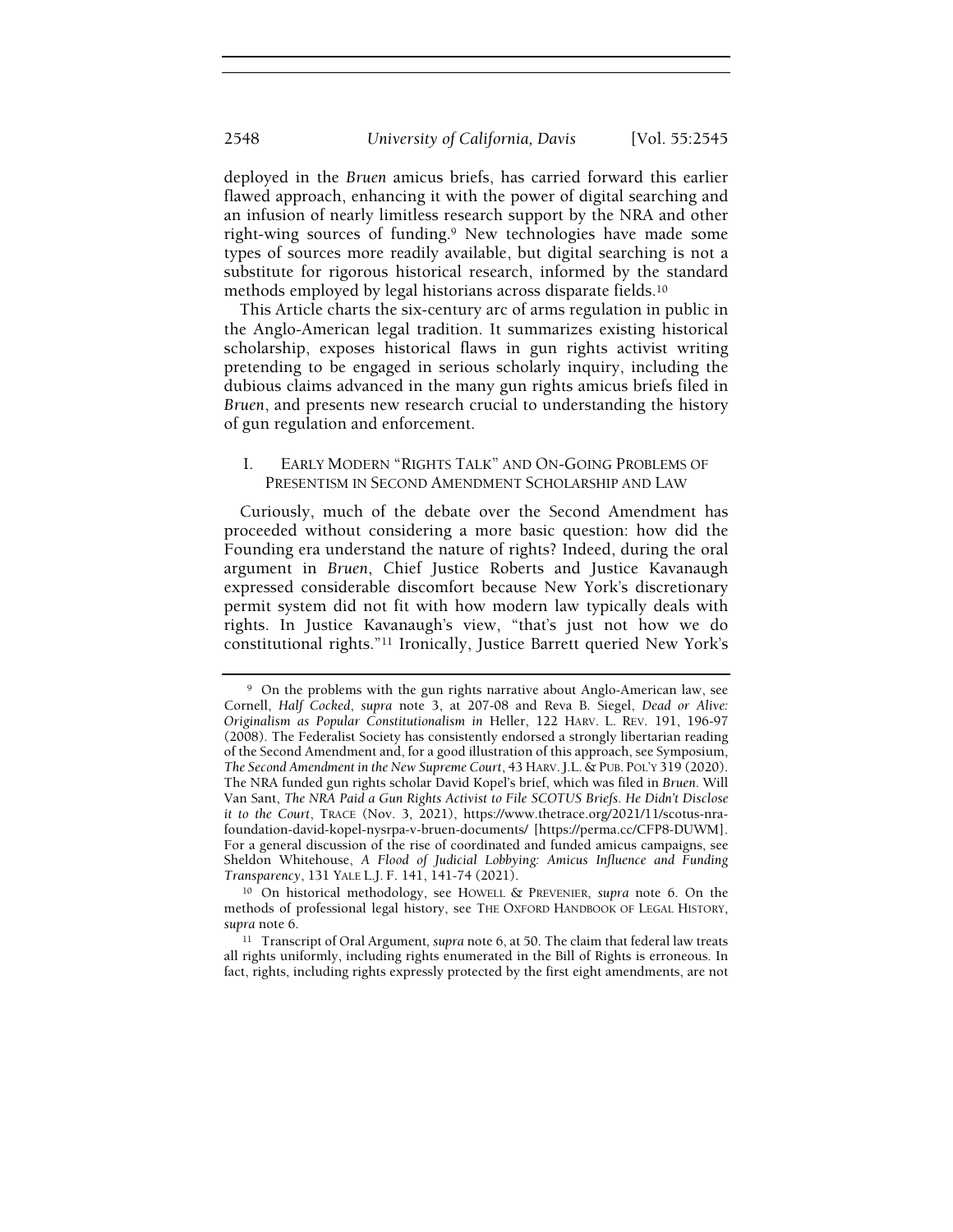Solicitor General about her views on the correctness of Heller, but her question would have been better directed to her fellow justices. In essence, Roberts and Kavanaugh's concerns were premised on an implicit rejection of Heller's originalism, which requires that we treat rights claims in the manner that the Founding era approached such matters.<sup>12</sup> Heller announced that rights are entrenched with the scope they enjoyed when adopted, but Roberts and Kavanaugh balked at approaching gun rights in the more crimped manner that Founding era rights were generally treated. Rather than honestly express reservations about Scalia's originalism, both justices simply smuggled a quintessentially living constitution approach to rights into their questions without addressing the doctrinal problems such an approach posed for Heller's framework.<sup>13</sup>

To understand the roots of the rights anxiety articulated by Roberts and Kavanaugh, one must contrast the way modern law treats rights with the radically different approach taken to rights in the Founding era.14 There is a large scholarly literature on the nature of legal rights in contemporary Anglo-American law. One of the most useful conceptualizations of modern legal rights was enunciated by the legal philosopher Joseph Raz whose conception of rights claims is apposite: "An individual has a right if an interest of his is sufficient to hold another to be subject to a duty. His right is a legal right if it is recognized by law, that is if the law holds his interest to be sufficient ground to hold another to be subject to a duty."<sup>15</sup> This approach was decidedly not how the Founding era conceptualized rights. The rights tradition shaping early American constitutionalism combined social contract theory (including Lockean theory), common law, and Whig republicanism. The constitutional synthesis that emerged from the

treated in a uniform manner in existing jurisprudence. See Joseph Blocher, Disuniformity of Federal Constitutional Rights, U. ILL. L. REV. 1479, 1485 (2020).

<sup>12</sup> See District of Columbia v. Heller, 554 U.S. 570, 634-35 (2008).

<sup>13</sup> See Transcript of Oral Argument, supra note 6, at 24-25, 27. The approach to rights in the living constitution tradition is dynamic, not static. See Bruce Ackerman, The Living Constitution, 120 HARV. L. REV. 1737, 1754 (2007) (discussing how the scope and understanding of constitutional rights has changed over time).

<sup>14</sup> See Jud Campbell, Natural Rights, Positive Rights, and the Right to Keep and Bear Arms, 83 LAW & CONTEMP. PROBS. 31, 32-33 (2020) [hereinafter Natural Rights].

<sup>&</sup>lt;sup>15</sup> Joseph Raz, Legal Rights, 4 OXFORD J. LEGAL STUD. 1, 14 (1984). See generally Leif Wenar, Rights, STANFORD ENCYCLOPEDIA OF PHIL., https://plato.stanford.edu/entries/rights/ (last updated Feb. 24, 2020) [https://perma.cc/C6N9-7SGV] (discussing the modern understanding of rights).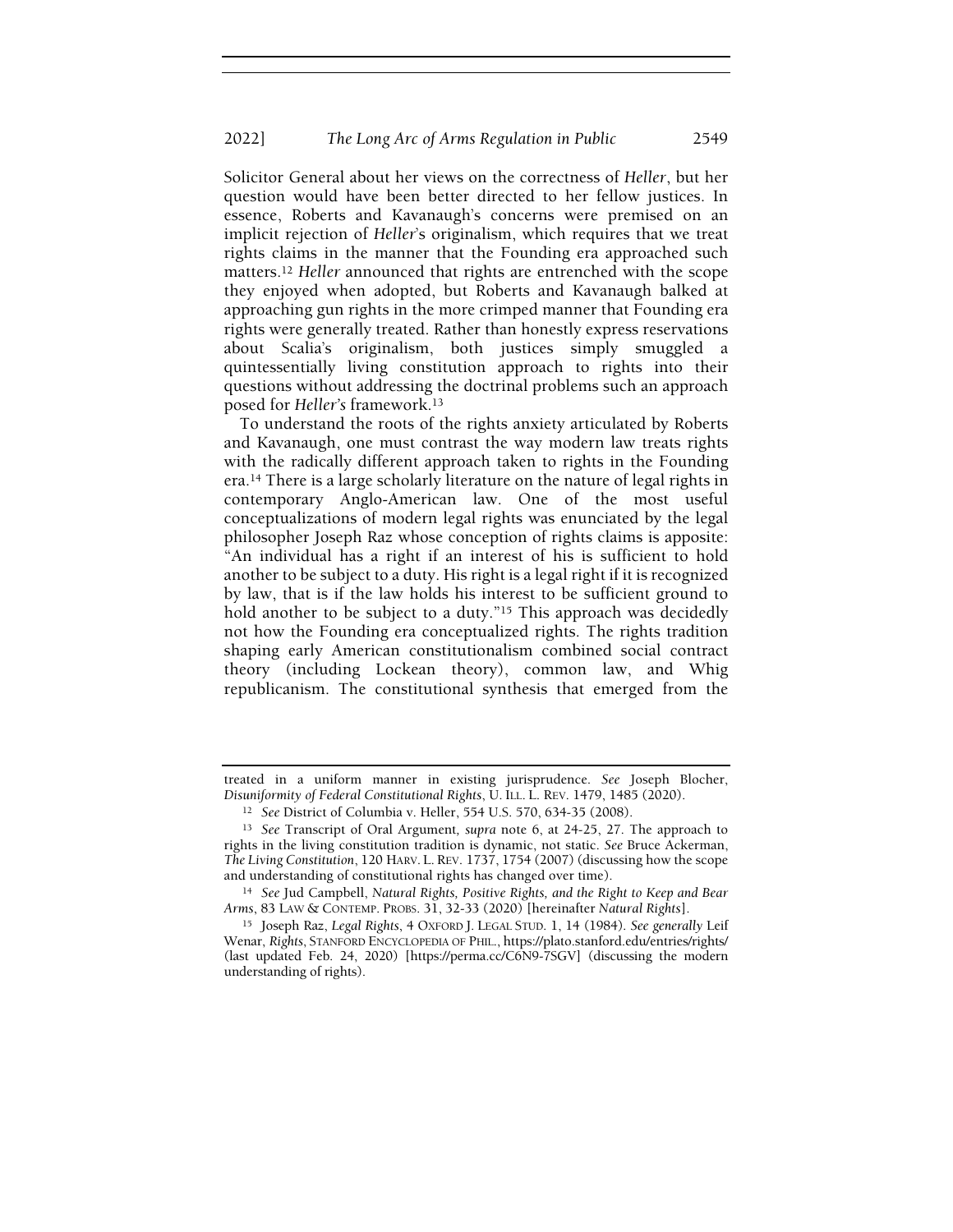fusion of these legal traditions treated rights differently than modern courts typically approach rights.<sup>16</sup>

The American lawyers, jurists, and ordinary citizens who participated in the great wave of constitution writing that swept across America in the period immediately following the American Revolution drew on this novel approach to rights when framing the first state constitutions. A proper understanding this tradition is the logical starting point for interpreting the Second Amendment and its various state analogs.<sup>17</sup> Historian Jonathan Gienapp's gloss on the problem of interpreting Founding era rights discourse offers a useful cautionary reminder of the danger of smuggling in contemporary legal ideas into accounts of eighteenth-century era texts, beliefs, and practices. "Early state constitutions," as Gienapp notes, "vested local legislatures with sweeping authority, not because Revolutionary Americans were indifferent to individual liberty but because they assumed that empowering the people's representatives was the same thing as preserving the people's rights."18 Thus, America's true first freedom the foundation of all other liberties — was neither the right to bear arms nor the core First Amendment freedoms of speech and the press, but the right of the people to enact laws to regulate their own internal police.<sup>19</sup>

Understanding the Founding era conception of "police" is therefore indispensable to applying Heller's originalist model of rights. The original Second Amendment co-existed with a robust view of the people's right to regulate their own police. Liberty and power were not seen as antithetical as they are in modern law. Lawyers, judges, and the educated elite, who played such a central role in framing and ratifying

<sup>16</sup> See Jud Campbell, Republicanism and Natural Rights at the Founding, 32 CONST. COMMENT. 85, 92-98 (2017) [hereinafter Republicanism].

<sup>17</sup> See Dan Edelstein, Early-Modern Rights Regimes: A Genealogy of Revolutionary Rights, 3 CRITICAL ANALYSIS L. 221, 233-34 (2016). See generally GERALD LEONARD & SAUL CORNELL, THE PARTISAN REPUBLIC: DEMOCRACY, EXCLUSION, AND THE FALL OF THE FOUNDERS' CONSTITUTION, 1780s–1830s, at 8-41 (discussing the issues surrounding the drafting and ratification of the Constitution); Victoria Kahn, Early Modern Rights Talk, 13 YALE J.L. & HUMAN. 391 (2001) (discussing how the early modern language of rights incorporated aspects of natural rights and other philosophical traditions).

<sup>18</sup> Jonathan Gienapp, Response, The Foreign Founding: Rights, Fixity, and the Original Constitution, 97 TEX. L. REV. ONLINE 115, 125 (2019).

<sup>&</sup>lt;sup>19</sup> See THE DECLARATION OF INDEPENDENCE para. 3 (U.S. 1776) ("He has refused his Assent to Laws, the most wholesome and necessary for the public good."). See generally Joseph Postell, Regulation During the American Founding: Achieving Liberalism and Republicanism, 5 AM. POL. THOUGHT 80 (2016) (examining the importance of regulation to Founding political and constitutional thought).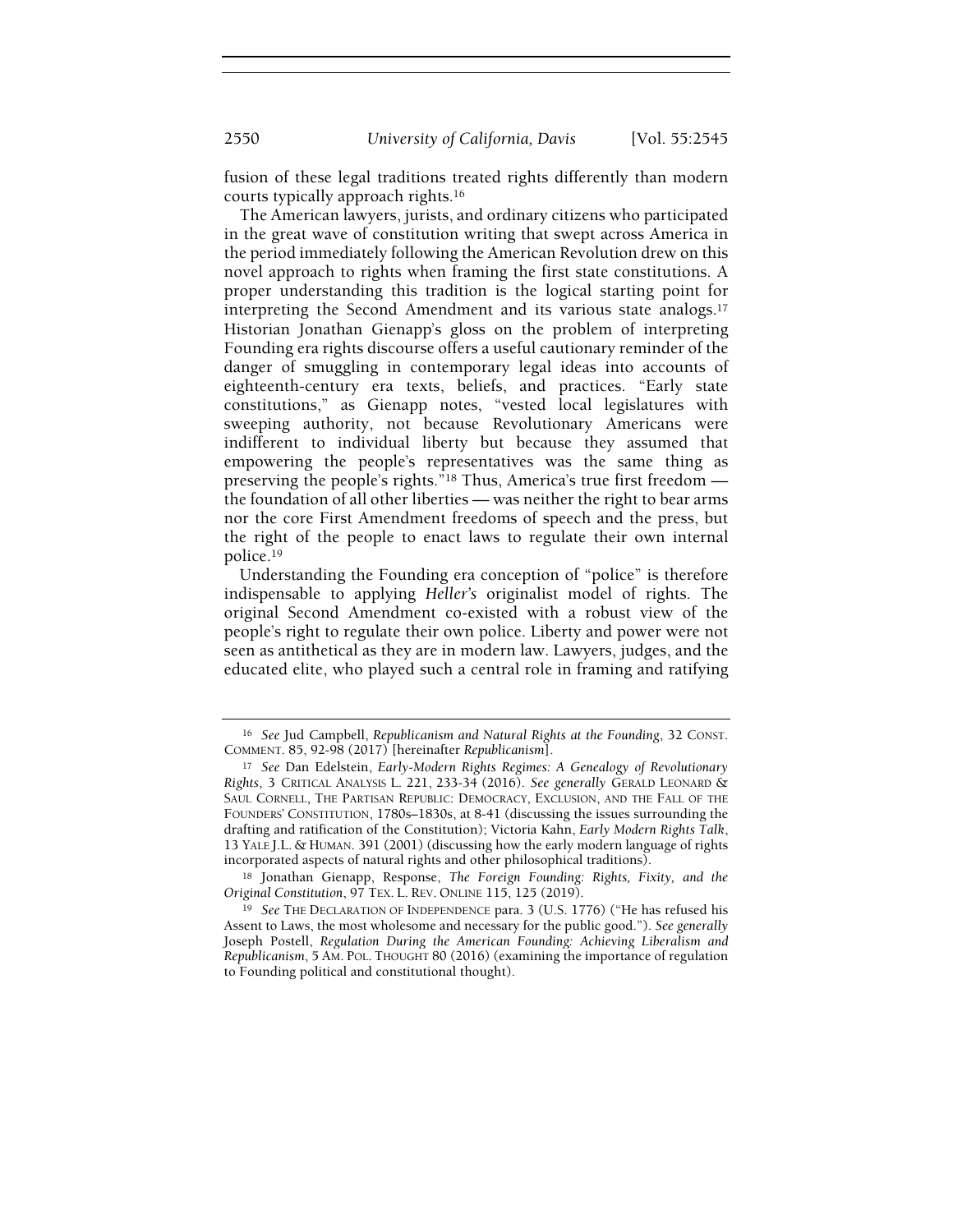the Constitution and the subsequent amendments, approached rights with a different conceptual tool kit and set of assumptions.<sup>20</sup>

In this scheme of ordered liberty, regulation was the necessary precondition for the protection and flourishing of rights, not a threat to freedom.21 As one patriotic revolutionary era orator observed, almost a decade after the adoption of the Constitution: "True liberty consists, not in having no government, not in a destitution of all law, but in our having an equal voice in the formation and execution of the laws, according as they effect [sic] our persons and property."22 By allowing individuals to participate in politics and enact laws aimed at promoting the health, safety, and well-being of the people, liberty flourished.<sup>23</sup>

The key insight derived from taking rights seriously and applying the Founding era's conception of liberty is that the modern terms and categories that have dominated Second Amendment debate, terms such as individual rights and collective rights, distort more than they illuminate the original meaning of the right to keep and bear arms.<sup>24</sup> Eighteenth century discussions of rights simply do not fit such a simplistic modern dichotomy. Legal scholar Jud Campbell's observations regarding the vital Founding era category of retained natural rights, which included the right of self-defense, is an essential starting point for making sense of the Second Amendment and state arms bearing provisions. The inclusion of rights guarantees in constitutional texts was not meant to place them beyond the scope of legislative control. "The point of retaining natural rights," Campbell reminds us "was not to make certain aspects of natural liberty immune from governmental regulation. Rather, retained natural rights were aspects of natural liberty that could be restricted only with just cause

<sup>20</sup> See Gienapp, supra note 18, at 121-22.

<sup>&</sup>lt;sup>21</sup> See RANDY E. BARNETT, OUR REPUBLICAN CONSTITUTION: SECURING THE LIBERTY AND SOVEREIGNTY OF WE THE PEOPLE 31-35 (2016); RICHARD A. EPSTEIN, THE CLASSICAL LIBERAL CONSTITUTION: THE UNCERTAIN QUEST FOR LIMITED GOVERNMENT 3-6, 17-25 (2014). For critiques of these ahistorical approaches to rights at the Founding, see Campbell, Republicanism, supra note 16, at 87.

<sup>22</sup> Joseph Russell, An Oration; Pronounced in Princeton, Massachusetts, on the Anniversary of American Independence, July 4, 1799, at 7 (July 4, 1799), (text available in the Evans Early American Imprint Collection) (emphasis in original).

<sup>23</sup> See generally QUENTIN SKINNER, LIBERTY BEFORE LIBERALISM (1998) (examining neo-Roman theories of free citizens and how it impacted the development of political theory in England); THE NATURE OF RIGHTS AT THE AMERICAN FOUNDING AND BEYOND (Barry Alan Shain ed., 2007) (discussing how the Founding generation approached rights, including the republican model of protecting rights by representation).

<sup>24</sup> See Cornell, Half Cocked, supra note 3, at 206-08.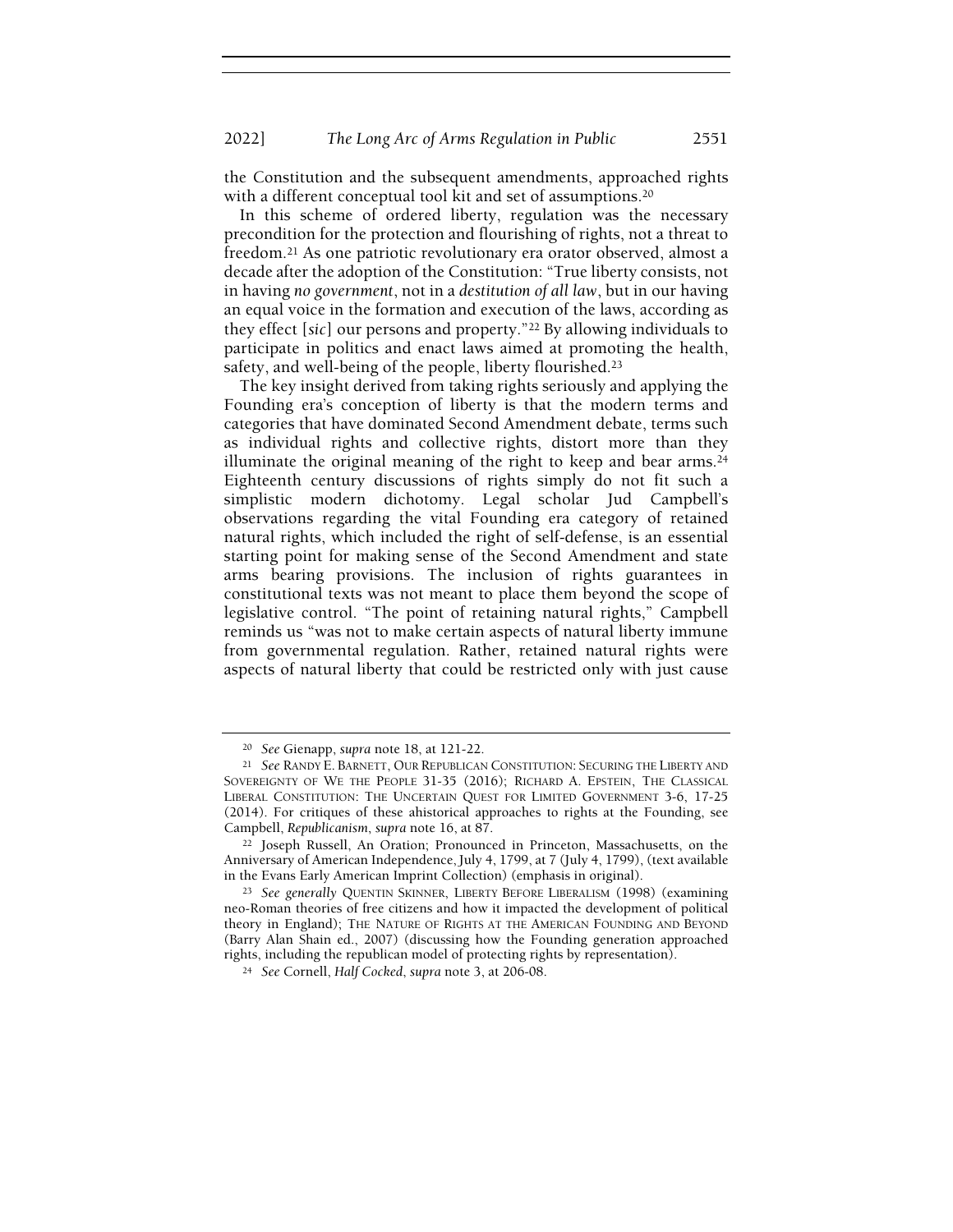and only with consent of the body politic."25 Rather than limit rights, regulation was the essential means of preserving rights, including selfdefense.<sup>26</sup>

Unrestrained liberty was not a guardian of rights in this scheme, it was among the greatest threats to it.<sup>27</sup> This dangerous form of liberty was described by Founding era writers in terms that seem alien to modern law, including a word that has largely disappeared from modern discourse — licentiousness. Thomas Tudor Tucker, a prominent South Carolina political leader who sat in the first Congress that drafted the first ten amendments to the Constitution, including the Second Amendment, captured this vision of how liberty and rights sought to steer a course between tyranny and anarchy. "Licentiousness," he warned members of Congress, "is a tyranny as inconsistent with freedom and as destructive of the common rights of mankind, as is the arbitrary sway of an enthroned despot. And those, who wish to call themselves truly free, have to guard, with equal vigilance, against the one and the other."28 Well-regulated liberty, what modern legal theorists often describe as ordered liberty, sought to navigate between the danger of unrestrained power and licentiousness.29 Recovering this

<sup>&</sup>lt;sup>25</sup> Jud Campbell, The Invention of First Amendment Federalism, 97 TEX, L. REV. 517, 527 (2019) (emphasis in original). See generally Cornell, Half Cocked, supra note 3, at 206 (noting that the Second Amendment was not understood in terms of the simple dichotomies that have shaped modern debate over the right to bear arms).

<sup>&</sup>lt;sup>26</sup> See Jud Campbell, *Judicial Review and the Enumeration of Rights*, 15 GEO. J.L. & PUB. POL'Y 569, 576-77 (2017). Campbell's work is paradigm shifting and it renders Justice Scalia's unsubstantiated claim in Heller that the inclusion of the Second Amendment in the Bill of Rights placed certain forms of regulation out of bounds totally anachronistic. This claim has no foundation in Founding era constitutional thought, but reflects the contentious modern debate between Justice Black and Justice Frankfurter over judicial balancing, on Scalia's debt to this modern debate, see generally SAUL CORNELL, THE POLICE POWER AND THE AUTHORITY TO REGULATE FIREARMS IN EARLY AMERICA 1-2 (2021), https://www.brennancenter.org/sites/default/files/2021-06/Cornell\_final.pdf [https://perma.cc/J6QD-4YXG] [hereinafter THE POLICE POWER] and Joseph Blocher, Response, Rights as Trumps of What?, 132 HARV. L. REV. F. 120, 123 (2019).

<sup>27</sup> CORNELL, THE POLICE POWER, supra note 26, at 4. Campbell's work builds on a broad scholarly consensus derived from the work of a previous generation of scholars. See supra notes 25-26. See generally THE NATURE OF RIGHTS AT THE AMERICAN FOUNDING AND BEYOND, supra note 23 (discussing the history of rights in America and the understanding of early declarations of rights).

<sup>28</sup> Philodemus, Conciliatory Hints, Attempting, by a Fair State of Matters, to Remove Party Prejudice, (Charleston 1784), reprinted in 1 AMERICAN POLITICAL WRITING DURING THE FOUNDING ERA, 1760–1805, at 606, 628 (Donald S. Lutz & Charles S. Hyneman eds., 1983) (using the pen name "Philodemus," Thomas Tudor Tucker published various works on politics and constitutional law).

<sup>29</sup> On the idea of well-regulated liberty and founding era conceptions of rights, see generally JOHN J. ZUBLY, THE LAW OF LIBERTY (1775). The corresponding modern legal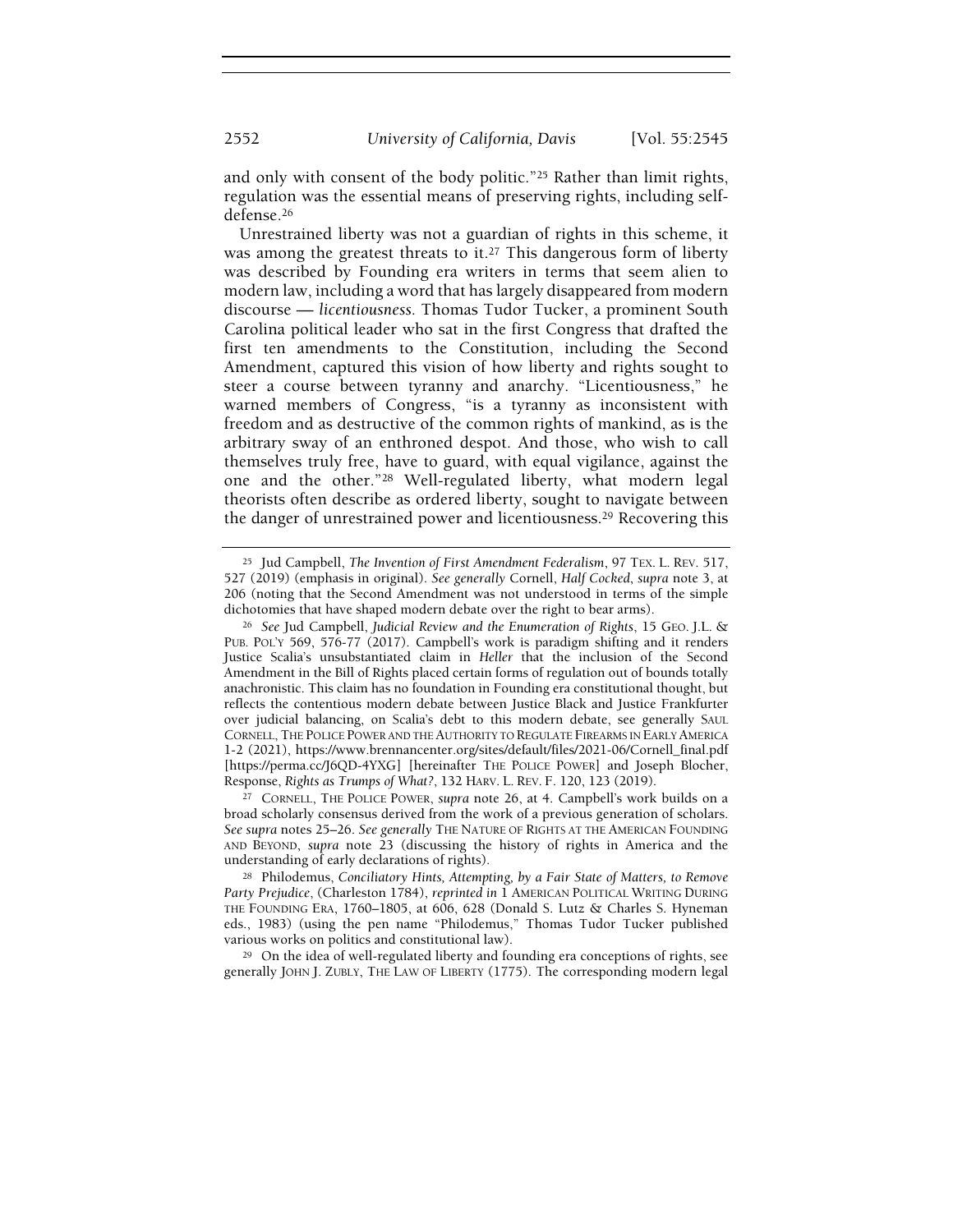lost language of eighteenth-century rights, including the conception of liberty and regulation that shaped American law in the era of the Second Amendment, is essential if Heller's originalist framework is to remain true to Founding Era understandings.<sup>30</sup>

## II. THE MODERN GUN RIGHTS INVENTION OF A RIGHT TO PEACEABLE ARMED TRAVEL: ENGLISH HISTORY VS. GUN RIGHTS FANTASY

Under English law, the monarchy and the English state enjoyed a monopoly on violence. Any arming — outside of those situations where subjects assisted in restoring or preserving the peace — was an encroachment on royal power and therefore a violation of English law.<sup>31</sup> The claim that ordinary subjects had a free-standing right to travel armed, what modern gun rights advocates scholars have dubbed a right to "peaceable armed travel," would be legally incoherent under English theories of sovereignty and law. Claims about a right to peaceable armed travel are not rooted in history, but are part of an invented tradition, conjured out of thin air by modern gun rights activists.<sup>32</sup>

As Sir William Blackstone's Commentaries reminded its readers: "all offenses are either against the king's peace or his crown and dignity."<sup>33</sup> Therefore, it followed that any "affronts to that power, and breaches of

<sup>32</sup> The idea of unfettered peaceable public carry is a modern invention of the gun rights movement. For a discussion of how this invented tradition was introduced into legal scholarship, see Patrick J. Charles, The Invention of the Right to 'Peaceable Carry' in Modern Second Amendment Scholarship, 2021 U. ILL. L. REV. ONLINE 195, 202-06 (2021).

concept would be "ordered liberty." See Palko v. Connecticut, 302 U.S 319, 325 (1937). For a more recent elaboration of the concept, see JAMES E. FLEMING & LINDA C. MCCLAIN, ORDERED LIBERTY: RIGHTS, RESPONSIBILITIES, AND VIRTUES (2013).

<sup>30</sup> For a useful summary of Heller's complex relationship to other fields of constitutional law, see JOSEPH BLOCHER & DARRELL A. H. MILLER, THE POSITIVE SECOND AMENDMENT: RIGHTS, REGULATION, AND THE FUTURE OF HELLER (2018).

<sup>31</sup> See 1 WILLIAM BLACKSTONE, COMMENTARIES \*258, \*338. For an elaboration of the common law framework described by Blackstone, see 1 WILLIAM HAWKINS, A TREATISE OF THE PLEAS OF THE CROWN 135-36 (London, Eliz. Nutt 1716). This was the conclusion of the Chief Justice of the King's Bench who wrote, "It is likewise a great offence at the common law, [traveling armed] as if the King were not able or willing to protect his subjects." Sir John Knight's Case (1686) 87 Eng. Rep. 75, 76 (KB). Arms were typically described as offensive (edged weapons and firearms), and defensive (armor or shields). The suggestion made by some gun-rights advocates that the limits on armed travel only applied to armor and not to offensive weapons is contradicted by the clear exposition of the meaning of these terms in legal dictionaries popular in the Founding era. See District of Columbia v. Heller, 554 U.S. 570, 581 (2008); Armour and Arms, A NEW LAW DICTIONARY (Henry Lintot, 7th ed. 1756).

<sup>33 1</sup> BLACKSTONE, supra note 31, at \*258.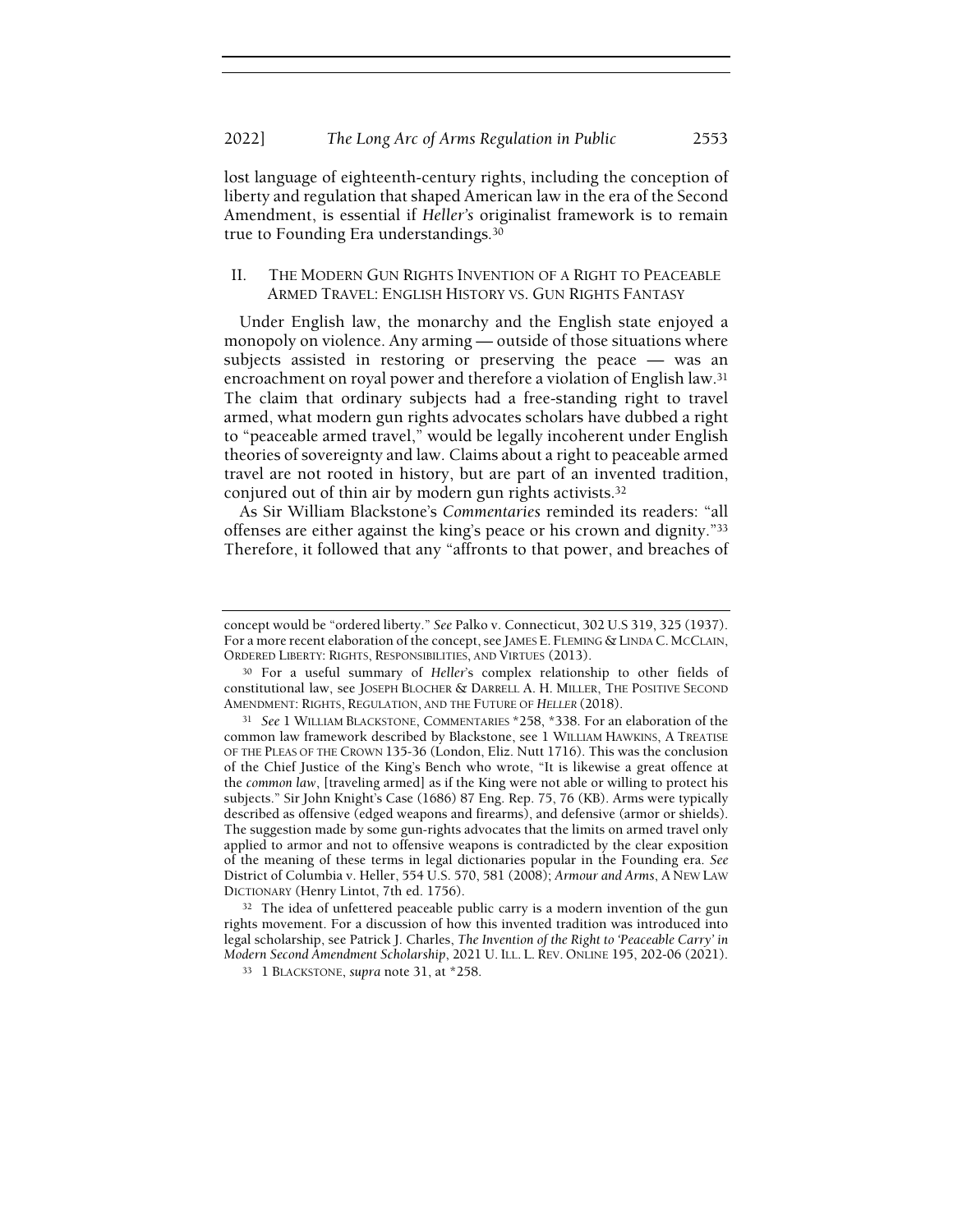those rights, are immediate offenses against [the King]."34 Traveling armed was an affront to the King's sovereignty and was only justified in a limited set of circumstances.35 Giles Jacob, perhaps the most prolific author of popular legal guidebooks in the Anglo-American world in the eighteenth century, captured this fundamental insight in his influential legal dictionary, a text that Thomas Jefferson and John Adams included in their law libraries.36 Jacob's offered a pithy summary of how English law treated armed travel. "By the Common Law it is an Offence for [Persons] to go or ride armed with dangerous and unusual Weapons; But Gentlemen may wear common Armour according to their Quality."37 These inter-related legal principles derived from one of the most elemental features of English law: the King's monopoly on the use of force. "The King may prohibit Force of Arms, and punish Offenders according to Law."38 The idea of a right to peaceable travel would have contravened the King's authority and because of this fact individuals had no such right under common law.

One mechanism for enforcing the King's Peace was the Statute of Northampton (1328), which prohibited appearing armed before representatives of the King's authority and expressly banned traveling armed at "Fairs, Markets, . . . [or] elsewhere."39 Thus, the basic legal framework of English law created by the Statute of Northampton and applied by conservators of the peace (sheriffs, constables, and justices of the peace) in the centuries after it was enacted, clearly excluded arms from sensitive places such as courts, and crowded public spaces such as fairs and markets. The statute also recognized the common law crime of affray as a separate violation of the King's Peace because traveling armed created an asymmetry of power between the armed individual and a law-abiding subject who followed the law's prohibition on

<sup>34</sup> Id. at \*259.

<sup>35</sup> See Sir John, 87 Eng. Rep. at 76 ("It is likewise a great offence at the common law, [traveling armed] as if the King were not able or willing to protect his subjects."(emphasis in original)).

<sup>36</sup> On Jacob's influence, see Gary L. McDowell, The Politics of Meaning: Law Dictionaries and the Liberal Tradition of Interpretation, 44 AM. J. LEGAL HIST. 257, 260-62 (2000).

<sup>37</sup> A NEW LAW DICTIONARY, supra note 31 (alteration in original) (emphasis in original).

<sup>38</sup> Id. (emphasis in original).

<sup>&</sup>lt;sup>39</sup> Statute of Northampton 1328, 2 Edw. 3, c. 3 (Eng.), reprinted in 1 THE STATUTES OF THE REALM 258 (London, John Raithby ed., 1235–1377). On the importance of the Statute of Northampton to maintain the peace, see generally A.J. Musson, Sub-Keepers and Constables: The Role of Local Officials in Keeping the Peace in Fourteenth-century England, 117 ENG. HIST. REV. 1 (2002).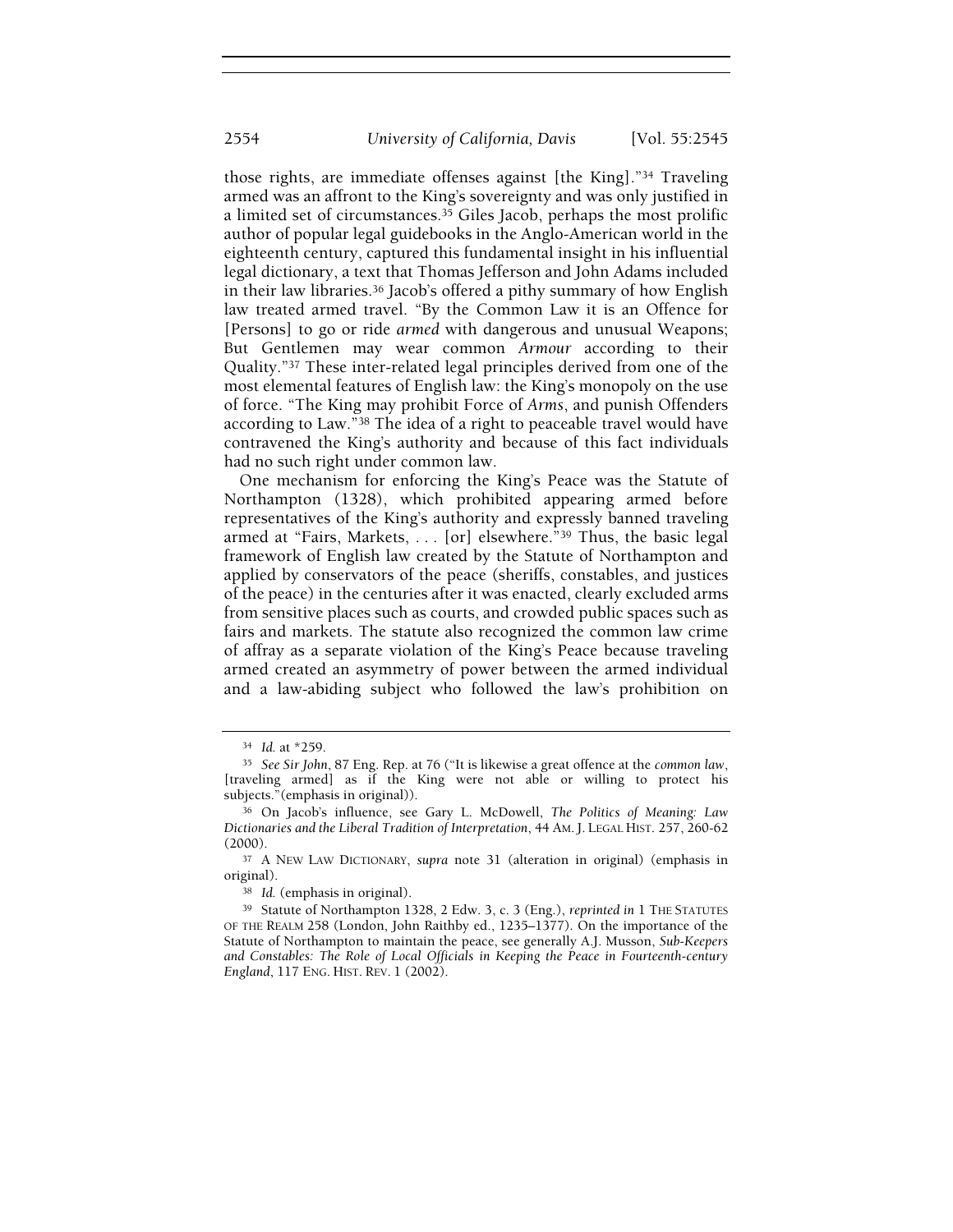traveling armed. This asymmetry was the source of the public terror that violated the King's Peace. There was no requirement that one establish an intent to terrify or that the armed travel terrorized any specific person, the injury was to the King's Peace and sovereignty. English conceptions of criminal law in this era inferred the requisite mens rea to establish criminal culpability from the illegal act, there was no necessity to demonstrate a specific evil intent. In modern terms the necessary mens rea was objective in nature, not subjective.<sup>40</sup> The notion that the Statute of Northampton was limited only to "punish people who go armed to terrify the King's subjects" is mistaken because it applies an anachronistic understanding of criminal law that did not emerge until centuries later.41 The mere act of traveling armed was the source of the terror that violated the peace and hence undermined the King's authority.

One of the best sources for understanding this common law framework is Michael Dalton's Country Justice.42 This text became one of the most popular legal guidebooks in the Anglo-American world. Dalton's gloss on the law governing armed travel was unambiguously stated in forceful terms: "All such as shall go or ride armed (offensively) in Fairs, Markets or elsewhere; or shall wear, or carry any Guns, Dags or Pistols charged; . . . any Constable, seeing this may arrest them, and carry them before the Justice of Peace, and the Justice may bind them to the Peace; yea, though those persons were so armed or weaponed for their defense upon any private quarrel  $\ldots$ ."<sup>43</sup> There was no right to arm pre-emptively under common law because one feared attack. In such situations, Dalton reminded his readers the proper response was not arming, but to seek out an agent of the crown and bind those who threatened the peace to a surety of the peace or good behavior. Sureties were designed to both prevent future crime and punish those who violated the prohibition on arming in public and disturbed the peace.

<sup>40</sup> Under common law the requisite criminal intent at this period of English history "was presumed from the performance of the unlawful act." GUYORA BINDER, THE OXFORD INTRODUCTIONS TO U.S. LAW: CRIMINAL LAW 140-41 (2016).

<sup>41</sup> Sir John Knight's Case (1686) 87 Eng. Rep. 75, 76 (KB); see BINDER, supra note 40, at 140-41.

<sup>&</sup>lt;sup>42</sup> MICHAEL DALTON, THE COUNTRY JUSTICE, CONTAINING THE PRACTICE OF THE JUSTICES OF THE PEACE OUT OF THEIR SESSIONS 264 (London, William Rawlins & Samuel Roycroft, eds., 1690). On Dalton's influence and the role of justice of the peace guides to Anglo-American legal culture, see Larry M. Boyer, The Justice of the Peace in England and America from 1506 to 1776: A Bibliographic History, 34 Q.J. LIBR. CONG. 315, 317- 18 (1977), and JOHN B. NANN & MORRIS L. COHEN, THE YALE LAW SCHOOL GUIDE TO RESEARCH IN AMERICAN LEGAL HISTORY 87 (2018).

<sup>43</sup> DALTON, supra note 42, at 264.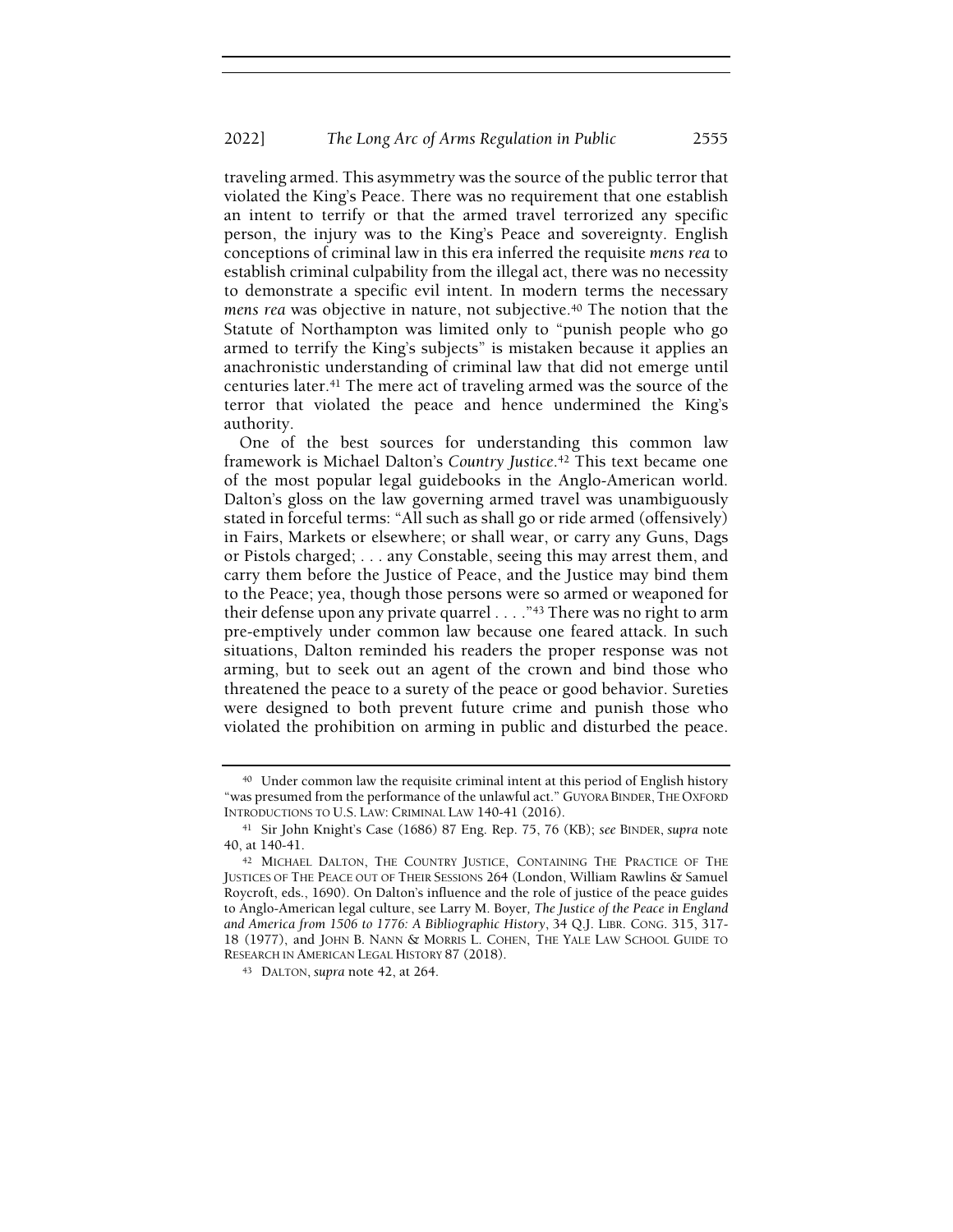2556 University of California, Davis [Vol. 55:2545

This system made sense given the social realities of early modern England, a pre-industrial society in which the enforcement of the peace rested on informal mechanisms of community-based policing.<sup>44</sup>

Dalton's popular text not only summarized legal orthodoxy, but it offered insights into the reasons undergirding the common law's approach to the peace. Traveling armed was a particular threat to the peace and a per se violation of the King's peace because "it striketh a fear and Terror in the King's Subjects."45 The act of traveling with an offensive weapon by its very nature provoked a "fear of the people" there was no need to establish a specific intent to terrify or prove that an action was an actual breach of the peace to meet this terror requirement.46 When read in the context of criminal law norms appropriate to the eighteenth century, the meaning of the legal term of art, in terrorem, does not support the modern subjective psychological model of mens rea and its focus on actual intent or the subjective experiences of those who were terrified by the prohibited conduct. Rather the terror requirement under law arose from the mere act of arming, an action that threatened the King's authority, and disturbed the peace of the realm.<sup>47</sup>

Furthermore, modern law typically characterizes the use of arms in terms of the intent of the user.48 A gun in this framework may either be an offensive weapon or a defensive weapon depending on its use and the user's mental state at a particular moment. Under English common law, a different categorical approach governed; firearms were always considered as offensive weapons independent of any intent or action. Defensive weapons were a different class of arms entirely and included weapons such as armor and shields.<sup>49</sup>

<sup>44</sup> See generally STEVE HINDLE, THE STATE AND SOCIAL CHANGE IN EARLY MODERN ENGLAND, C. 1550-1640, at 99-101 (2000) (discussing how the system of sureties functioned in an early modern English society). The system rested on the strong bonds of community and the power of local elites who often posted bonds for poor neighbors, further tying elites and ordinary Britons together in bonds of patronage and deference.

<sup>45</sup> DALTON, supra note 42, at 264.

<sup>46</sup> See id.

<sup>47</sup> See BINDER, supra note 40, at 140-41.

<sup>48</sup> On the legal debate over guns and self-defense, see generally Eric Ruben, An Unstable Core: Self-defense and the Second Amendment, 108 CALIF. L. REV. 63 (2020). For an overview of the modern public policy debate over defensive gun uses, see generally Jens Ludwig, Gun Self-defense and Deterrence, 27 CRIME & JUST. 363 (2000).

<sup>49</sup> Although a firearm was always an offensive weapon under English law, other items in certain circumstances could be treated as offensive arms. See Gun, THE COMPLETE DICTIONARY OF ARTS AND SCIENCES 1526 (London, Homer's Head 1764) (defining firearms as the quintessential offensive weapons in the eyes of the law: "GUN,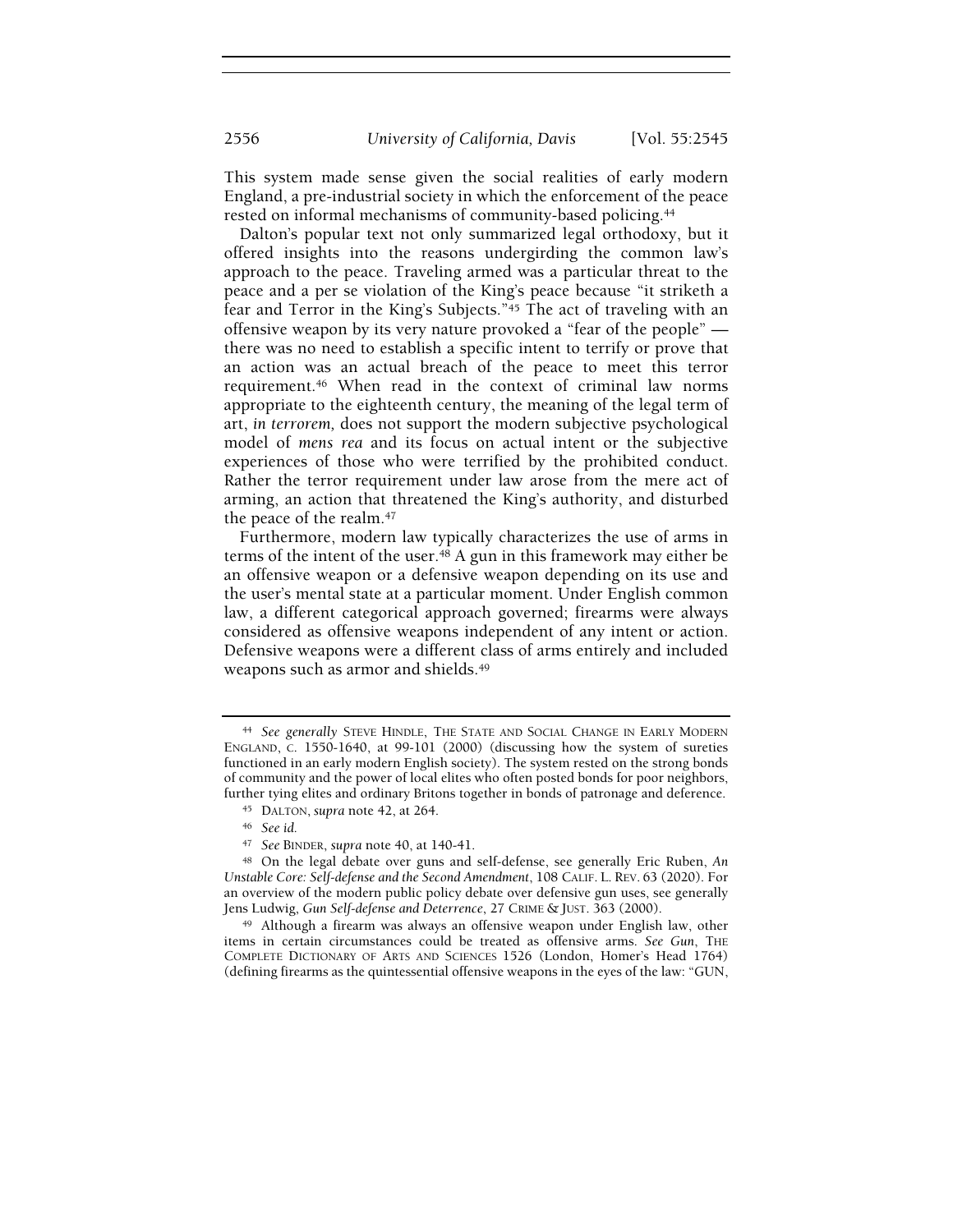There were a small number of well-recognized exemptions to the general ban on armed travel embodied in the Statute of Northampton.<sup>50</sup> These exceptions aimed to facilitate community-based forms of law enforcement which preserved the King's Peace.<sup>51</sup> Accordingly, one might arm oneself to put down riots, rebellions, or join the "hue and cry." Traditionally, the arms used to meet one's obligation to the crown to enforce the peace were determined by socio-economic class status so that during much of this period ownership of firearms was limited to members of the gentry elite.<sup>52</sup>

Sir John Knight's Case, the most significant judicial interpretation of the Statute of Northampton, offers additional confirmation that Dalton's understanding embodied legal orthodoxy. Unfortunately, the case has been misinterpreted by gun rights advocates to support the anachronistic claim that peaceable armed travel was permissible under English common law. Sir John Knight's case stands for the opposite proposition.53 Gun rights advocates mistakenly assert that the case illustrates that the Statute of Northampton had gone into "desuetude" by the era of the Glorious Revolution (1688–9). If one parses the text of the opinion closely, the reference to desuetude in the Lord Chief Justice's opinion was a specific claim about the rights of members of the gentry to travel armed, not a general endorsement of peaceable armed carry. Members of the English gentry, not ordinary subjects, enjoyed a class privilege to travel armed in a manner appropriate to their station

fire-arm, a weapon of offense"). Defensive weapons included shields and armor. See Arms, A NEW AND ENLARGED MILITARY DICTIONARY (London, Military Library 1805).

<sup>50</sup> WILLIAM HAWKINS, A SUMMARY OF THE CROWN-LAW BY WAY OF ABRIDGMENT OF SERJEANT HAWKINS'S PLEAS OF THE CROWN 155-63 (1728). (describing exceptions to the general prohibition on armed travel, including the class based privileges of members of the gentry.)

<sup>51</sup> See BLACKSTONE, supra note 31, at \*148-49; J.P. GENT, A NEW GUIDE FOR CONSTABLES, HEAD-BOROUGHS, TYTHINGMEN, CHURCHWARDENS 13 (London, Richard Atkins & Edward Atkins eds., 1705).

<sup>52</sup> See Henry Summerson, The Enforcement of the Statute of Winchester 1285–1327, 13 J. LEGAL HIST. 232, 240-41 (1992). On gun ownership in England during this period, see Kevin M. Sweeney, Firearms Ownership and Militias in Seventeenth- and Eighteenth-Century England and America, in A RIGHT TO BEAR ARMS?: THE CONTESTED ROLE OF HISTORY IN CONTEMPORARY DEBATES ON THE SECOND AMENDMENT 54-57 (Jennifer Tucker et al. eds., 2019) and Philodemus, supra note 28, at 628.

<sup>53</sup> See Sir John Knight's Case (1686) 87 Eng. Rep. 75, 76 (KB). But see Eugene Volokh, The First and Second Amendments, 109 COLUM. L. REV. SIDEBAR 97, 101 (2009) (erroneously arguing that the Statute of Northampton only forbade the carrying of arms when it was "unusual and therefore terrifying"). For additional discussion and corrective to Volokh's ahistorical claims, see Mark Anthony Frassetto, To the Terror of the People: Public Disorder Crimes and the Original Public Understanding of the Second Amendment, 43 S. ILL. U. L.J. 61, 79 (2018).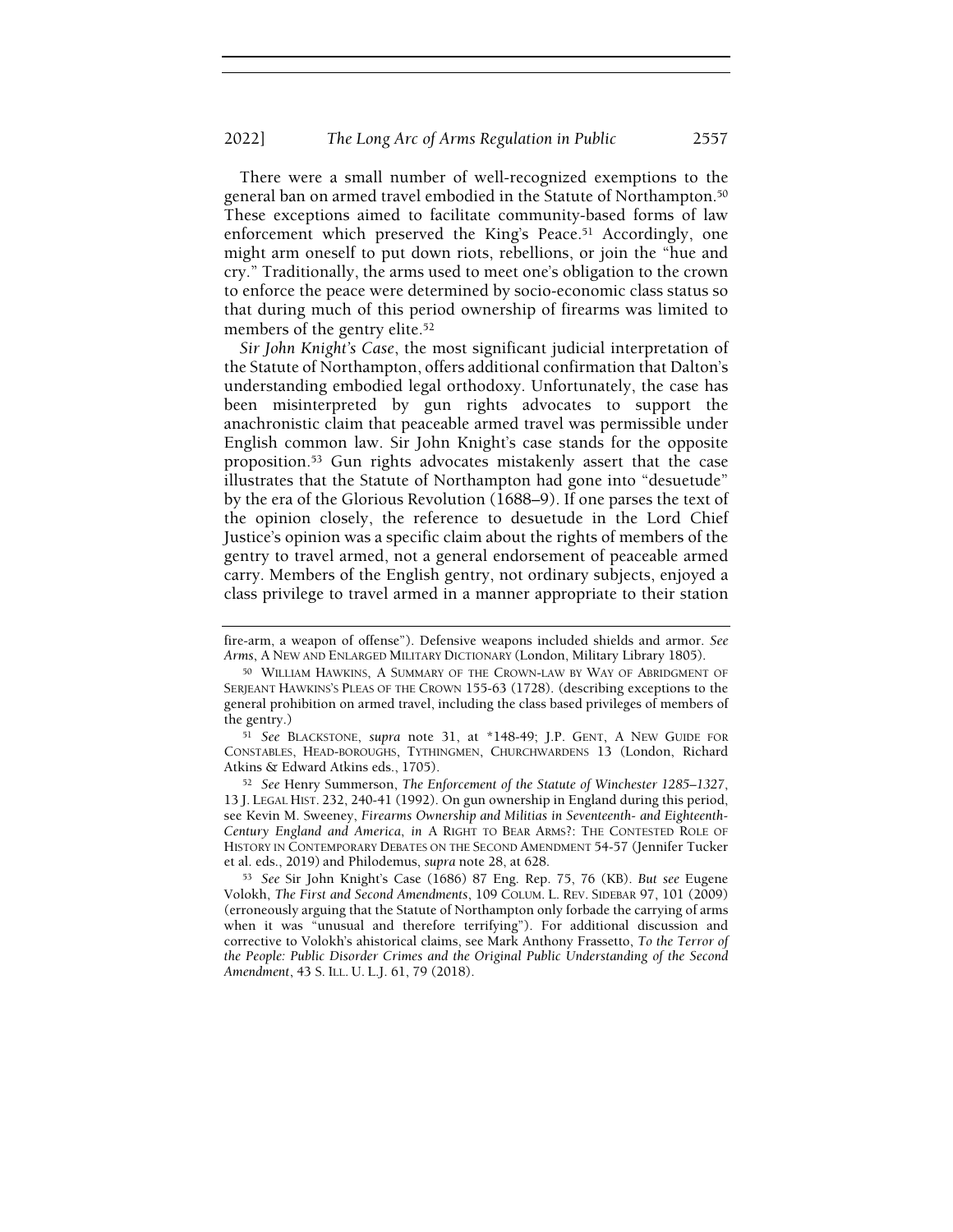in life. Thus, to prosecute Knight, a member of the gentry, required a higher burden of proof. The mere possession of arms would not have violated the statute because of his class-based privilege: there had to be an additional demonstration of an actual evil intent ("in malo animo") because the law assumed that individuals of his elevated social status did not transgress the statute when they traveled armed in a manner appropriate to their station in life. Historian Tim Harris offers the most accurate summary of the legal and historical significance of the case:

[A]s the presiding judge at Knight's trial, Lord Chief Justice Herbert, observed, the statute had almost gone into desuetude, and there was "now … a general Connivance to Gentlemen to ride armed for their Security." Herbert felt it necessary to show that Knight had acted malo animo (with evil intent) for his alleged offense to come within the terms of the act, though significantly, he insisted that the things of which Knight stood accused were already offenses at common law.<sup>54</sup>

The Chief Justice of the King's Bench wrote that the prosecution should have charged Knight for a crime at common law which would have been a better legal strategy to bring him to justice than an indictment under the Statute of Northampton. It is true that Knight's jury refused to convict him of violating that statute, but if Knight's acts were perfectly legal it would have made no sense for the Chief Justice to argue that there was an alternative legal strategy that would have resulted in conviction. Nor does it make much sense that the court still imposed a peace bond if Knight's actions were lawful. As Harris and others have noted, the only interpretation that makes sense is that Knight's actions were both a violation of the Statute of Northampton and the common law.55 Although some disagreements remain about how to interpret Knight's Case, the one thing that is clear, the case does not support the notion that a robust right to peaceable carry of firearms existed under English law; rather, it contradicts this claim.

The principle that the English State could control every aspect of the ownership and use of firearms, including the open carry of firearms,

<sup>54</sup> Tim Harris, The Right to Bear Arms in English and Irish Historical Context, in A RIGHT TO BEAR ARMS?: THE CONTESTED ROLE OF HISTORY IN CONTEMPORARY DEBATES ON THE SECOND AMENDMENT, supra note 52, at 25 (emphasis added).

<sup>55</sup> See Sir John, 87 Eng. Rep. at 76. For an excellent summary of the political climate in England during the era of the Glorious Revolution, see Tim Harris, James II, the Glorious Revolution, and the Destiny of Britain, 51 HIST. J. 763, 768 (2008). On the difference between the common law crime of affray and the specific prohibitions in the Statute of Northampton, see BLACKSTONE, supra note 31, at \*184.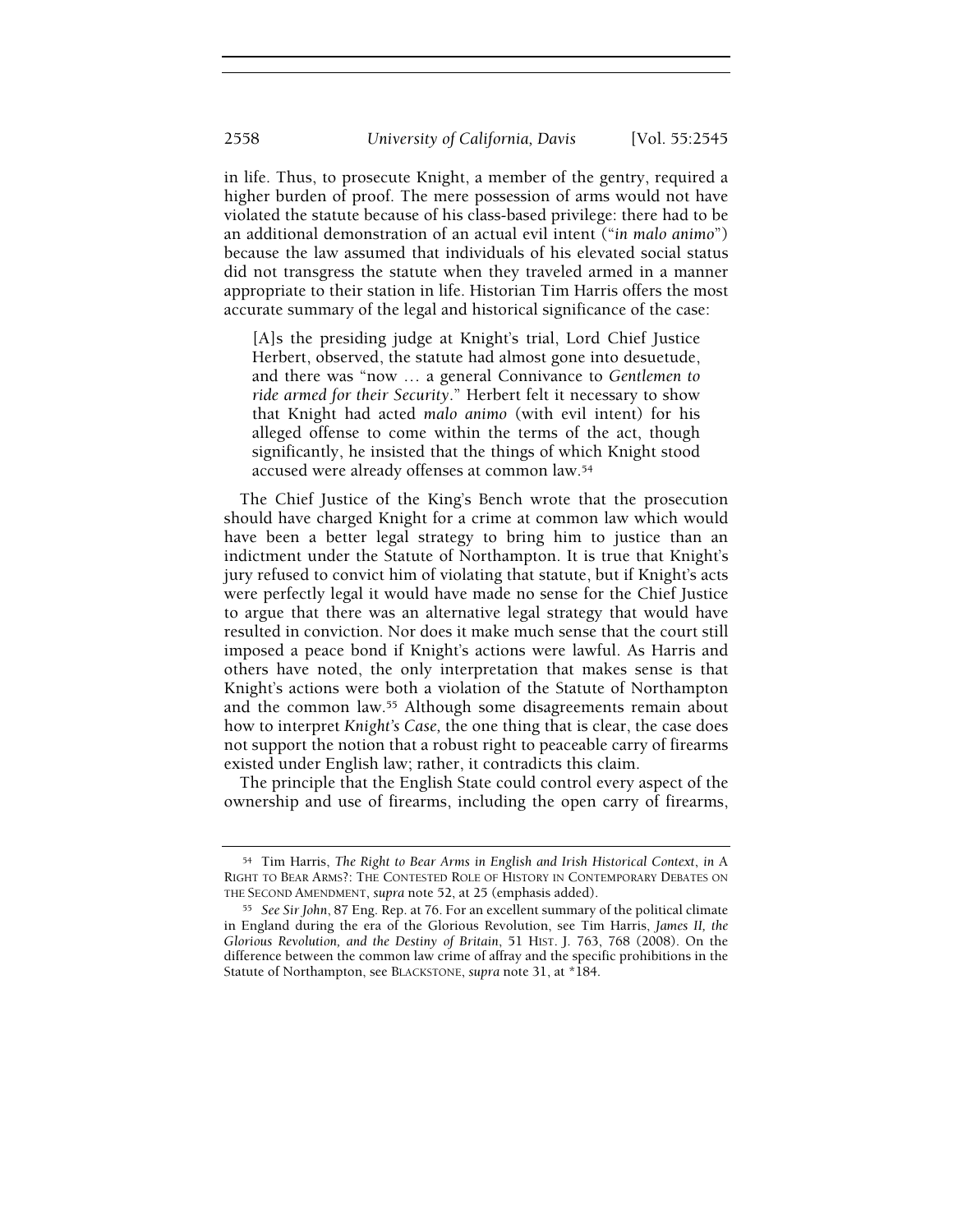was later reaffirmed by the language employed in the English Declaration of Rights, which stated "[t]hat the subjects which are Protestants may have arms for their defence suitable to their conditions and as allowed by law."56 Rather than entrench a strong rights claim, this act reaffirmed Parliament's plenary power to regulate in this area.<sup>57</sup> Parliament's power over the regulation of arms was not restrained by the act, and efforts to secure a general free standing right for a subject to have arms in their homes for reasons of self-defense were rebuffed at this time as a threat to public order and safety.58 In short, despite tendentious efforts to read the act as a gun rights provision, virtually every English historian views the act as an affirmation of legislative power to regulate arms.<sup>59</sup>

<sup>58</sup> See DAVID LIEBERMAN, THE PROVINCE OF LEGISLATION DETERMINED: LEGAL THEORY IN EIGHTEENTH-CENTURY BRITAIN 50 (1989) (discussing the plenary power of Parliament during this period); John Phillip Reid, "In Our Contracted Sphere": The Constitutional Contract, the Stamp Act Crisis, and the Coming of the American Revolution, 76 COLUM. L. Rev. 21, 24 (1976) (same); see also Lois G. Schwoerer, To Hold and Bear Arms: The English Perspective, 76 CHI.-KENT L. REV. 27, 35 (2000) (discussing the failed effort to amend the game laws to allow subjects to keep arms). English courts eventually reinterpreted the game laws to allow guns in the home in a series of cases in the middle of the eighteenth century. These decisions occurred more than fifty years after the adoption of the English Bill of Rights. See Wingfield v. Stratford (1752) 96 Eng. Rep. 787, 787-88 (KB); Rex v. Gardner (1739) 93 Eng. Rep. 1056, 1056 (KB).

<sup>59</sup> Malcolm posited that arms possession and carrying was a fundamental right that Americans inherited from England. Joyce Lee Malcolm, The Right of the People to Keep and Bear Arms: The Common Law Tradition, 10 HASTINGS CONST. L.Q. 285, 287 (1983). Yet neither the sources cited by Malcolm nor recent historical scholarship support her account of the English past. See Patrick J. Charles, The Second Amendment in Historiographical Crisis: Why the Supreme Court Must Reevaluate the Embarrassing "Standard Model" Moving Forward, 39 FORDHAM URB. L.J. 1727, 1795 (2012) (describing how gun rights advocates, supporters of the so-called Standard Model, "fell into line as they imported Malcolm's research and conclusions into their own writings"). For works challenging Malcolm's claims about gun ownership and usage in England, see LOIS G. SCHWOERER, GUN CULTURE IN EARLY MODERN ENGLAND 169-70 (2016), and Priya Satia, Who Had Guns in Eighteenth-Century Britain?, in A RIGHT TO BEAR ARMS?: THE CONTESTED ROLE OF HISTORY IN CONTEMPORARY DEBATES ON THE SECOND AMENDMENT, supra note 52, at 37. The English historian most closely associated with this interpretation, Joyce Lee Malcolm, holds an NRA-funded chair at George Mason Law School, and her work on this topic has been largely discredited. See, e.g., HARRIS, supra note 57, at 23 ("The

<sup>56</sup> English Declaration of Rights 1689, 1 W. & M., c. 2 (Eng.); see BLACKSTONE, supra note 31, at \*139 (discussing the rights of Englishmen.).

<sup>57</sup> See TIM HARRIS, REVOLUTION: THE GREAT CRISIS OF THE BRITISH MONARCHY, 1685– 1720, at 343 (2006) ("It has been claimed that the Declaration of Rights established a new right to bear arms. In fact, clause seven does not use the term 'right' and seems clearly to state that no new legal privilege is being granted here. It explicitly confirms existing limitations on who was allowed to possess arms and, if anything, should more accurately be seen as a gun-control measure." (footnote omitted)).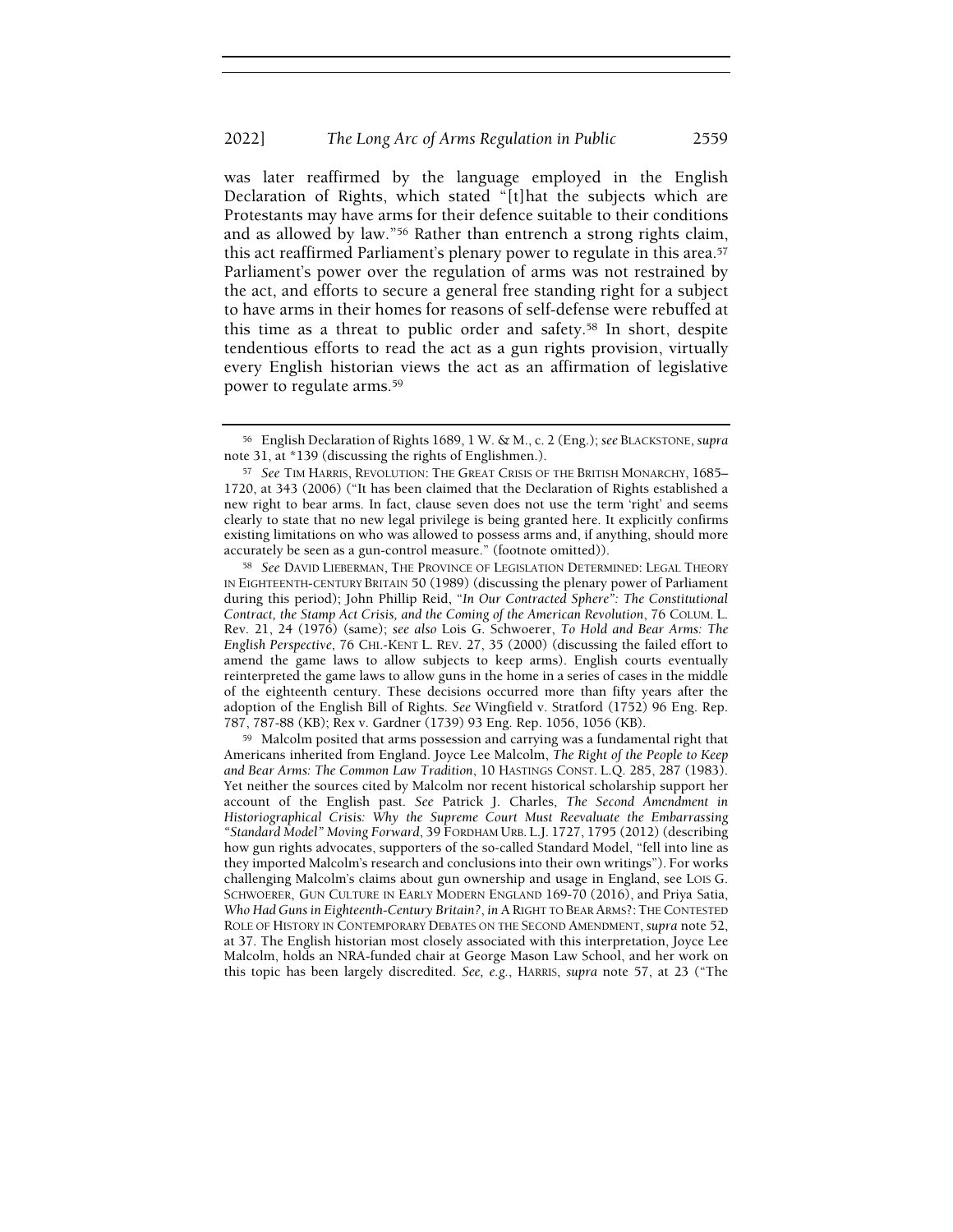In sum, there is no compelling historical evidence that there was ever a general free-standing right to armed travel for ordinary Britons; rather, the general rule was that open carry and concealed carry of firearms was prohibited, with a class-based exception for the political and economic elite, and due recognition that subjects were required to assist agents of the crown in preserving the peace with whatever weapons they were legally entitled to own under English law.60 The Declaration of Rights permitted only a limited right to have firearms and travel armed in public outside of a narrow list of exceptions related to the preservation of the peace.

## III. THE ABSORPTION AND TRANSFORMATION OF THE COMMON LAW IN EARLY AMERICA

A good illustration of how the Statute of Northampton and common law limits on armed travel were understood in colonial America are evidenced in an early American justice of the peace manual published just before the American Revolution. Echoing earlier English writers, the prohibition on armed travel in public was summarized as follows:

Justices of the Peace, upon their own View, or upon Complaint, may apprehend any Person who shall go or ride armed with unusual and offensive Weapons, in an Affray, or among any great Concourse of the People, or who shall appear, so armed, before the King's Justices sitting in Court . . . . 61

<sup>60</sup> See generally Summerson, supra note 52 (discussing the Statute of Winchester and the class-based limits on carrying arms).

Glorious Revolution has been extensively studied and debated ever since it occurred, yet until the work of Joyce Lee Malcolm, no historian had ever sought to argue that one of its most significant accomplishments was to establish a new right for Protestants to bear arms."); SCHWOERER, supra, at 169-70 ("My disagreement here is not with the interpretation that the Second Amendment granted an individual right to arms, but with the idea that the Second Amendment is a legacy of Article VII of the English Bill of Rights."); Satia, supra, at 37-40 (describing how gun ownership in England was not normalized or seen as a fundamental right until the Napoleonic era); Priya Satia, On Gun Laws, We Must Get the History Right, SLATE (Oct. 21, 2015, 9:34 AM), https://slate.com/news-and-politics/2015/10/wrenn-v-d-c-gun-case-turns-on-englishlaws-of-1328-and-1689.html [perma.cc/5CRC-4GWP] (describing Malcolm's gun rights interpretation as conjured "out of thin air"). For an especially trenchant critique of Malcolm's work, see Harris, supra note 54, at 23.

<sup>61</sup> JAMES DAVIS, THE OFFICE AND AUTHORITY OF A JUSTICE OF THE PEACE 13 (New Bern, N.C., James Davis 1774). Fairs and markets were centers of commerce and were typically the location for the placement of important public announcements, facts which mark them as almost the antithesis of "sensitive places." The proper analogy to sensitive places would be the prohibition on coming armed before the King's servants and courts.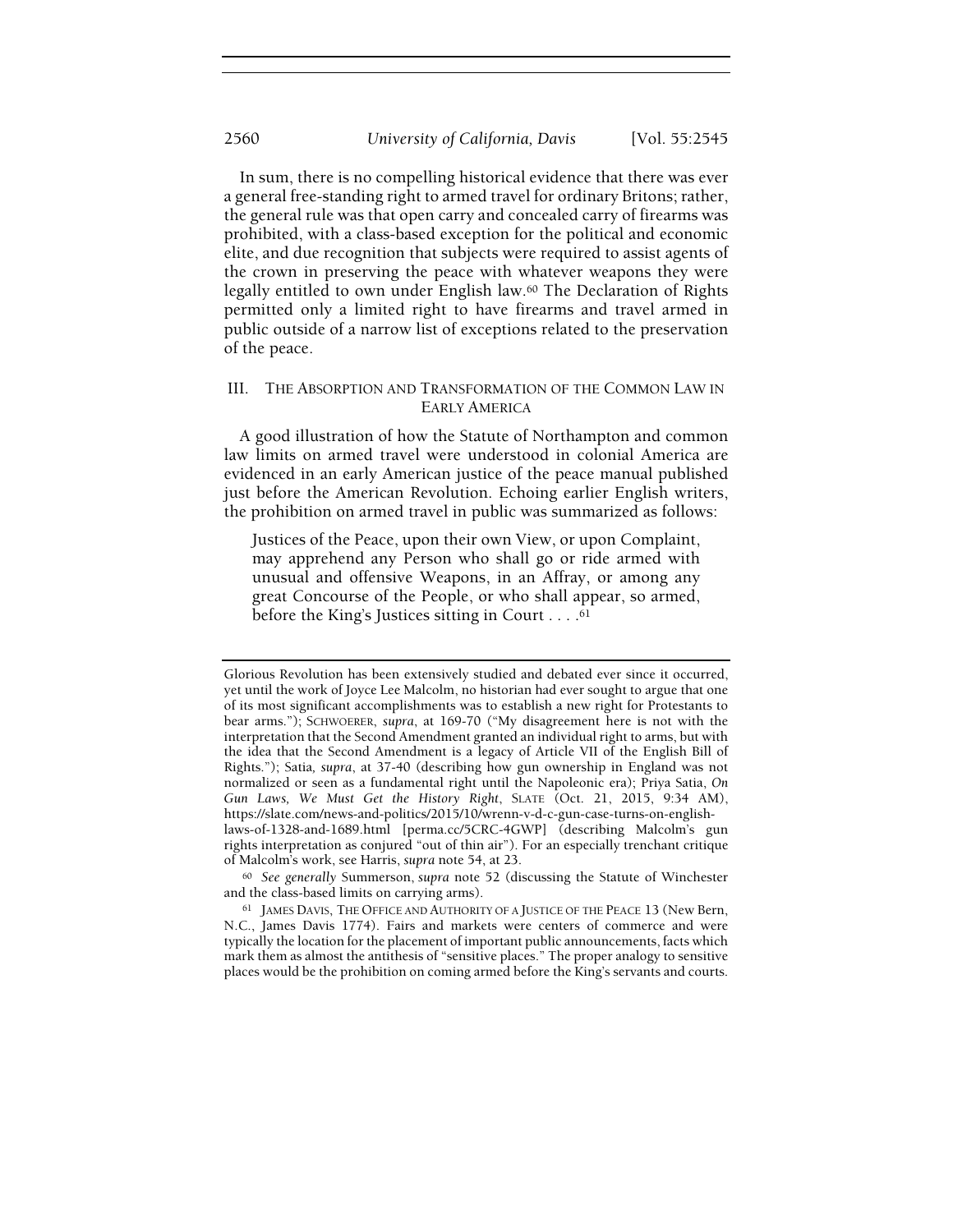Living on the edge of the British empire, facing French and Spanish imperial power on its borders, an enslaved labor force in much of North America, and an almost constant state of war with Indian tribes, Americans were far better armed than their English brethren. In some instances, colonies required individuals to arm themselves in other circumstances in addition to mandatory militia service, including church going and when working beyond the fortified stockades that protected the early settlements of colonial America. But most of these examples of arming in such circumstances were from the earlier colonial period, before the French and Indian War had secured the borders of British North America.<sup>62</sup>

Apart from Quaker Pennsylvania, settled by pacifists who opposed arms bearing, every colony required a broad swath of the free white male population to submit to militia training and participate in a wellregulated militia. Yet, these militia obligations did not create a modern style rights' claim that could be asserted against early American governments; it imposed legal obligation on the King's subjects.63 Under English law, all subjects were obligated to assist agents of the King to put down rebellions and enforce the peace. In the colonies these common law obligations existed together with a robust militia system. The standard militia weapon was a musket. Most colonies required white men eligible for militia service to procure military quality arms at their own expense. For much of the eighteenth century most English

 $63$  The imposition of a militia obligation does not create a right. This legal confusion is pervasive in discussion of minors and the right to bear arms. See, e.g., David B. Kopel & Joseph G.S. Greenlee, The Second Amendment Rights of Young Adults, 43 S. ILL. U. L.J. 495 (2019) (asserting, erroneously, a core right of minors to bear arms). Simply put, rights and duties are not the same. Modern constitutional theory typically treats them as correlatives, not synonyms. Accordingly, while the existence of a right may impose a duty on another legal actor (such as a duty to refrain from interfering with the right), duties do not automatically confer individual rights and did not do so on those who were required by law to participate in the militia. For a critique the claim that duties create rights, see Saul Cornell, "Infants" and Arms Bearing in the Era of the Second Amendment: Making Sense of the Historical Record, 39 YALE L. & POL'Y REV. INTER ALIA 1, 16 (2021).

See Chris R. Kyle, Monarch and Marketplace: Proclamations as News in Early Modern England, 78 HUNTINGTON LIBR. Q. 771, 784 (2015).

<sup>62</sup> See Saul Cornell, The Right to Keep and Carry Arms in Anglo-American Law: Preserving Liberty and Keeping the Peace, 80 LAW & CONTEMP. PROBS. 11, 28 (2017) [hereinafter Right to Keep]. During the era of the Fourteenth Amendment, states began expressly prohibiting arms in places where people gathered, including places of worship. See 2 GEORGE WASHINGTON PASCHAL, A DIGEST OF THE LAWS OF TEXAS: CONTAINING LAWS IN FORCE, AND THE REPEALED LAWS ON WHICH RIGHTS REST 1322 (Washington D.C., W. H. & O. H. Morrison 3d ed.1873); LEANDER G. PITMAN, THE STATUTES OF OKLAHOMA, 1890, at 496 (Guthrie, O.K., The State Capital Printing Co. 1891).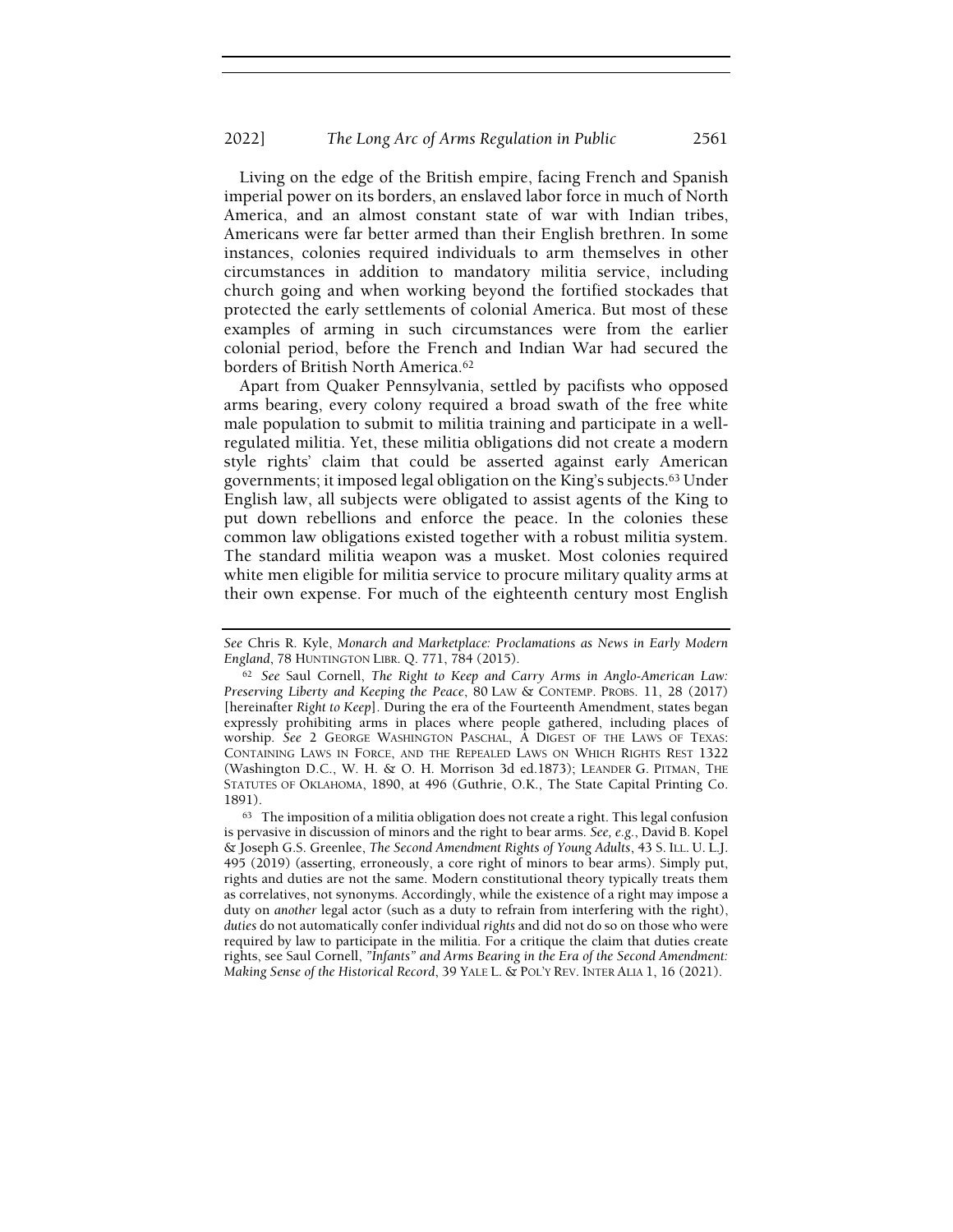subjects living outside of the colonies, the public obligation to assist in preserving the peace or serving in the militia would not have created a right to own firearms which were prohibited to all but the gentry elite.<sup>64</sup>

Contrary to the claims of many gun-rights advocates, widespread habitual open carry was not the norm in the era of the Second Amendment and the early Republic in the nation's towns and cities.<sup>65</sup> The fact that some of the individual state constitutions and the Second Amendment protected arms bearing tells us little about armed travel in public outside of the context of militia service and musters. Indeed, states regulated the public carry of arms even in the context of militia service, banning the firing of guns, and in some instances prohibiting traveling to and from muster with a loaded weapon.<sup>66</sup>

A good illustration of the ahistorical approach adopted by gun rights advocates to buttress the invented tradition of peaceable armed travel is evident in an amicus brief filed by a group of pro-gun law professors in Bruen.<sup>67</sup> The brief argued that because prominent members of the Founding era often carried arms in public, there was a general right to travel armed in populous areas. Context is key to making sense of this practice and a failure to pay attention to context has led gun rights advocates to distort the past to further their ideological agenda. Thus, Paul Clement doubled down on the "Founders with guns" argument in his reply brief in Bruen, making much of the fact that Thomas Jefferson and Patrick Henry owned and used firearms, and carried them in public.68 Rather than contextualize such evidence, Clement and the Second Amendment Law Professors' brief he cites ignore the realities of life in eighteenth century America which was a sparsely settled and a largely agrarian pre-industrial society. The case of Thomas Jefferson is illustrative. As was true for many in the Founding generation, Jefferson was certainly fond of his guns. He advised his nephew, Peter Carr, that "as to the species of exercise, I advise the gun." To promote a healthy

<sup>64</sup> In colonial America, firearms ownership was mandated by law for the segment of the population required to bear arms. See Cornell, Right to Keep, supra note 62, at 11.

<sup>65</sup> For a recent effort to support this dubious claim, see David B. Kopel & George A. Mocsary, Errors of Omission: Words Missing from the Ninth Circuit's Young v. Hawaii, 2021 U.ILL. L. REV. ONLINE 172, 181 (2021). For a critique of this argument, see Charles, supra note 32, at 195.

<sup>66</sup> Saul Cornell, The Right to Carry Firearms Outside of the Home: Separating Historical Myths from Historical Realities, 39 FORDHAM URB. L.J. 1695, 1712 (2016) [hereinafter Right to Carry].

<sup>67</sup> See Brief of Professors of Second Amendment Law et al., supra note 7, at 2.

<sup>68</sup> See Reply Brief for Petitioners at 11, N.Y. State Rifle & Pistol Ass'n v. Bruen, No. 20-843 (U.S. Oct. 14, 2021) [hereinafter Reply Brief].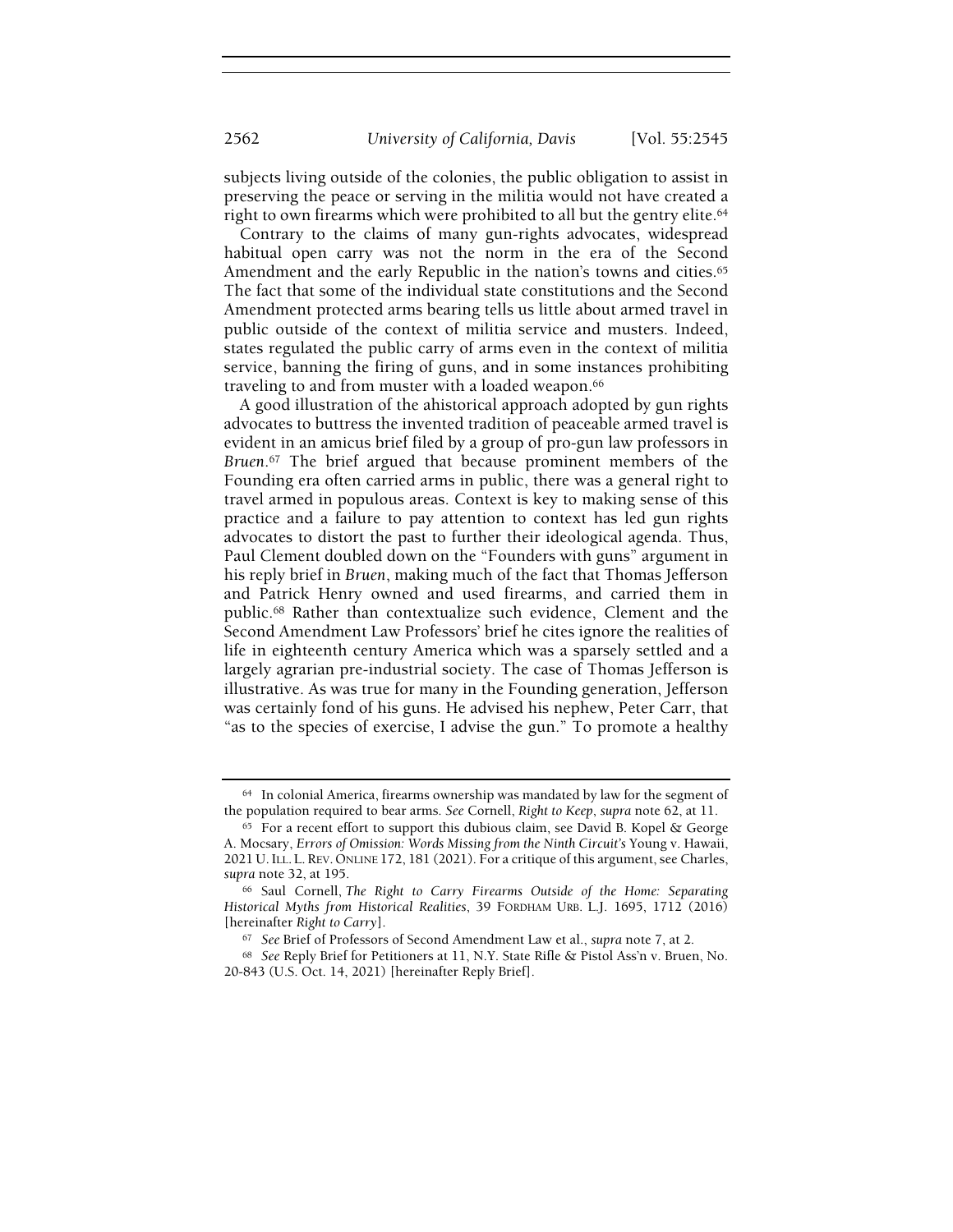body, he recommended that "your gun therefore be the constant companion of your walks."<sup>69</sup>

Making sense of Jefferson's statement requires some appreciation for historical context. Jefferson was a large landowner who lived in the western part of Virginia; he owned almost 5,000 acres of largely contiguous land.70 Carrying a gun in the mountainous regions of western Virginia, on private property, does not tell us much about issues relevant to public carry in more settled areas of the new nation. Indeed, Jefferson securely locked his guns when riding into town or traveling by coach on the public roads, a fact that Clement and the Second Amendment law professors conveniently neglect to mention.<sup>71</sup> Similarly, the interpretation of the significance and meaning of Patrick Henry carrying his musket when he traveled to court is equally ahistorical and lacks vital context. In Virginia, court days were typically muster days for the militia, so Henry travelling with the weapon Virginia law mandated for militia service on day in which the militia was training tells us little about general attitudes towards limits on public carry in populous areas.<sup>72</sup>

One of the many problems with the gun rights account of the Founding era is the assumption that post-Revolutionary America was governed by a single homogenous legal system. This understanding of early American law has been thoroughly discredited by legal historians who have demonstrated that existence of divergent regional legal cultures in colonial America and the Founding era.73 In particular, few

<sup>69</sup> Firearms, JEFFERSON MONTICELLO, https://www.monticello.org/site/research-andcollections/firearms (last visited Feb. 6, 2022) [https://perma.cc/FN4K-84HT] (quoting Thomas Jefferson to Peter Carr, Aug. 19, 1785).

<sup>70</sup> Thomas Jefferson's List of Landholdings and Monticello Slaves, [ca. 1811–1812], FOUNDERS ONLINE, https://founders.archives.gov/documents/Jefferson/03-04-02-0295 (last visited Feb. 8, 2022) [https://perma.cc/UKK5-EM65].

<sup>71</sup> Thomas Jefferson to John Payne Todd August 15, 1816, FOUNDERS ONLINE, https://founders.archives.gov/?q=Jefferson%20to%20Payne%20Todd%20%20August% 2015%2C%201816&s=1111311111&sa=&r=1&sr= (last visited Feb. 8, 2022) [https://perma.cc/FW3C-S3RB] ("I had other holsters also made for both to hang them at the side of my carriage for road use;  $\&$  with locks  $&$  staples to secure them from being handled by curious people. one of the wheel locks is a little out of order, and will require a skilful [sic] gunsmith to put to rights . . . .").

<sup>72</sup> E. Lee Shepard, "This Being Court Day": Courthouses and Community Life in Rural Virginia, 103 VA. MAG. HIST. & BIOGRAPHY 459, 466 (1995). See generally RHYS ISAAC, THE TRANSFORMATION OF VIRGINIA, 1740-1790, at 88-114 (1982) (discussing the rituals of court day and muster).

<sup>73</sup> On the importance of early American regional differences in the evolution of the common law, see generally David Thomas Konig, Regionalism in Early American Law,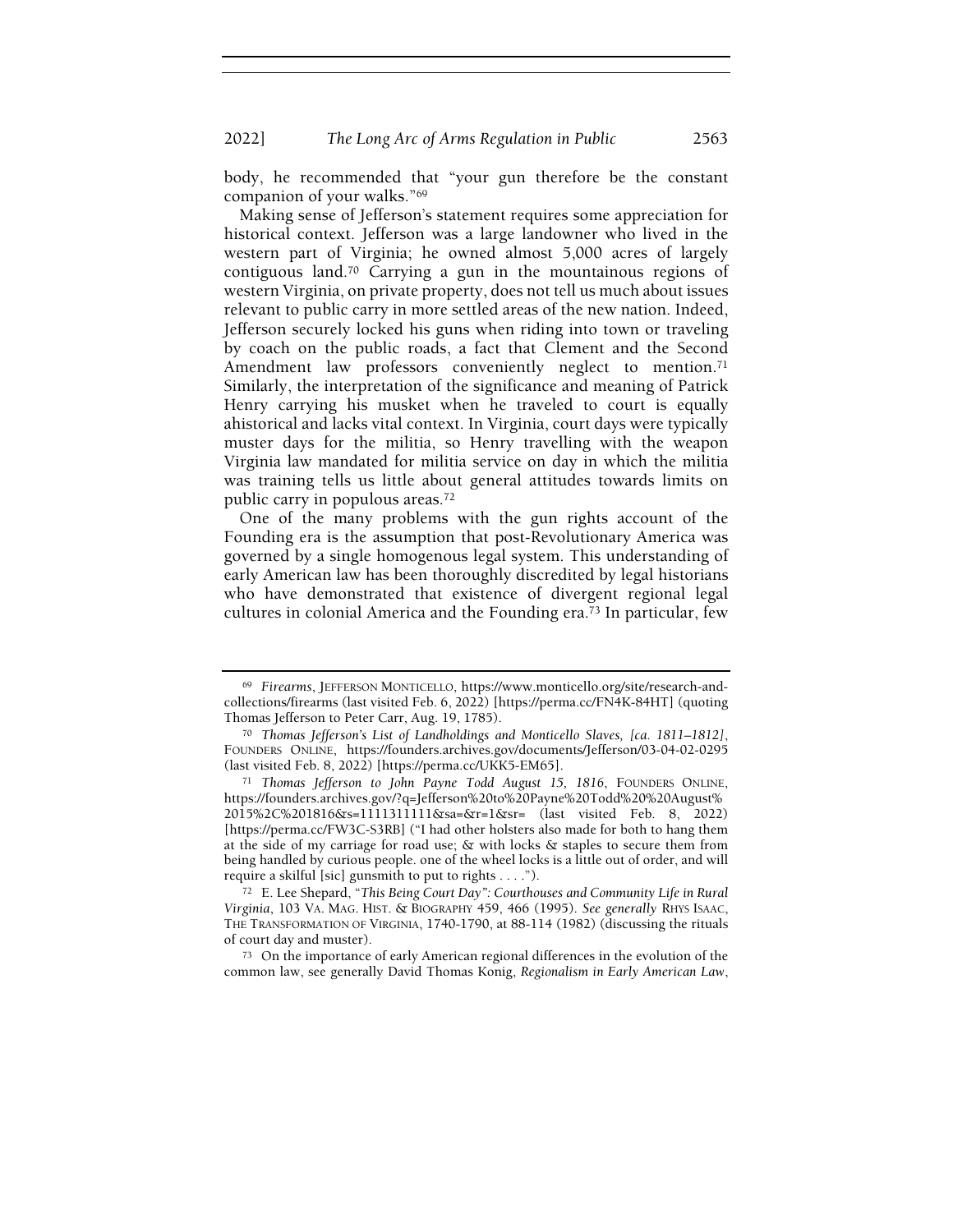serious scholars conversant with the last three decades of legal history would ignore the impact of slavery on the creation of a distinctive southern legal culture. The importance of this regional perspective is evident in the use and abuse of the writings of the distinguished Jeffersonian jurist St. George Tucker. Gun rights scholars are fond of quoting Tucker but have persistently misinterpreted him by failing to adequately contextualize his writings.74 Tucker was a vocal critic of the Federalist judges who dominated the nation's courts in the decade after the adoption of the Constitution. Curiously, gun rights advocates have chosen to accord Tucker's critical remarks of these judges greater legal authority than the decisions of the federal courts. Thus, in the case of gun rights, lawyers and jurists have inverted the hierarchy of authorities familiar to most first-year law students, dismissing federal case laws and taking such critical comments of the established law as legally determinative.<sup>75</sup>

The often-quoted Tucker passage so esteemed by gun rights champions was made as a criticism of the way federal courts prosecuted rebels in western Pennsylvania after the adoption of the bill of rights.<sup>76</sup> The federal courts adopted a traditional English common law view of riot: according to this view a group of men traveling armed was per se a crime that violated the peace. For the Federalists in Pennsylvania there was no legal doubt that the rebels in Pennsylvania had rioted, the only legal issue for Federalist judges was if their actions rose to the level of treason under the Constitution. Tucker protested that in Virginia, the traditional English legal understanding of riot no longer applied because the common law in Virginia had evolved and led to the creation of a new higher standard of proof to sustain a charge of riot. In contrast to Pennsylvania, Tucker insisted that a group of men traveling armed with their muskets could not per se sustain a charge of riot without additional evidence that showed a violation of the peace.

But ought that circumstances of itself, to create any such presumption in America, where the right to bear arms is recognized and secured in the constitution itself? In many parts of the United States, a man no more thinks, of going out of his house on any occasion, without his rifle or musket in his hand,

in 1 THE CAMBRIDGE HISTORY OF LAW IN AMERICA 144 (Michael Grossberg & Christopher Tomlins eds., 2008).

<sup>74</sup> See Cornell, Half Cocked, supra note 3, at 213.

<sup>75</sup> On the hierarchy of legal authority in modern constitutional law, see Amy J. Griffin, Dethroning the Hierarchy of Authority, 97 OR. L. REV. 51, 58-62 (2018).

<sup>76</sup> For a discussion of the mis-readings of this widely cited Tucker text by gun rights scholars, see Cornell, Right to Carry, supra note 66, at 1711-12.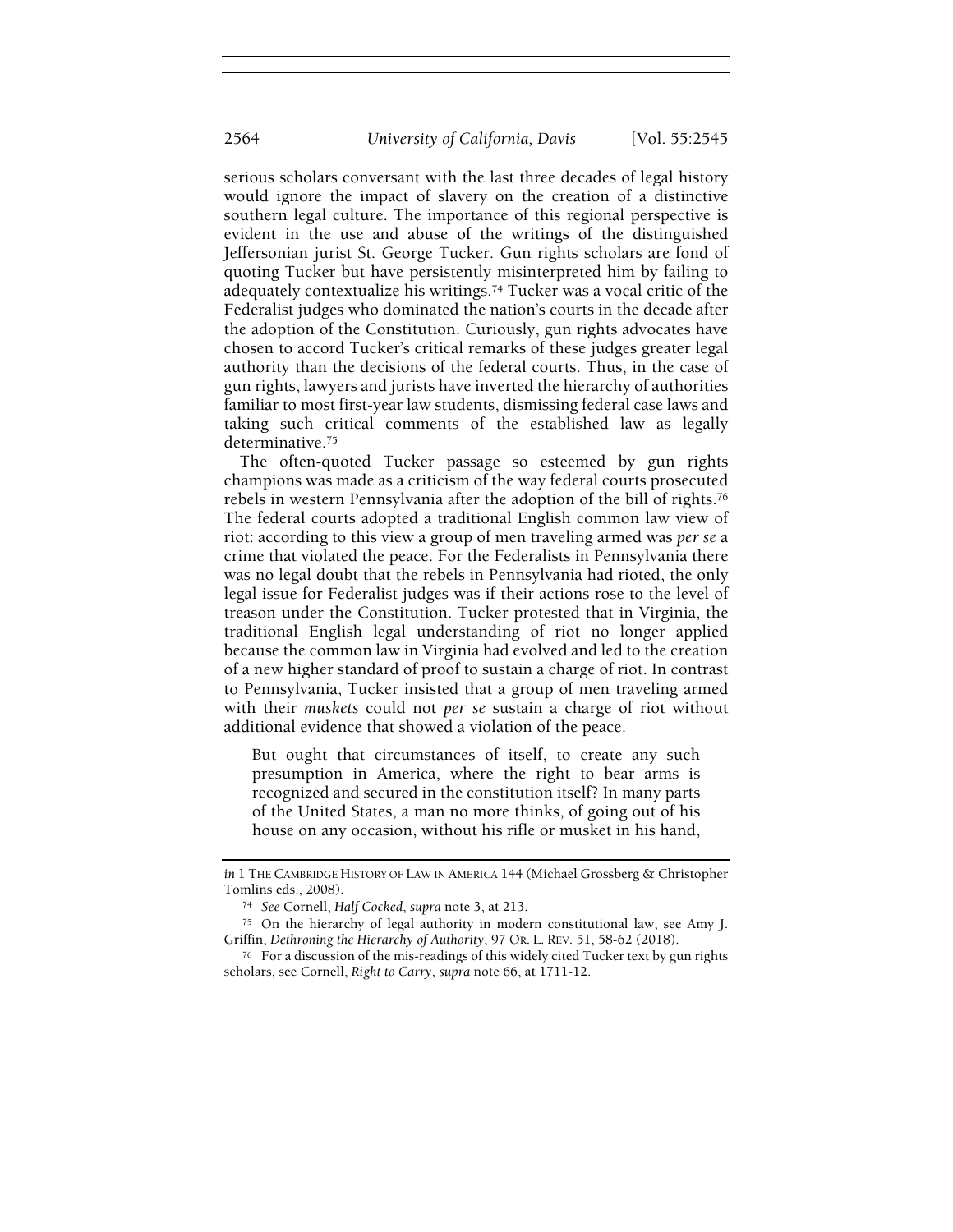2022] The Long Arc of Arms Regulation in Public 2565

than an European fine gentleman without his sword by his side.<sup>77</sup>

Setting aside the probative value of Tucker's commentary as compared to the decision of a federal court, the plain meaning of Tucker's text contradicts the idea that the Founding generation adopted a single monolithic approach to interpreting the legality of armed travel in public. Tucker himself expressly stated that American law diverged on this issue. In fact, Tucker claims that if the fact pattern before the federal courts in Pennsylvania had been adjudicated in his home state of Virginia, the outcome would have been different because absent additional evidence of criminal activity, the charge of riot at common law would have likely failed.78 What gun rights advocates ignore is that such action did result in successful prosecutions in Pennsylvania. In short, the example gun rights advocates cite to support their view of a general right of peaceable armed travel in the early Republic undercuts that claim. In Tucker's view, Virginia and Pennsylvania law did not treat armed travel in the same fashion. In one place such action was criminal and in the other the mere act of armed travel would not have constituted a criminal offense. Finally, it is worth underscoring the fact that Tucker was talking about carrying a musket, the standard weapon of the militia, not an easily concealed weapon, i.e. a hand gun.

Tucker's comments offer strong evidence that American law had already started to diverge on the legality of armed travel in public. It is easy to forget that the one of the reasons Tucker felt compelled to publish an American edition of Blackstone was because he felt that too few Americans grasped the significance of the divergent trajectories of the common law in different states.79 Generations of English legal commentators had praised the genius of the common law for its adaptability, and its absorption in America proved no exception to this general pattern. There was no single American version of the common law, but thirteen different common law traditions. There were

<sup>77</sup> 5 BLACKSTONE, supra note 31, at app. n.B at \*19 (Philadelphia, William Young Birch & Abraham Small 1803).

<sup>78</sup> See id.

<sup>79</sup> See generally Saul Cornell, St. George Tucker and the Second Amendment: Original Understandings and Modern Misunderstandings, 47 WM. & MARY L. REV. 1123 (2006) (discussing the divergent evolution of common law across America as a prime motivating force for Tucker's decision to do an American edition of Blackstone); Saul Cornell, St. George Tucker's Lecture Notes, the Second Amendment, and Originalist Methodology: A Critical Comment, 103 NW. U. L. REV. COLLOQUY 406 (2009) (discussing modern gun rights misreading of Tucker and the problem of applying modern legal categories to Founding era thought).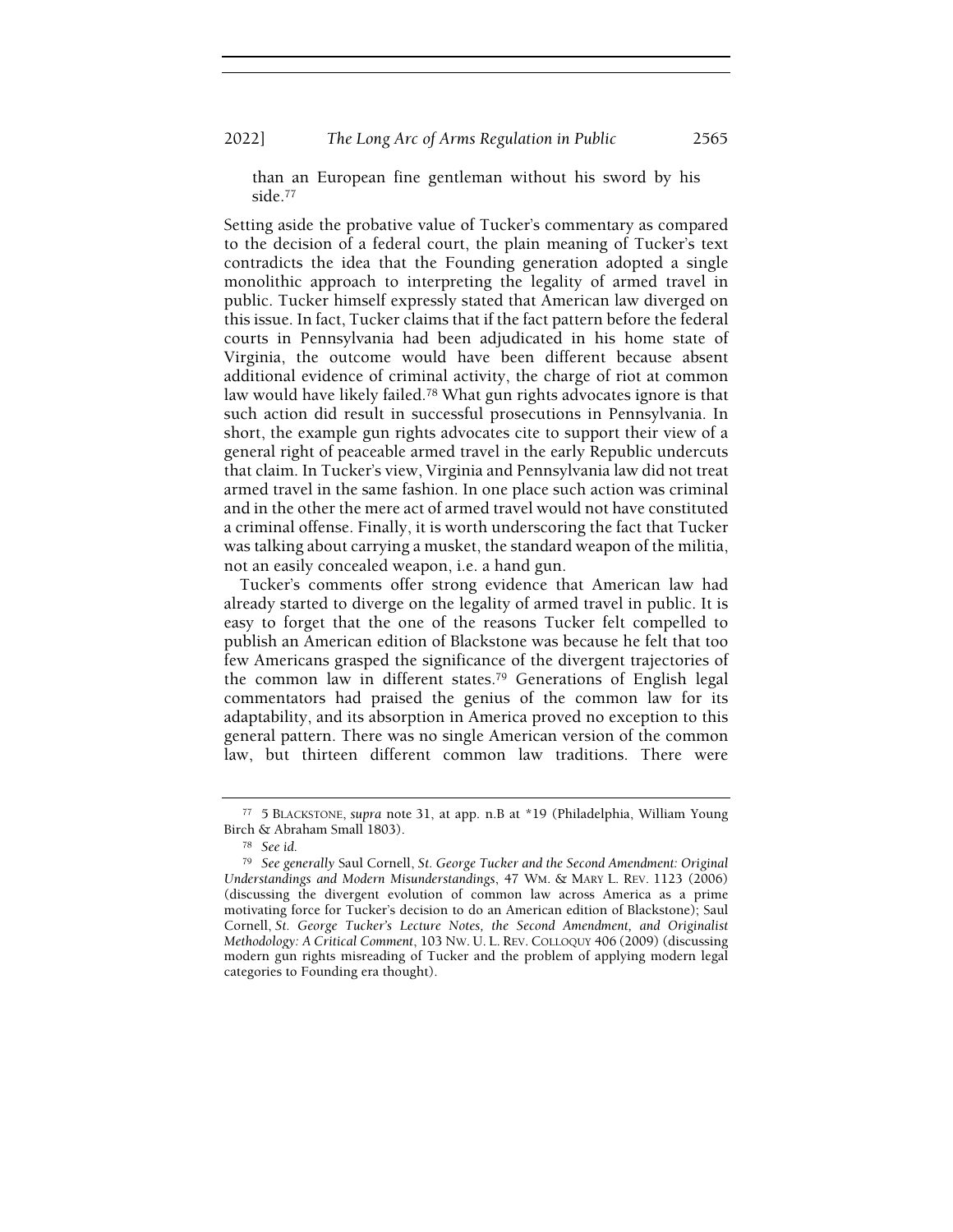important regional commonalities that led to some convergence as well, so it is important to acknowledge the complexity of this process of adaptation. There is a broad scholarly consensus among legal historians that one of the most important forces contributing to this process of differentiation was the impact of slavery on American law. Gun rights advocates have simply ignored this rich body of scholarship, proceeding with an outdated model of consensus history and its assumptions about the homogeneity of early American legal history and culture.80 Early American firearms law was not an exception to this larger pattern of regional divergence. Nor was early American firearms law static; profound changes swept over American law in the decades after the adoption of the Second Amendment that contributed to further divergence and the emergence of distinctive regional approaches to gun regulation.<sup>81</sup>

Gun-rights advocates focus primarily on a string of Southern cases decided by slave-holding judges to ascertain the public meaning of the right to bear arms in the early Republic and have largely ignored or dismissed the approach to firearms regulation in other parts of the new nation. Again, taking legal cues from the most repressive legal regime in American history ought to give modern judges pause, but even more problematic, gun rights advocates have consistently misread the key gun cases adjudicated by Southern jurists.82 The on-going distortion of Southern jurisprudence remains one of the most pervasive problems in post-Heller litigation.83 It is true that in some parts of the slave South a more expansive view of public carry developed, but this tradition was far more limited in scope than the modern gun rights theory of promiscuous carry absent any specified need. The right to carry, even in the Slave South, was always conditioned on a specific purpose. In short, the body of cases that purports to affirm a universal right of peaceable carry supports a much more limited right of purposive carry. The southern paradigm acknowledged a right to ban concealed carry, a

<sup>80</sup> See generally NICHOLAS J. JOHNSON, DAVID B. KOPEL, GEORGE A. MOCSARY & MICHAEL P. O'SHEA, FIREARMS LAW AND THE SECOND AMENDMENT: REGULATION, RIGHTS, AND POLICY 1 (Nicholas J. Johnson et al. eds., 2018) (offering an ideological, slanted, and historically flawed account of the Second Amendment).

<sup>&</sup>lt;sup>81</sup> On the diversity of early American law and the importance of understanding the changes that transformed constitutionalism, see generally LEONARD & CORNELL, supra note 17. On the emergence of regional differences in firearms regulation, see Eric M. Ruben & Saul Cornell, Firearm Regionalism and Public Carry: Placing Southern Antebellum Case Law in Context, 125 YALE L.J. F. 121, 125 (2015).

<sup>82</sup> See CORNELL, THE POLICE POWER, supra note 26, at 2.

<sup>83</sup> See Reply Brief, supra note 68, at 9-10; Brief of Professors Leider & Lund, supra note 6, at 4; Brief of Amici Curiae Professors of Second Amend. L., supra note 67, at 33, 35.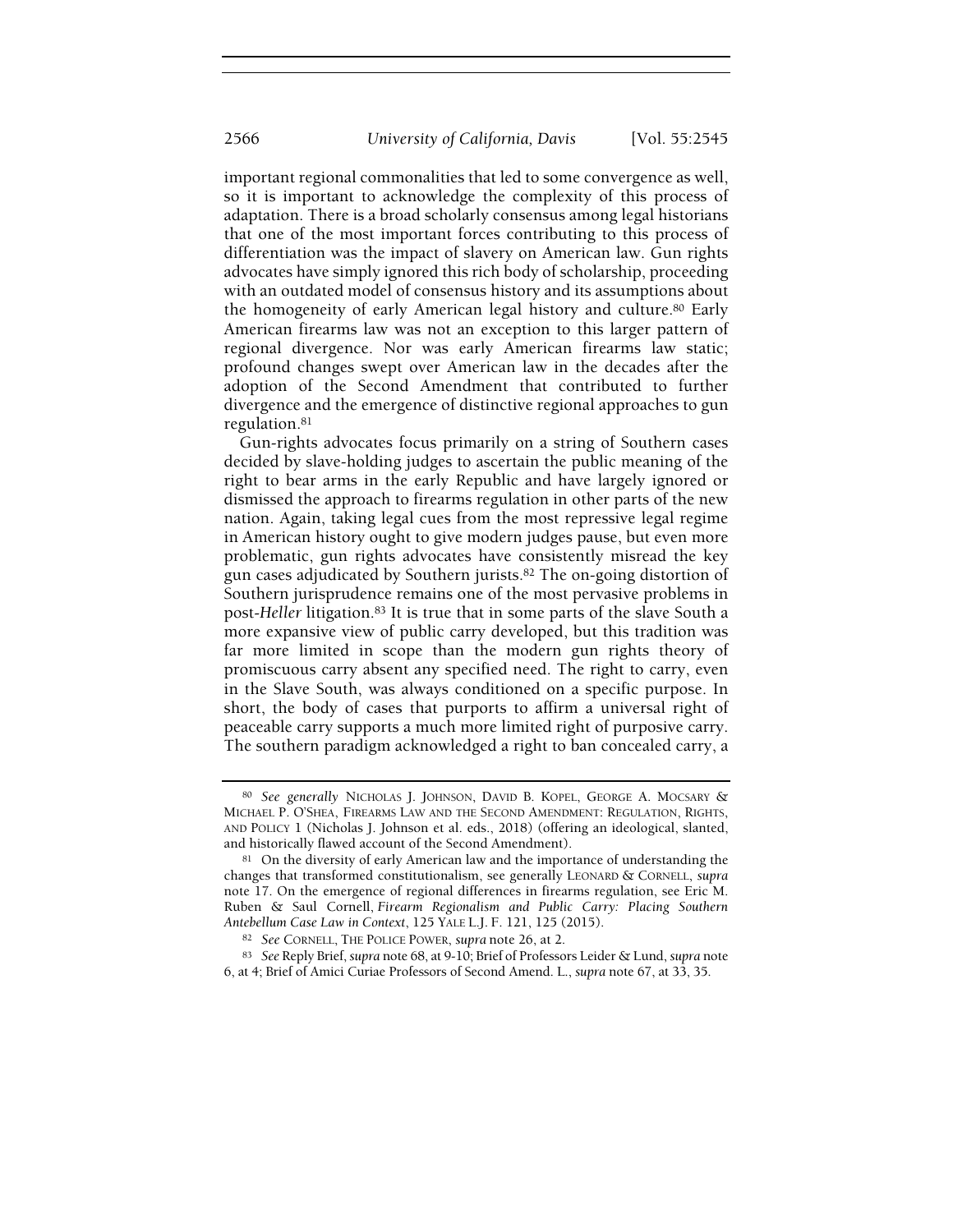dastardly and cowardly practice, but it asserted that open carry was protected in cases of specified threats and other specific lawful purposes. There was no unfettered right to carry arms openly in public in pre-Civil War America.<sup>84</sup>

Understanding this body of antebellum Southern case law requires an appreciation of the way early American law framed issues of gun regulation in terms of an emerging police power jurisprudence that was developed by the Marshall Court and various state judges.<sup>85</sup> Although antebellum southern jurists did not use the modern legal metaphor of balancing, judges did employ an analogous type of reasoning to modern balancing analysis, an approach rooted in police power jurisprudence. "Constitutional Rights," Justice Scalia wrote in Heller, "are enshrined with the scope they were thought to have when the people adopted them."86 Included in this right was the most basic right of all: the right of the people to regulate their own internal police. The texts of the first state constitutions clearly articulated such a right — including it alongside more familiar rights such as the right to bear arms. Thus, if Scalia's rule applies to the scope of the right to bear arms, it must also apply to the scope of the right of the people to regulate.<sup>87</sup>

Although the concept of a "police right" has fallen out of favor in modern law, it was fundamental to Founding era law and persisted into the early Republic. The lack of familiarity with this concept among modern lawyers and judges is a fitting testimony to the success of the Marshall Court's reformulation of this Founding era right into the forerunner of the modern judicial concept of the police power. The legal concept of a police right, grounded in popular sovereignty, was slowly overshadowed by an evolving jurisprudence focused on police power.<sup>88</sup> Antebellum jurists developed this body of law to address the complex issues that regulation posed for a rapidly changing society — and few issues were more vexing than firearms regulation. Indeed, the

<sup>84</sup> For examples see the sources discussed in Cornell, supra note 79.

<sup>85</sup> On Heller's heavy reliance on antebellum Southern case law, see generally Ruben & Cornell, supra note 81 (discussing the problem of viewing American law through the distorted perspective of southern case law in the early nineteenth century).

<sup>86</sup> District of Columbia v. Heller, 554 U.S. 570, 634-35 (2008).

<sup>87</sup> See id.

<sup>88</sup> See generally LEONARD & CORNELL, supra note 17 (discussing how state police power was not curtailed by the federal constitution); Aaron T. Knapp, The Judicialization of Police, 2CRITICAL ANALYSIS L. 64 (2015) (discussing the early American origins of modern jurisprudence on police power); Christopher Tomlins, Necessities of State: Police, Sovereignty, and the Constitution, 20 J. POL'Y HIST. 47 (2008) (discussing police power being derived from the people and was rooted in the theory of popular sovereignty).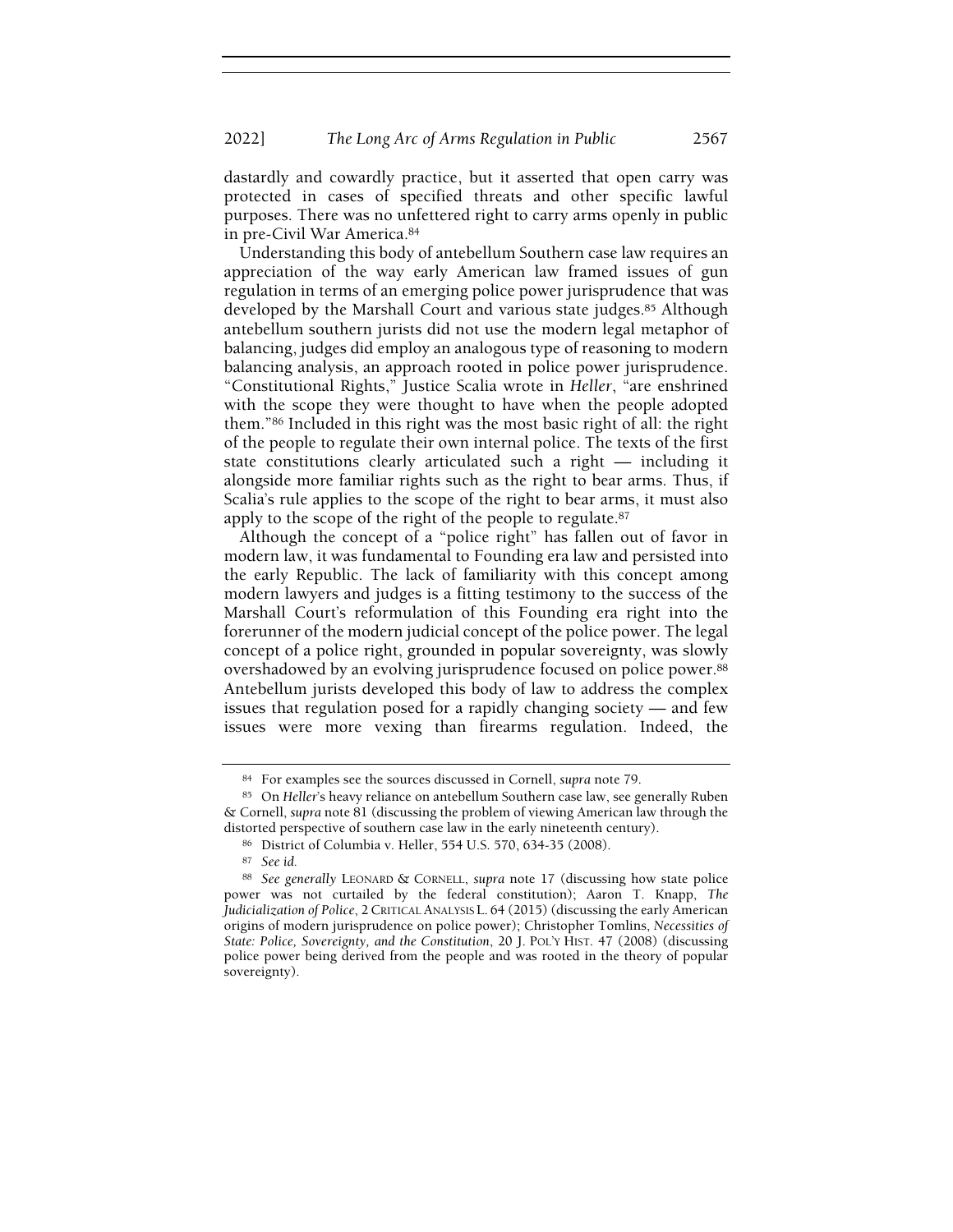application of the police power to regulating firearms and ammunition was singled out as the locus classicus of state police power by Chief Justice John Marshall in Brown v. Maryland, in which the Court observed that "[t]he power to direct the removal of gunpowder is a branch of the police power."89 Although Scalia decried modern style judicial balancing in Heller, the antebellum southern cases he treated as oracular on the Second Amendment's meaning and the scope of permissible regulation were all interpreted using the legal tools provided by early American police power jurisprudence, a type of legal reasoning that engaged in a form of balancing analysis.<sup>90</sup>

The first modern-style gun control laws aimed at limiting the access and use of handguns emerged during the period of the market revolution, when American industry mass-produced not only wooden clocks and Currier and Ives prints, but reliable and cheap handguns.<sup>91</sup> Courts seeking to interpret these new types of laws, the historical antecedents of today's gun control laws, were addressing a novel problem — the problem of gun violence posed by easily concealed weapons. Although Scalia opined that handguns were the quintessential weapon protected by the Second Amendment, long guns, particularly military quality muskets were the weapon at the core of the original Second Amendment's protections. Indeed, the era of the Second Amendment handguns were a tiny fraction of the weapons owned by Americans and contrary to Heller's undocumented historical claims, the entire focus of American arms policy was to discourage Americans from bringing guns in common use to muster.92 Instead, the government sought to force Americans to purchase heavier military quality weapons needed by the militia that few Americans desired to own because they were less useful in agrarian society in which hunting and pest control were the primary uses of arms.<sup>93</sup>

<sup>89</sup> Brown v. Maryland, 25 U.S. (12 Wheat.) 419, 443 (1827). See generally Thurlow v. Massachusetts, 46 U.S. (5 How.) 504 (1847) (discussing the police power ability to regulate laws that interfere with foreign commerce).

<sup>90</sup> See CORNELL, THE POLICE POWER, supra note 26, at 2-3.

<sup>&</sup>lt;sup>91</sup> On the relationship between the market revolution and firearms production, see Lindsay Schakenbach Regele, A Different Constitutionality for Gun Regulation, 46 HASTINGS CONST. L.Q. 523, 524 (2019) and Andrew J. B. Fagal, American Arms Manufacturing and the Onset of the War of 1812, 87 NEW ENG. Q. 526, 526 (2014).

<sup>92</sup> See Sweeney, supra note 52, at 57.

<sup>&</sup>lt;sup>93</sup> See generally id. (providing statistics on who owned guns during the founding era, which revealed farmers and laborers were less likely than merchants to own a handgun). In Heller, Scalia relies on questionable claims in United States v. Miller, 307 U.S. 174 (1939), a case that Scalia had derided because of its poor handling of the relevant history, supra note 26. Moreover, recent historical research also has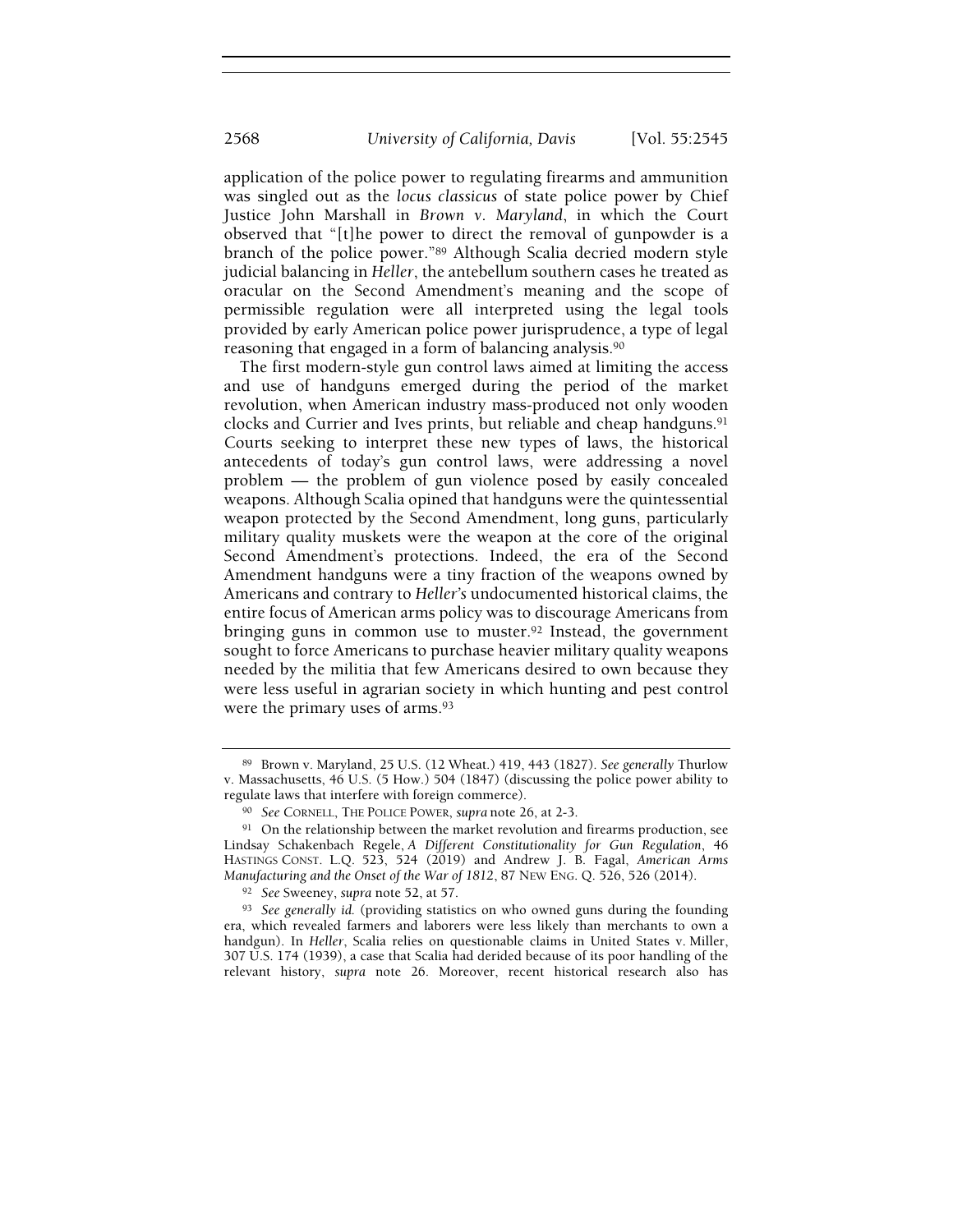The emerging body of police power jurisprudence was employed by antebellum judges to weigh the rival claims of those seeking tighter regulations of guns from those opposed to such policies. Understanding the police power is therefore essential to make sense of the antebellum cases Heller treats as probative of the Second Amendment's meaning.<sup>94</sup> The scope of the police power was discussed in some detail by the Supreme Court in the License Cases, where Justice John McClean formulated this guiding principle:

It is not susceptible of an exact limitation, but must be exercised under the changing exigencies of society. In the progress of population, of wealth, and of civilization, new and vicious indulgences spring up, which require restraints that can only be imposed by the legislative power. When this power shall be exerted, how far it shall be carried, and where it shall cease, must mainly depend upon the evil to be remedied.<sup>95</sup>

The police power  $-$  in particular, the right of the people to regulate themselves in the interest of public safety — was thus dynamic, adaptable to the changing needs of American society.

One of the most important cases discussed in Heller, State v. Reid, offers an excellent illustration of the way police power jurisprudence was used by antebellum judges to adjudicate claims about gun rights and the right of the people to regulate.<sup>96</sup> Although the case has been treated as an example of the permissive theory of open carry by gun rights advocates, including Paul Clement in his Bruen briefs, a careful reading of the text reveals that it was a classic example of antebellum police power jurisprudence: the Reid Court concluded that the state's concealed carry prohibition was a legitimate exercise of police power authority. "The terms in which this provision is phrased," the court

demonstrated that guns were seldom used for crimes, including crimes of violence, in the era of Second Amendment. Gun crime gradually became a serious problem over the course of the nineteenth century, particularly as easily concealed and more reliable handguns became common. See RANDOLPH ROTH, AMERICAN HOMICIDE 180-249 (2009).

<sup>94</sup> Post-Heller scholarship generally has not examined this important element of antebellum jurisprudence. But there is a notable exception to this general silence. See generally Campbell, Natural Rights, supra note 14 (discussing the antebellum right-tobear-arm cases in terms of Founding era rights theory). Campbell's essay is paradigm shifting, recasting the entire debate over the Second Amendment in terms that genuinely reflect the distinctive and radically different way Founding era law conceptualized the problem of rights and regulation.

<sup>95</sup> Thurlow v. Massachusetts, 46 U.S. (5 How.) 504, 592 (1847).

<sup>96</sup> See State v. Reid, 1 Ala. 612, 612 (1840) (discussing how a police power analysis is essential to adjudicating the constitutionality of firearms regulations).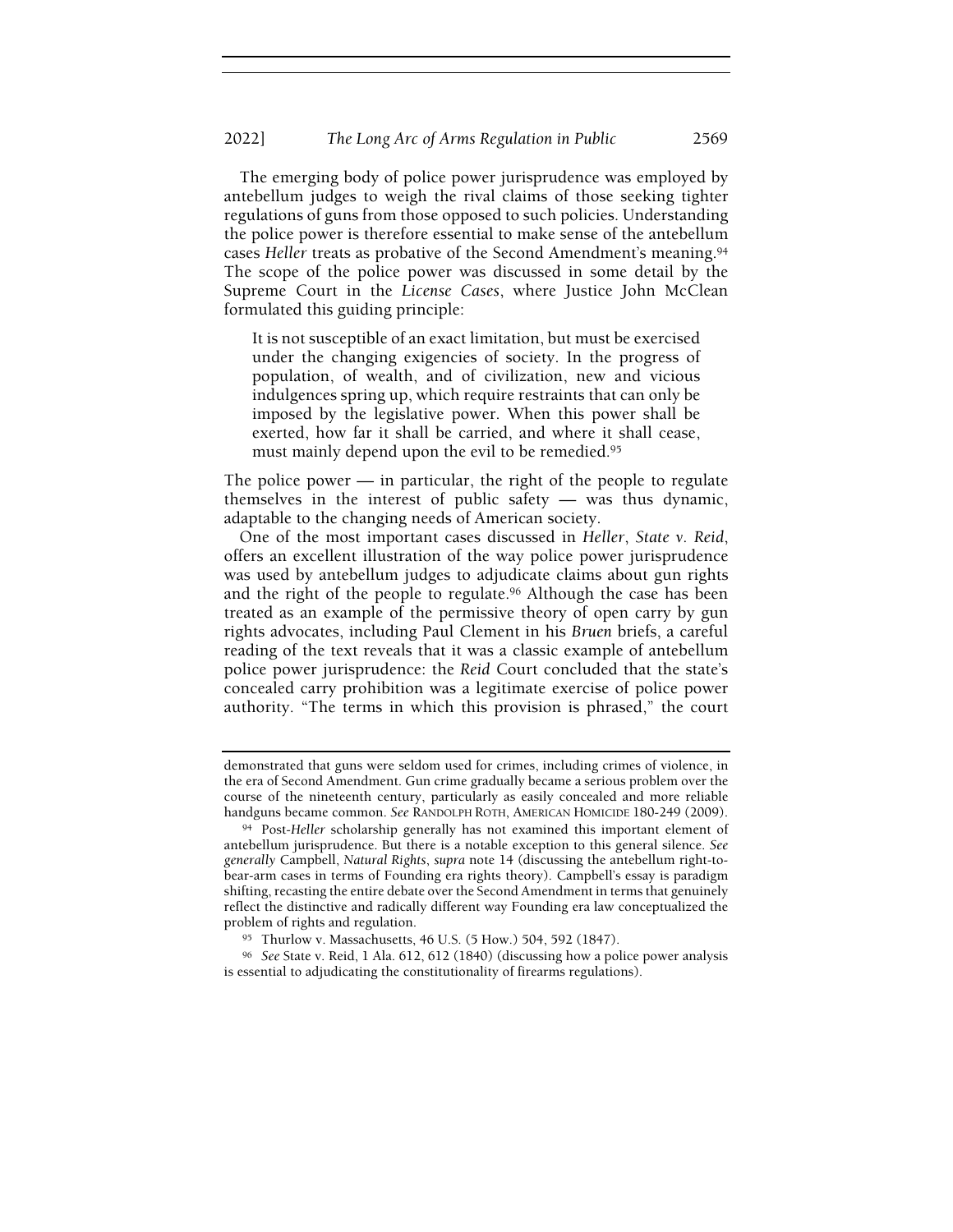noted, "leave with the Legislature the authority to adopt such regulations of police, as may be dictated by the safety of the people and the advancement of public morals."97 The regulation of arms was in the court's view at the very core of state police power.

When ripped out of context, Reid might seem to support a moderntype permissive conception of public carry, but when read closely and in the context of pre-Civil War judicial writing about the police power, the case supports the opposite conclusion. Reid does not vindicate a promiscuous right to carry arms in public; rather, it forcefully articulates a more limited notion of purposive carry. In short, to justify arming in public, one had to have good cause — a specified reason to do so. This requirement applied to open carry as much as it applied to concealed carry.<sup>98</sup>

Reid was a case in which a sheriff carried a concealed pistol in violation of Alabama's prohibition on public carry of concealed arms.<sup>99</sup> The fact that a peace officer was prosecuted for carrying a weapon in the course of his duties might seem odd given that police in modern America are typically armed with guns. Firearms were not routinely carried by peace officers and police forces until decades after the Civil War.<sup>100</sup>

It is also vital to read Reid against the background of an inherited common law tradition. "If the emergency is pressing," the Reid Court declared, "there can be no necessity for concealing the weapon, and if the threatened violence will allow of it, the individual may be arrested and constrained to find sureties to keep the peace, or committed to jail."<sup>101</sup> Reid acknowledged a fact that many modern gun rights activists and some judges have ignored — the imposition of a peace bond was the primary mechanism for the enforcement of the peace in the early

<sup>97</sup> Id. at 616.

<sup>98</sup> Most public carry cases in the antebellum South, apart from rare outlier decisions, such as Bliss v. Commonwealth, adopted this approach to firearms regulation. See Bliss v. Commonwealth, 12 Ky. (2 Litt.) 90, 92 (1822). In that case the court adopted an absolutist view of the right to bear arms, but the decision was overturned by a revision of the state constitution. For a useful discussion of Bliss in terms of the police power, see ERNST FREUND, THE POLICE POWER: PUBLIC POLICY AND CONSTITUTIONAL RIGHTS 91 (1904).

<sup>99</sup> Reid, 1 Ala. at 612.

<sup>100</sup> See Scott W Phillips, A Historical Examination of Police Firearms, 94 POLICE J.: THEORY, PRAC. & PRINCIPLES 122, 124 (2021).

<sup>101</sup> Reid, 1 Ala. at 621, 616 ("[The state constitutional right to bear arms] neither expressly nor by implication, denied to the Legislature, the right to enact laws in regard to the manner in which arms shall be borne. The right guaranteed to the citizen, is not to bear arms upon all occasions and in all places . . . .").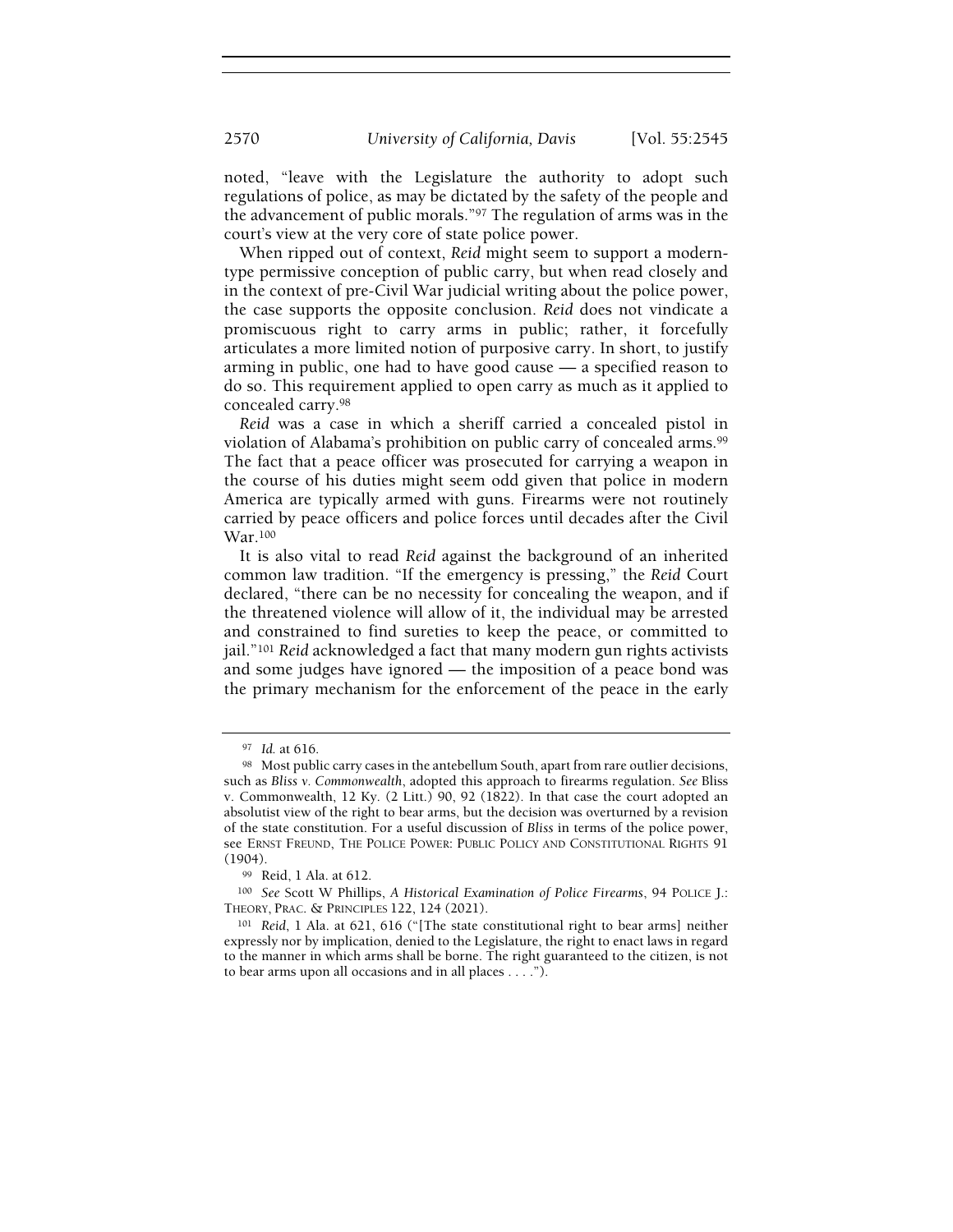republic and was among the core powers of justices of the peace, constables, and sheriffs, who all continued to function as conservators of the peace under American law. The appropriate legal response to the danger posed by someone traveling armed in public was to impose a peace bond, a surety of the peace. Only if circumstances precluded following this course of action would a sheriff be justified in arming and in that case, the correct decision was not to carry the weapon concealed but in the open. So rather than demonstrate a broad freestanding right of peaceable carry, Reid shows that armed law enforcement had not yet emerged as the primary means to keep the peace. A peace bond was the proper legal course of action if one faced a threat. Thus, the sheriff-defendant in Reid could be prosecuted, the court reasoned, because there was no necessity to arm. The state could not categorically ban open carry in cases where an individual had a specified need for self-defense, but it could limit carry to those with good cause and punish those who carried without good cause.102 Reid supports a narrowly tailored right to carry arms openly for reasons of a specified need for self-defense.<sup>103</sup>

State v. Huntly, another favorite case of modern gun-rights advocates, adopted a broader conception of the scope of public carry, but it, too, clearly articulated a theory of purposive carry and rejected the ideal of permissive open carry.<sup>104</sup> Huntly marked a bolder departure from the traditional English common law limits on armed travel in public and for this reason it has become the lodestar for much modern gun rights

<sup>102</sup> For evidence that open carry of handguns was relatively rare, see another essay in this symposium, Mark Frassetto, The Myth of Open Carry, 55 UC DAVIS L. REV. 2515 (2022) [hereinafter Open Carry].

<sup>103</sup> The good cause requirement at the heart of Bruen was clearly established by the time Reid was decided, a fact that ought to render it presumptively lawful under Heller's framework. Moreover, Reid raises further questions about the modern conception of rights and related standards of review invoked by Chief Justice Roberts and Justice, Kavanaugh. See Transcript of Oral Argument, supra note 6 and accompanying text.

<sup>104</sup> See State v. Huntly, 25 N.C. 418, 422-23 (1843). Huntly did adopt the emerging modern understanding of criminal mens rea that slowly developed over the course of the nineteenth century and superseded the traditional common law view. According to this new view, criminality was linked to a psychological state of mind, an evil intent. This view repudiated the objective view of criminal intent in which the evil design was inferred from the illegal act itself. Yet, reading this modern conception of criminality backward in time into the Founding era and English common law, as gun rights advocates have continued to do, is profoundly anachronistic. For a good illustration of this gun rights error, see Michael P. O'Shea, Modeling the Second Amendment Right to Carry Arms (I): Judicial Tradition and the Scope of "Bearing Arms" for Self-Defense, 61 AM. U. L. REV. 585, 635-37 (2012).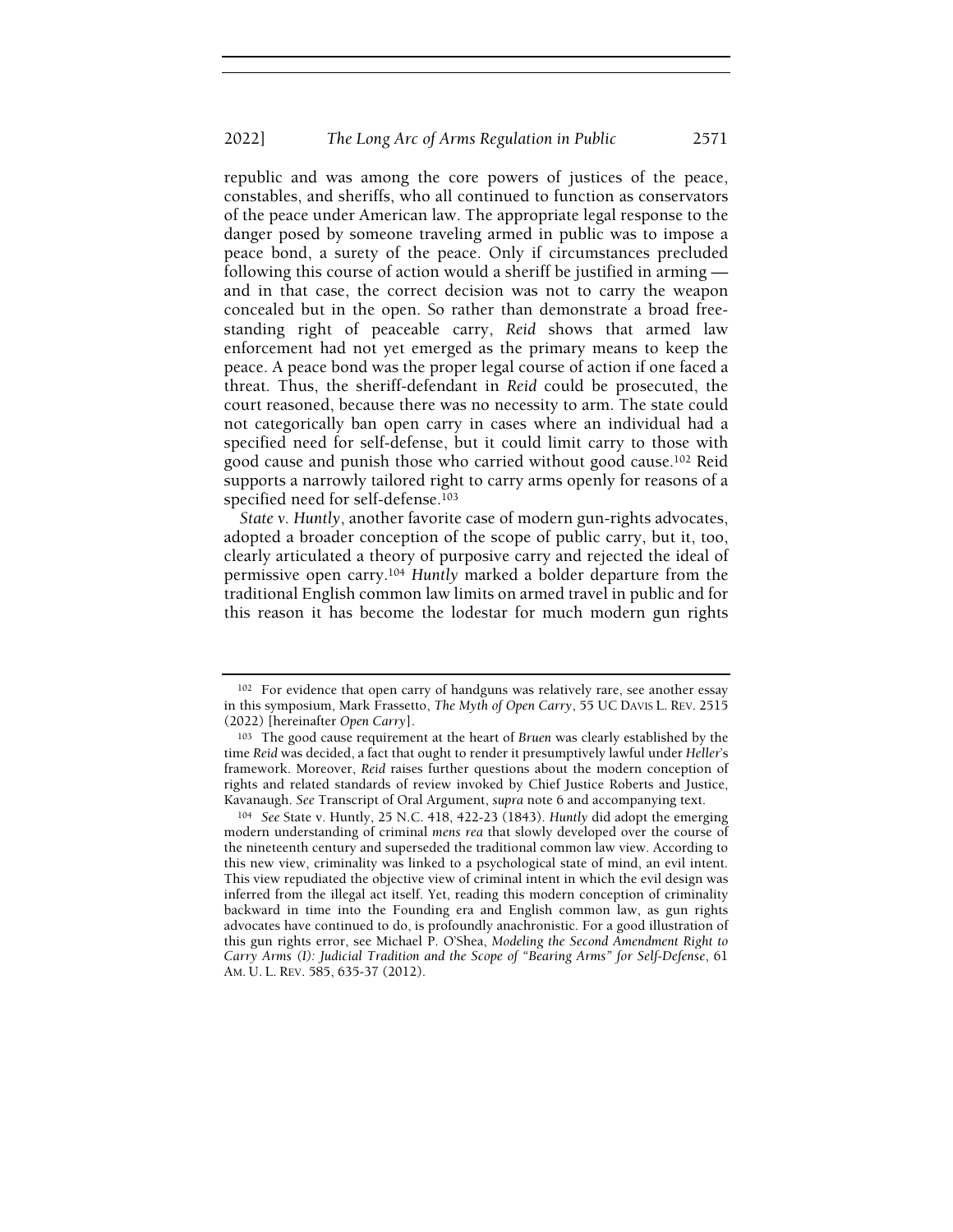scholarship and advocacy.105 Yet even this case drew a sharp distinction between purposive carry and permissive carry. In Huntly, the court wrote:

No man amongst us carries . . . [a pistol] about with him, as one of his every day accoutrements — as a part of his dress — and never we trust will the day come when any deadly weapon will be worn or wielded in our peace loving and law-abiding State, as an appendage of manly equipment. But although a gun is an "unusual weapon," it is to be remembered that the carrying of a gun per se constitutes no offence. For any lawful purpose either of business or amusement — the citizen is at perfect liberty to carry his gun.<sup>106</sup>

Carrying weapons for a specified lawful purpose openly was protected; carrying weapons with no specific purpose — habitual carry — was not. "Lawful purpose" was defined as a specific activity that merited being armed: hunting, target practice, traveling beyond one's community, or self-defense in response to a clear and specific threat.<sup>107</sup> The phrase "business or amusement" was not synonymous with carrying a weapon every day as one might carry a pocket watch, the court observed; it was an action that had to be grounded in some specified reason.108 Thus, even in one of the most expansive interpretations of gun rights in the antebellum South, the region of the new nation with the most tolerant view of public carry, the right asserted was purposive in nature and not permissive.

An 1838 Virginia law clearly reveals the limited notion of public carry at the core of antebellum southern law. The statute did not embrace promiscuous gun carry, it expressly singled out "habitual carry" as a violation of the peace:

<sup>&</sup>lt;sup>105</sup> For an illustration of how modern gun rights advocates and scholars have misread the Southern tradition, see Reply Brief, supra note 68, at 7-8.

<sup>106</sup> Huntly, 25 N.C. at 422-23 (emphasis in original).

<sup>107</sup> Modern American self-defense law has specified a variety of qualifications limiting the use of deadly force, and thus, this body of law is in tension with the idea of permissive carry championed by gun-rights advocates. This issue has not received sufficient attention by jurists and scholars. For a notable exception to this general scholarly neglect, see Ruben, supra note 48, at 64-65.

<sup>108</sup> Kopel and Moscary mistakenly claim that "business or amusement" was a legal term of art that included all lawful activity. However, the text of Huntly makes clear that wearing a gun habitually without good cause was not lawful, so in this decision the term clearly refers to purposive carry, not permissive carry. See Kopel & Mocsary, supra note at 65, at 183 n.86.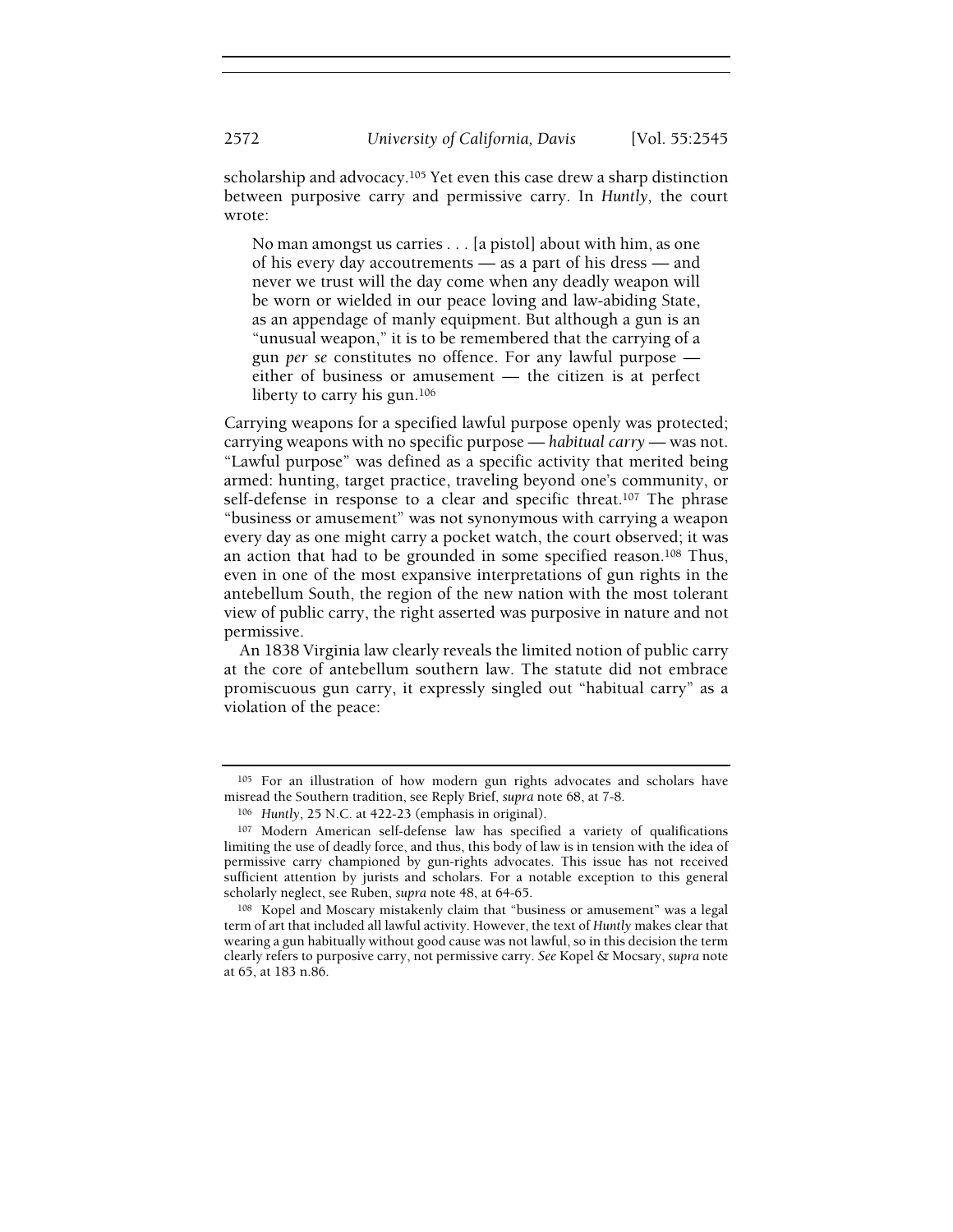#### 2022] The Long Arc of Arms Regulation in Public 2573

Be it enacted by the general assembly, That if any person shall hereafter habitually or generally keep or carry about his person any pistol, dirk, bowie knife, or any other weapon of the like kind, from this use of which the death of any person might probabily [sic] ensue, and the same be hidden or concealed from common observation, and he be thereof convicted, he shall for every such offense forfeit and pay the sum of not less than fifty dollars nor more than five hundred dollars, or be imprisoned in the common jail for a term not less than one month nor more than six months, and in each instance at the discretion of the jury; and a moiety of the penalty recovered in any prosecution under this act, shall be given to any person who may voluntarily institute the same.<sup>109</sup>

The legal principle articulated in both Reid and Huntly, and clearly expressed in the Virginia statute (1836) rejected "habitual carry" — the vision of public carry championed by today's gun rights advocates and the key issue at stake in NYSRPA v. Bruen. Purposive carry, traveling armed with a good cause, including a specified threat, is the tradition that is deeply rooted in American history. Permissive open carry, the goal of modern gun rights advocates, and the aim of the challenge to New York's century old law in Bruen, is an invented tradition that only emerged relatively recently in American history.<sup>110</sup>

IV. GUN REGULATION OUTSIDE OF THE SLAVE SOUTH: THE DEVELOPMENT AND SPREAD OF THE MASSACHUSETTS MODEL

Outside of the antebellum South, a different and more restrictive tradition of gun regulation took hold. First developed in Massachusetts, this alternative approach was more expansive than the traditional English right, but less capacious than the Southern model advanced in Reid and Huntly.<sup>111</sup>

The new Massachusetts model built on earlier American statutes reaffirming the principals embodied in the Statute of Northampton. In 1795, Massachusetts enacted its own version of the Statute of Northampton using language drawn from prior English commentators. The law forbade anyone who "shall ride or go armed offensively, to the

<sup>109</sup> 1838 Va. Acts 76, § 1.

<sup>110</sup> See Charles, supra note 32, at 205-07.

<sup>111</sup> See Cornell, Right to Carry, supra note 66 at 1720 & n.134.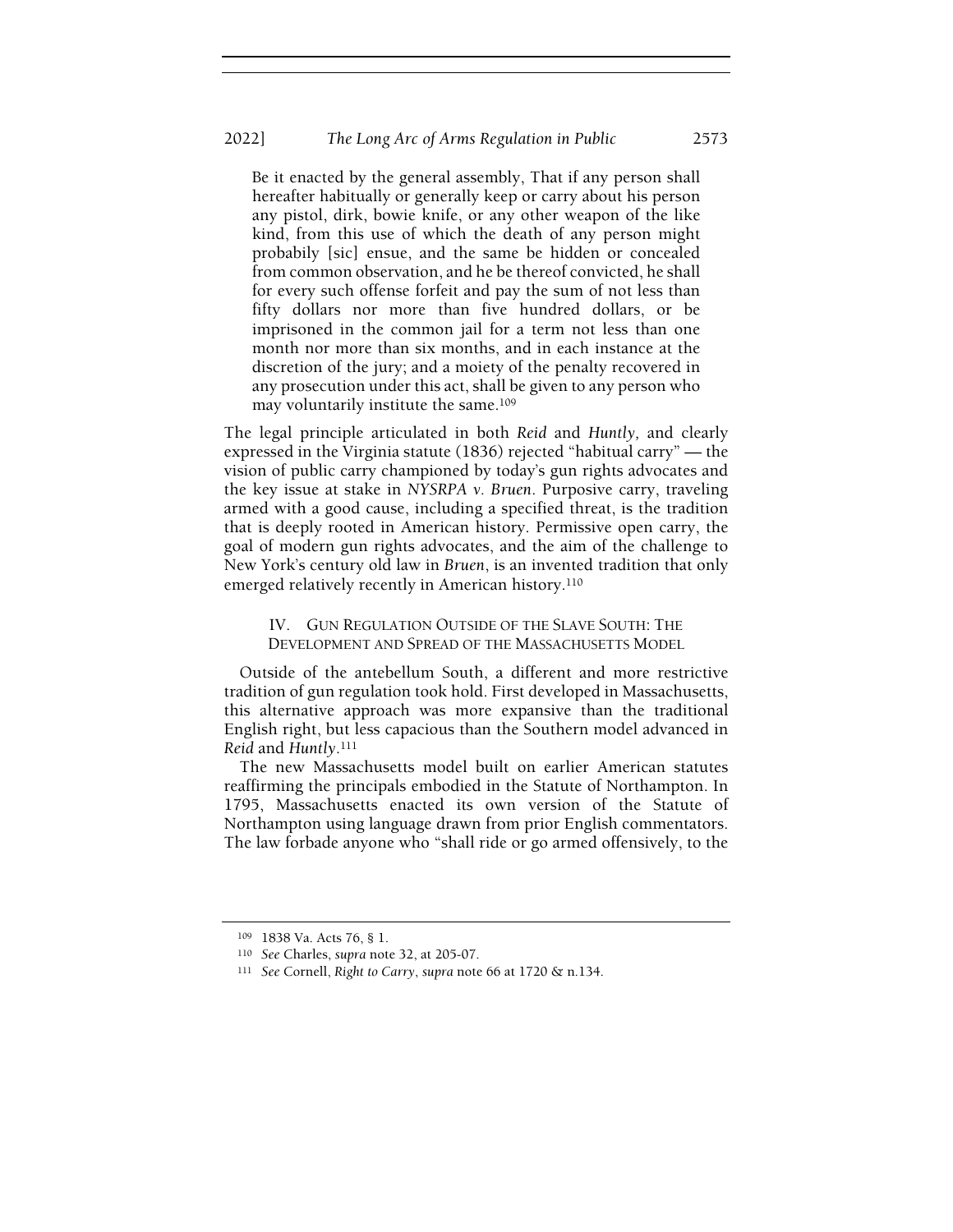fear or terror of the good citizens of this Commonwealth."112 The legal terms "armed offensively" and "terror of the good citizens" tracked closely the traditional common law usage of these terms. Justices of the peace manuals on both sides of the Atlantic in the eighteenth century were all in accord that the mere act of traveling armed was the source of the terror and that firearms were the quintessential offensive weapon.<sup>113</sup>

Gun rights advocates have misinterpreted the 1795 statute, reading it in isolation and ignoring the common law tradition against which it would have been interpreted at the time of its enactment.114 The common law model of conserving the peace was rooted in the face-toface communal practices of early modern England's rural communities. Until the rise of modern police forces later in the nineteenth century, this community-based model of policing dominated on both sides of the Atlantic.115 As conservators of the peace, justices of the peace, sheriffs, and constables maintained their traditional authority to enforce the peace.116 A key early case vital to understanding the continuing

<sup>112</sup> Act of Jan. 29, 1795, ch. 2, 1795 Mass. Acts 436, reprinted in ASAHEL STEARNS & LEMUEL SHAW, THE GENERAL LAWS OF MASSACHUSETTS 454 (Theron Metcalf ed., Boston, Wells & Lilly & Cummings & Hilliard 1823).

<sup>113</sup> See BINDER, supra note 40, at 139-42; GEORGE FLETCHER, RETHINKING CRIMINAL LAW 208 (1978). Many discussions of the terror requirement read backward from the nineteenth century subjective standard. See, e.g., Volokh, supra note 53, at 101 (erroneously taking the holding in State v. Huntly, 25 N.C. 418, 423 (1843), as dispositive of Anglo-American criminal law assumptions from preceding centuries, using a method that essentially reads history backwards).

<sup>114</sup> See Act of Jan. 29, 1795, ch. 2, 1795 Mass. Acts 436. The mischief rule advanced in Heydon's Case, (1584) 76 Eng. Rep. 637 (KB) — the legal principle that the meaning of a legal text was shaped by an understanding of the state of the common law prior to its enactment and the mischief that the common law had failed to address and legislation had intended to remedy — continued to shape Anglo-American views of statutory construction well into the nineteenth century. For Blackstone's articulation of the rule, see 1 BLACKSTONE, supra note 31, at \*61. The relevance of common law modes of statutory construction to interpreting antebellum law, including the mischief rule, is clearly articulated in 1 ZEPHANIAH SWIFT, A DIGEST OF THE LAWS OF THE STATE OF CONNECTICUT 11 (New Haven, S. Converse 1822). For a modern scholarly discussion of the rule, see Samuel L. Bray, The Mischief Rule, 109 GEO. L.J. 967, 970 (2021).

<sup>115</sup> See LAURA F. EDWARDS, THE PEOPLE AND THEIR PEACE: LEGAL CULTURE AND THE TRANSFORMATION OF INEQUALITY IN THE POST-REVOLUTIONARY SOUTH 105-06 (2009) (discussing how the peace functioned to enforce social hierarchy in a patriarchal society).

<sup>116</sup> For unreliable ahistorical accounts of sureties that ignore the role of the justice of the peace as conservators of the peace, see Kopel & Mocsary, supra note 65 at 175- 76 and the unpublished essay by Robert Leider, Constitutional Liquidation, Surety Laws, and the Right to Bear Arms 13 (George Mason Univ. Legal Stud. Rsch. Paper Series No. LS 21-06, 2021), https://papers.ssrn.com/sol3/papers.cfm?abstract\_id=3697761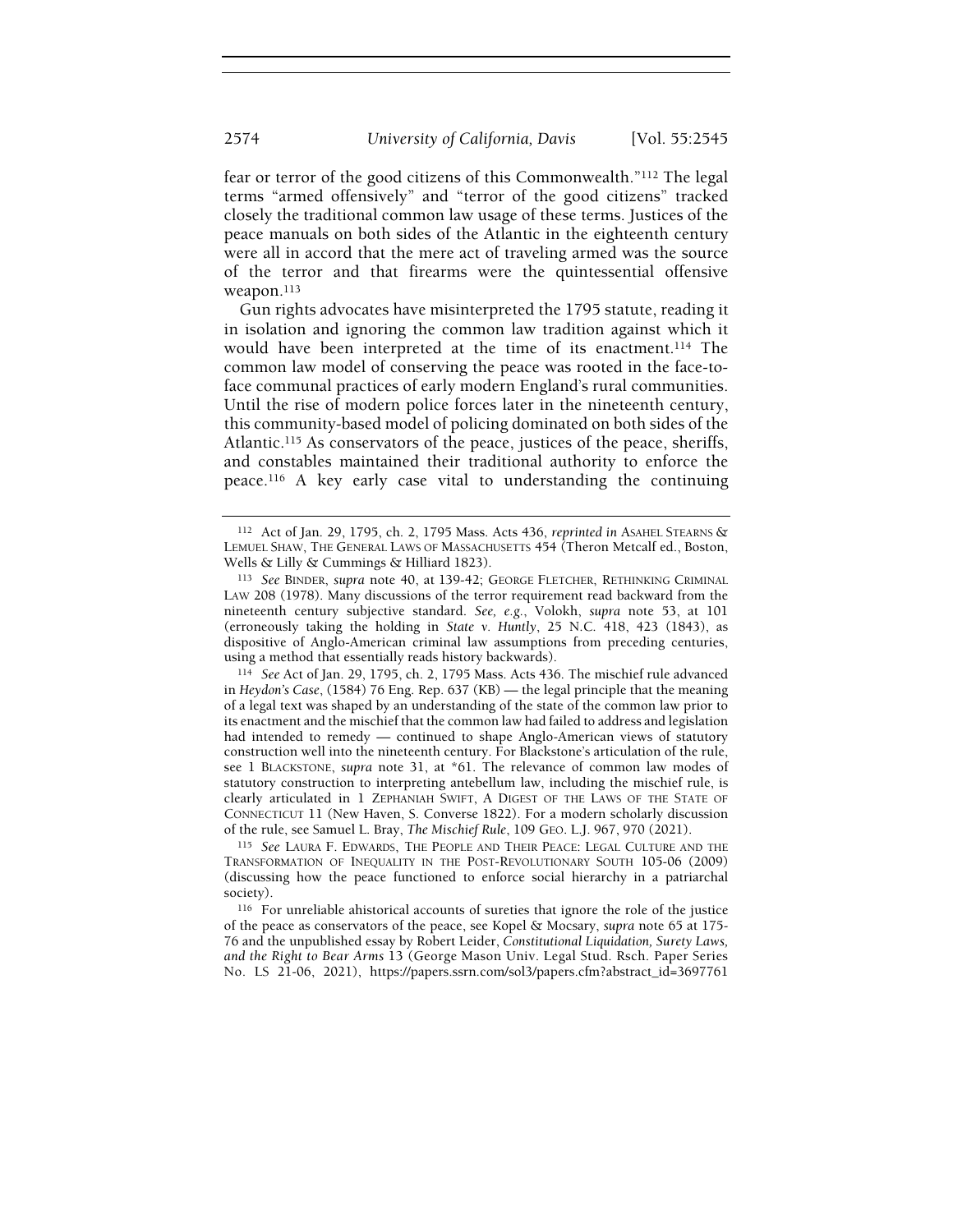#### 2022] The Long Arc of Arms Regulation in Public 2575

relevance of the English legal tradition in Massachusetts, Commonwealth v. Leach, affirmed that the statutes of Edward III bestowing extensive powers on justices of the peace had been absorbed into the common law of their state, including the wide-ranging authority to detain, disarm, and bind to the peace any individual who traveled armed outside of the recognized exemptions.117 The importance of this idea is evident in the treatment of this concept in the popular justice of the peace manual, The Massachusetts Justice: "The statues of Edward III, respecting the jurisdiction and powers of the justice of the peace, have been adopted and practiced upon here, and are considered to be as part of our common law."<sup>118</sup>

The law in Massachusetts governing armed travel in public did not remain static between the Founding era and the rise of Jacksonian democracy: a period of profound legal and constitutional change.<sup>119</sup> One area that drew the attention of reformers was the need to revise the criminal law. In fact, in Massachusetts many of the state's leading jurists, including Joseph Story, were involved in this ambitious project to codify and rationalize the state's criminal law.120 The first important iteration of these changes was incorporated into the revised criminal code in the 1830s. The approach taken by the Massachusetts codifiers in this effort to rationalize their law built on the landmark Massachusetts decision, Commonwealth v. Selfridge, a case that changed the course of American criminal law and its view of armed selfdefense.121 It is impossible to understand developments in

<sup>[</sup>https://perma.cc/RV6P-RS88]. Leider omitted his discussion of Madison liquidation and repurposed his analysis for his amicus brief in Bruen. See Brief of Professors Leider & Lund, supra note 6, at 19-30. Both the draft book chapter and brief engage in the type of law office history that has marred so much Second Amendment scholarship. See Cornell, Half Cocked, supra note 3 at 205-06; see also discussion infra pp. 2579-88.

<sup>117</sup> See Commonwealth v. Leach 1 EPHRAIM WILLIAMS, REPORTS OF CASES ARGUED AND DETERMINED IN THE SUPREME JUDICIAL COURT OF THE COMMONWEALTH OF MASSACHUSETTS 31 (Boston, Tileston & Weld 1804–1805).

<sup>118</sup> JOHN C. B. DAVIS, THE MASSACHUSETTS JUSTICE: A TREATISE UPON THE POWERS AND DUTIES OF JUSTICES OF THE PEACE WITH COPIOUS FORMS 1 (Worcester, W. Lazell 1847).

<sup>119</sup> Republicanism, supra note 16.

<sup>120</sup> See JOSEPH STORY, Codification of the Common Law, in THE MISCELLANEOUS WRITING OF JOSEPH STORY 698, 698 (William Story ed., Boston, Charles C. Little & James Brown 1852) (discussing the evolution of the American common law). The best study of Story's complicated relationship to codification is R. KENT NEWMYER, SUPREME COURT JUSTICE JOSEPH STORY: STATESMAN OF THE OLD REPUBLIC 272-81 (G. Edward White ed.1985).

<sup>121</sup> See Commonwealth v. Selfridge, 2 Am. St. Trials 544, 700 (Mass. 1806). For the political context of the case, see SAUL CORNELL, A WELL-REGULATED MILITIA: THE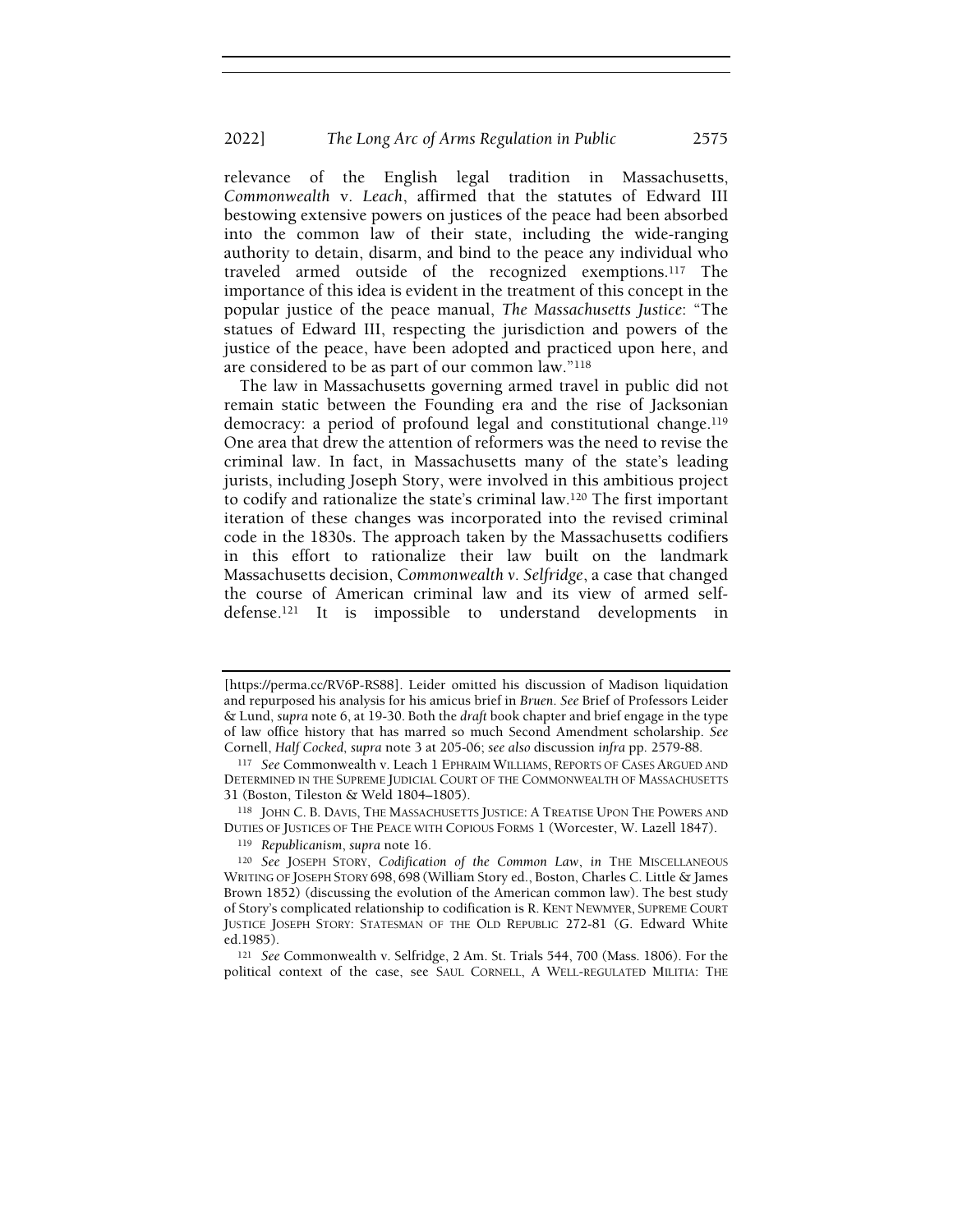Massachusetts and elsewhere on armed travel in public without some

appreciation of the impact of Selfridge on American law. The bitter political conflicts of the Jeffersonian era provided the backdrop for the Selfridge case which became one of the new nation's first sensational murder trials. A scant two years after the Hamilton and Burr duel ended in tragedy, partisan political acrimony again led to a fatal shooting that shocked the nation. The site for this tragedy was not an isolated field in New Jersey, but the crowded streets of Boston. The victim, Charles Austin, was a Harvard student and the son of Benjamin Austin, one of New England's most prominent Jeffersonians and an influential newspaper publisher. Young Austin was shot in front of a crowd of onlookers on a busy street in Boston. Thomas Selfridge, the man charged with Austin's murder, was one of the city's most respected lawyers and a leading light of New England Federalist's establishment.122 The key issue in the case was the legality of Selfridge's decision to pre-emptively arm himself because he believed that an imminent and specified threat to his life existed.123 Under English common law there was no good cause or imminent threat exception that allowed individuals to pre-emptively carry arms to defend against possible aggression.124 The decision in Selfridge broke with this precedent and established a new reasonable fear standard for the use of deadly force in self-defense. According to the new Selfridge standard, if an individual had a reasonable fear of serious injury or death, faced a

FOUNDING FATHERS AND THE ORIGINS OF GUN CONTROL IN AMERICA 110-17 (2006) [hereinafter WELL-REGULATED].

<sup>122</sup> Jack Tager, Politics, Honor and Self-Defense in Post-Revolutionary Boston: The 1806 Manslaughter Trial of Thomas Oliver Selfridge, 37 HIST. J. MASS 84, 85 (2009).

<sup>123</sup> See Trial of Thomas O. Selfridge, Attorney at Law, Before the Hon. Isaac Parker, Esquire. For Killing Charles Austin on the Public Exchange, in Boston, August 4th, 1806, (Boston, 1806); THO. O. SELFRIDGE, A CORRECT STATEMENT OF THE WHOLE PRELIMINARY CONTROVERSY BETWEEN THO. O. SELFRIDGE AND BENJ. AUSTIN; see also A BRIEF ACCOUNT OF THE CATASTROPHE IN STATE STREET, BOSTON, ON THE 4TH AUGUST, 1806: WITH SOME REMARKS (1807).

<sup>124</sup> Retreat, not stand your ground, was the legal requirement under English common law. The notable exception to this rule was the "castle doctrine," covering deadly force in the home against intruders. See Semayne's Case (1604) 77 Eng. Rep. 194, 195 (KB). See generally Darrell A. H. Miller, Self-Defense, Defense of Others, and the State, 80 LAW & CONTEMP. PROBS. 85 (2017) (discussing the nature of self-defense law in America). On Selfridge's importance to the American law of self-defense, see RICHARD MAXWELL BROWN, NO DUTY TO RETREAT: VIOLENCE AND VALUES IN AMERICAN HISTORY AND SOCIETY 7 (1991). For a useful summary of the holding in Selfridge and its importance to understanding the history of armed self-defense in America, see Ruben, supra note 48, at 84. By failing to grapple with the paradigm shifting role of Selfridge, gun rights advocates have misread the early history of self-defense and regulation of armed public carry in Massachusetts. See supra p. 2571; infra pp. 2579-88.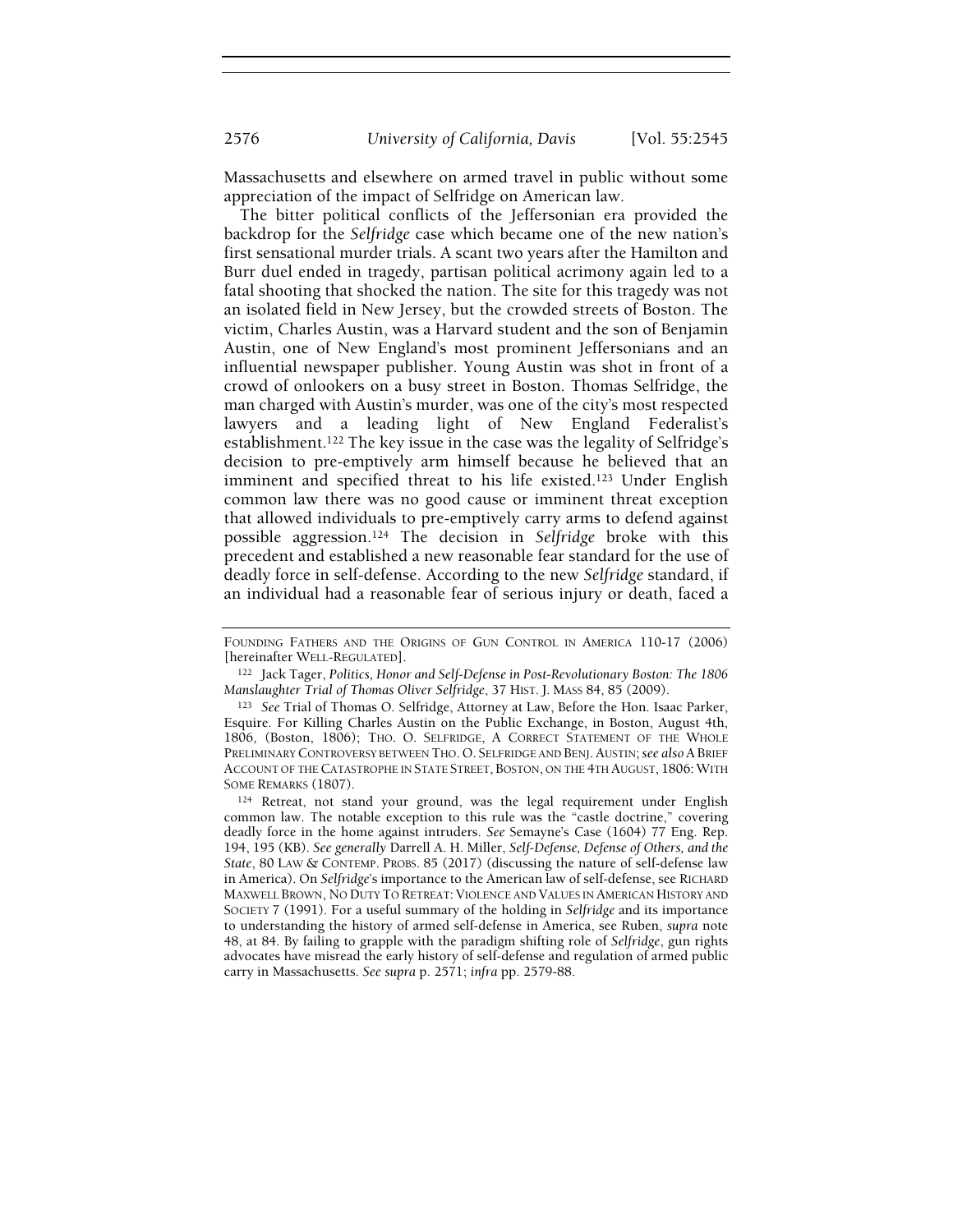specified threat, arming was now legal. Although the new Selfridge standard marked a significant expansion of the right of self-defense and set America on a radically different legal course than England in this area of criminal law, it was not a total rejection of the entire common law approach to limiting armed travel. The new standard did not justify promiscuous carry or a free-standing right of peaceable public carry, it carved out a significant new exception to the traditional common law model, allowing individuals to arm when they faced a specific threat. Selfridge was an implicit recognition that the traditional communal methods of enforcement of the peace, including the use of sureties, was insufficient to protect life in the changed circumstances of the new American republic, where individuals could no longer depend on their community for protection from threats. The traditional communitybased approach of the common law had to be supplemented with a new more individualistic conception of armed self-defense, an approach that recognized the need to arm in situations in which an individual could not depend on neighbors or the law for protection.<sup>125</sup>

The new post-Selfridge standard in self-defense law in Massachusetts was codified in two distinct provisions of the revised Massachusetts criminal code adopted in the 1830s. The first provision reaffirmed the right of any person to seek a peace bond against any individual who threatened the peace, but now recognized a good cause exception for armed travel.

If any person shall go armed with a dirk, dagger, sword, pistol, or other offensive and dangerous weapon, without reasonable cause to fear an assault or other injury, or violence to his person, or to his family or property, he may, on complaint of any person having reasonable cause to fear an injury, or breach of the peace, be required to find sureties for keeping the peace . . . .<sup>126</sup>

Massachusetts law also expressly reaffirmed the broad powers of Justice of the Peace to maintain the peace even in cases in which no individual brought forward a complaint.

<sup>125</sup> Gun rights advocates have ignored the importance of Selfridge in transforming traditional English common law views of self-defense, an omission that has led them to assert a static and quintessentially ahistorical view of the evolving law of self-defense. For example, Leider's discussions of Massachusetts law in both his unpublished essay and Bruen brief, proceed without any references to Selfridge's modifications of English law, a vital context for understanding the Massachusetts surety statutes. See Brief of Professors Leider & Lund, supra note 6, at 2, 4-7; Leider, supra note 116, at 12-17.

<sup>126</sup> Act of Feb. 1836, tit. 2, ch. 134, § 16, 1836 Mass. Acts 748, 750.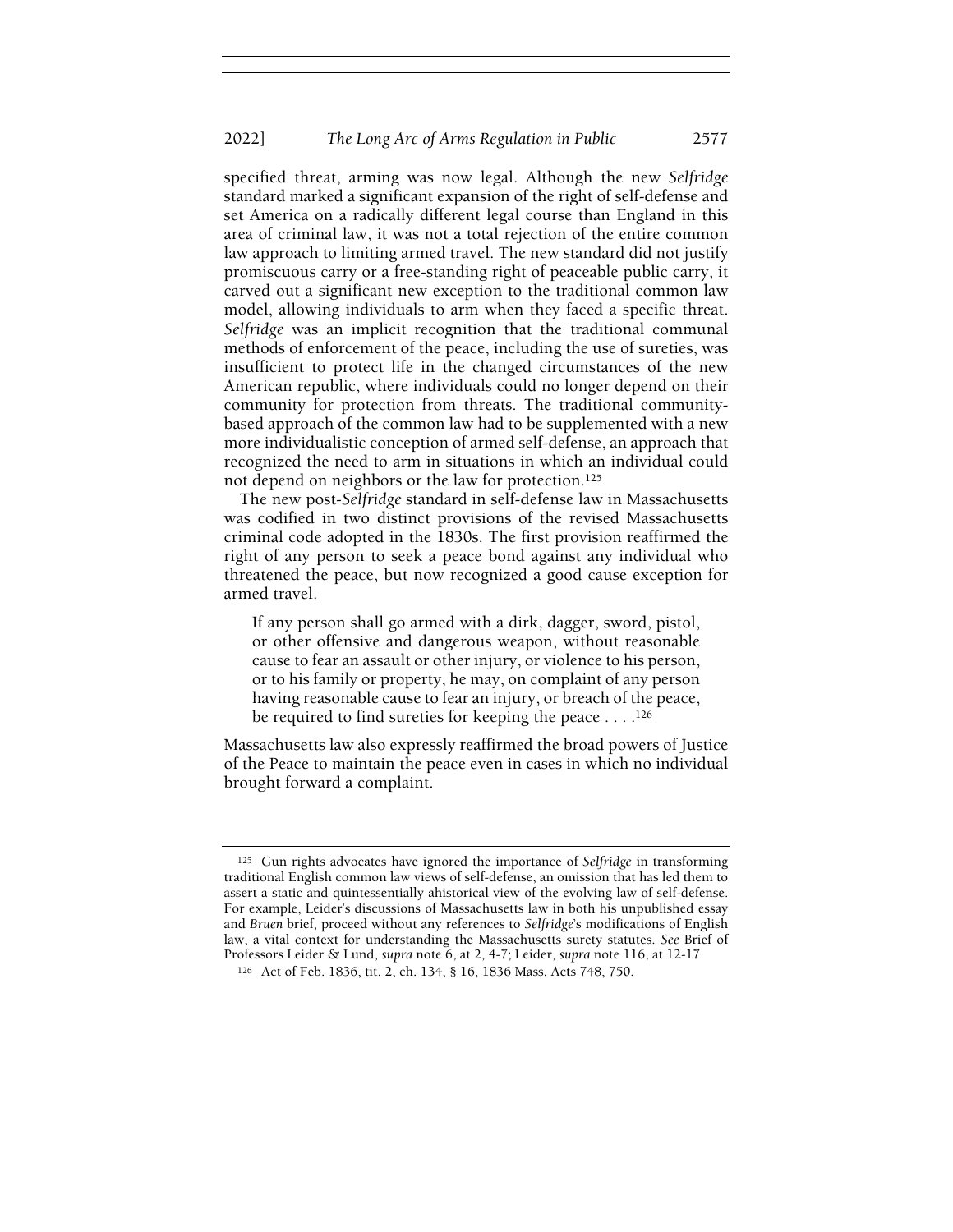Every justice of the peace, within his county, may punish by fine, not exceeding ten dollars, all assaults and batteries, and other breaches of the peace, when the offence is not of a high and aggravated nature, and cause to be stayed and arrested all affrayers, rioters, disturbers and breakers of the peace, and all who go armed offensively, to the terror of the people, and such as utter menaces or threatening speeches, or are otherwise dangerous and disorderly persons.<sup>127</sup>

Gun rights advocates have misinterpreted the way surety laws functioned in antebellum America because they have ignored the role Selfridge played in changing the law of self-defense. The revised laws carved out a specific exemption for specified threat, it did not sanction promiscuous carry.

The mechanisms for enforcing the new Massachusetts model was surety of the peace or good behavior. Any justices of the peace or any member of the community could have an individual bound to the peace. The payment of a peace bond did not function as a de facto license to carry, a claim that is wholly invented and has no foundation in the historical record. In his reply brief in NYSRPA v. Bruen, Paul Clement repeated this false claim which is little more than a gun rights fantasy. According to Clement's erroneous account, the surety laws "required a magistrate to find 'reasonable cause' that someone had demonstrated a propensity to misuse a firearm to cause 'injury, or breach the peace,' before a surety could be demanded to continue carrying it."128 In fact, as the statute's text makes clear the reasonable cause standard applied to the exception, not to the rule.129 Clement's conclusion that "these laws thus reinforced the understanding that the people had a baseline right to carry arms, and that only abuse of that right could justify its restriction," is demonstrably false. Nor does the text support Clement's claim that one could continue to carry arms if bound to the peace, another idea pulled out of thin air. This distorted version of the past ignores the plain meaning of the relevant statutes and the long history of how sureties of the peace functioned under Anglo-American law.<sup>130</sup> If Clement's contention were true then the language of the statute would

<sup>127</sup> Act of Feb. 1836, tit. 1, ch. 85, § 24, 1836 Mass. Acts 526, 529.

<sup>128</sup> Reply Brief, supra note 68, at 9.

<sup>129</sup> See Act of Feb. 1836, tit. 2 ch. 134 § 16, 1836 Mass. Acts 748, 750.

<sup>130</sup> For the best account of the English tradition of sureties, see HINDLE, supra note 44, at 94-114. On the American use of sureties, see EDWARDS, supra note 115, at 96. Leider's account fails to take cognizance of this history and accordingly produces an ahistorical account of how criminal law functioned in both England and early America. See Leider, supra note 116, at 12-17.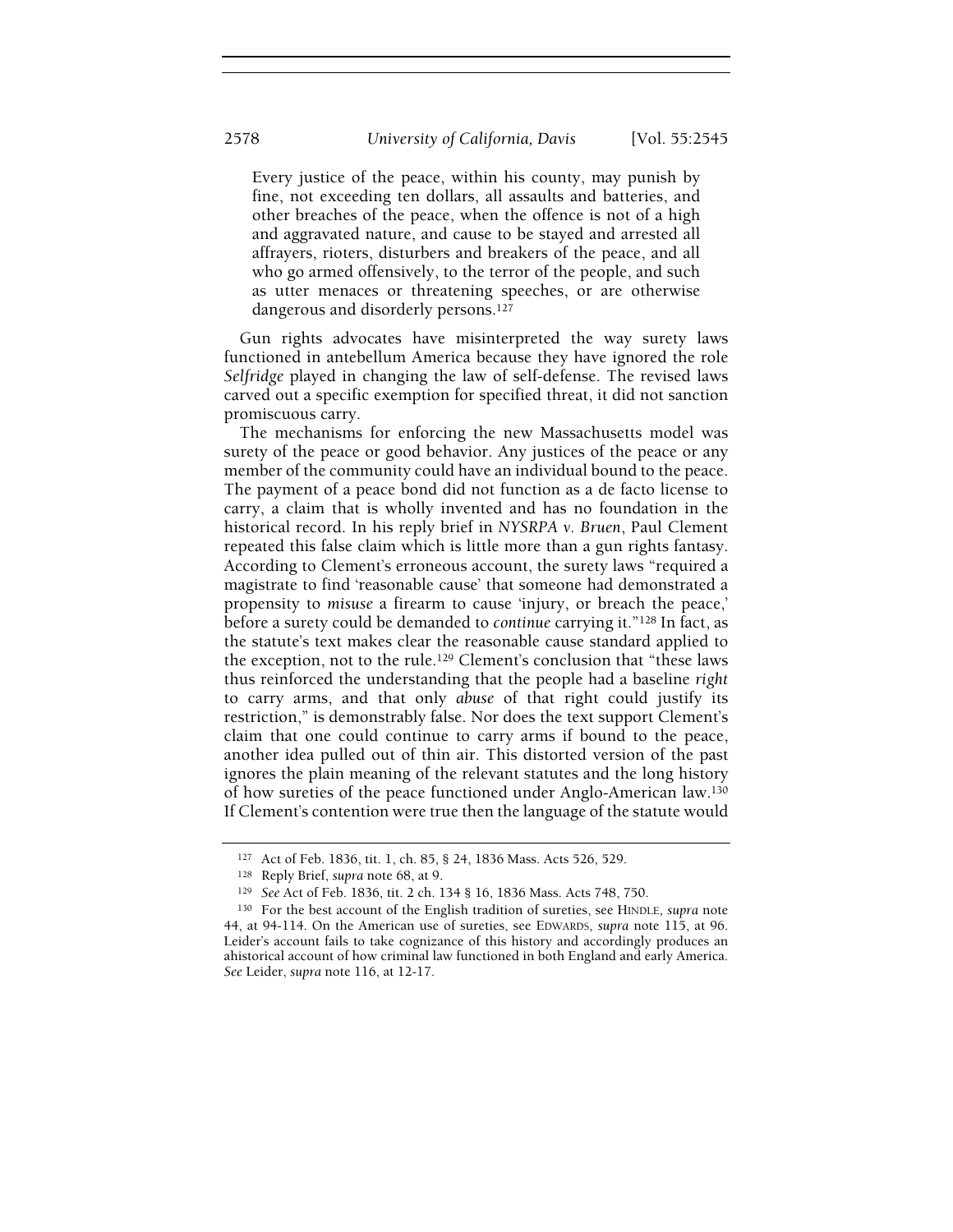also sanction individuals to continue uttering "menacing speeches" if they paid their bond, an absurd contention. The only justification for traveling armed was the existence of a specified threat, the new Selfridge standard. In fact, violators of the Massachusetts law not only faced the prospect of being bound to the peace, but they were liable to further fine or jail time if they traveled armed.

All persons, arrested for any of the said offences, shall be examined by the justice, before whom they are brought, and may be tried before him, and if found guilty, may be required to find sureties of the peace, and be further punished by fine as before provided; or, when the offence is of a high and aggravated nature, they may be committed or bound over, for trial before the court of common pleas, or other court having jurisdiction of the case.<sup>131</sup>

By failing to understand the role that Selfridge played in the evolution of the law of self-defense, gun rights advocates have failed to understand that the key innovation in the new regulatory scheme implemented in Massachusetts was the inclusion of a new good cause exception for cases where a specific threat existed. Grounded in Selfridge's new understanding of self-defense, a legal acknowledgement of a right to arm pre-emptively if a specified threat existed was a significant expansion of gun rights.132 Although this new conception falls far short of the extreme libertarian vision at the core of the modern gun rights movement, it is important not to smuggle modern ideological assumptions into an assessment of what the law in the 1830s meant. The new criteria were no longer based on where and when one traveled, the key factors underlying the common law's approach to determining if self-defense was legitimate, but now included some recognition of the subjective psychological state of the person threatened and their reasonable fears of harm. Including this principle made the Massachusetts model consistent with the Enlightenment goals of criminal law reform in Massachusetts and elsewhere.133 Modern gun

<sup>131</sup> Act of Feb. 1836, tit. 1, ch. 85, § 25, 1836 Mass. Acts 526, 529.

<sup>132</sup> One of the leading commentators on the common law, William Hawkins, was emphatic that arming oneself could not be justified or "excuse[d]," by claiming "that such a one threatened him, and that he wears for the safety of his person from his assault." HAWKINS, supra note 31, at 136. On Selfridge's role in changing the course of American law, see BROWN, supra note 124, and CORNELL, WELL-REGULATED, supra note 121, at 116-17.

<sup>133</sup> On the role of Enlightenment thought, particularly Scottish Enlightenment thought, in legal reform in antebellum America, see Susanna Blumenthal, The Mind of a Moral Agent: Scottish Common Sense and the Problem of Responsibility in Nineteenth-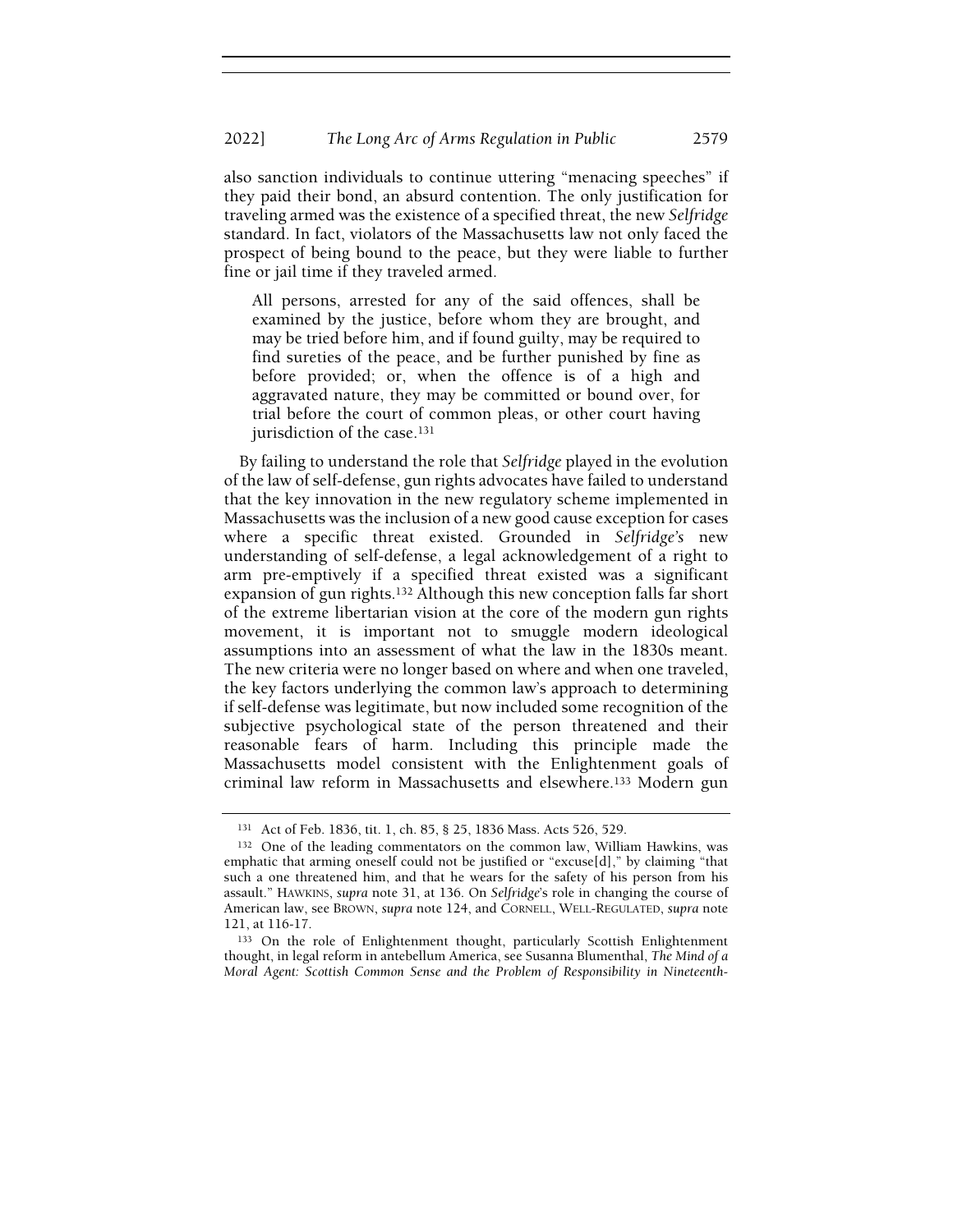rights advocates support for shall issue or constitutional carry is a type of habitual or promiscuous public carry, a practice that was expressly prohibited in early America.134 The Massachusetts model did not, as Clement and other gun rights claim, sanction habitual public carry: it expanded the right to travel armed in a limited fashion by recognizing the new reasonableness standard premised on the existence of a specified and concrete threat that justified arming oneself in public.

One of the best sources for understanding the public meaning of the Massachusetts law that provided a template for the Massachusetts Model emulated by other states is a commentary on the original statute authored by one of the nation's most respected jurists in pre-Civil War America, Peter Oxenbridge Thacher.135 Lawyers and judges in antebellum America were familiar with a legal maxim drawn from Lord Coke that "great regard, in the exposition of statutes ought to be paid to, the construction that sages of the law, who lived about the time."<sup>136</sup>

<sup>135</sup> The dominant model of originalism, public meaning originalism focuses on how an ideal, legally knowledgeable reader at the time would have understood the words of the text. For a useful guide to originalist theory, see generally Keith E. Whittington, Originalism: A Critical Introduction, 82 FORDHAM L. REV. 375 (2013). Critiques of originalism are legion. For historical critiques of originalist methodology, see generally Saul Cornell, Reading the Constitution, 1787–91: History, Originalism, and Constitutional Meaning, 37 LAW & HIST. REV. 821 (2019); Jonathan Gienapp, Historicism and Holism: Failures of Originalist Translation, 84 FORDHAM L. REV. 935 (2015); and Jack Rakove, Tone Deaf to the Past: More Qualms About Public Meaning Originalism, 84 FORDHAM L. REV. 969 (2015). For other critiques, see generally FRANK CROSS, THE FAILED PROMISE OF ORIGINALISM 112-15 (2013) and Stephen M. Griffin, Rebooting Originalism, 2008 U. ILL. L. REV. 1185, 1186-91 (2008).

<sup>136</sup> E. FITCH SMITH, COMMENTARIES ON STATUTES AND CONSTITUTIONS 739 (New York, Banks, Gould & Co. 1848). Coke's legal maxim regarding the importance of consulting the sages of the law when interpreting statutes was familiar to lawyers and judges in the early Republic. See id. On Smith's significance to antebellum legal culture, see WILLIAM D. POPKIN, STATUTES IN COURT: THE HISTORY AND THEORY OF STATUTORY INTERPRETATION 69-70 (1999). Modern gun rights advocates have ignored this rule, substituting their own ahistorical reading of the law in place of the views of the leading criminal jurists of period. See, e.g., Leider, supra note 116 (dismissing Thacher's reading of Massachusetts law based on a presentist assumptions and ignoring the relevant early American rules of statutory construction).

century American Law, 26 LAW & HIST. REV. 99, 104-05 (2008). Thus, the new Massachusetts model shared one feature with the southern Huntley decision, both reflected a new emphasis on an Enlightenment based view centered on subjective psychological experience, a departure from the traditional common law approach to criminal law.

<sup>134</sup> See Clayton E. Cramer & David B. Kopel, "Shall Issue": The New Wave of Concealed Handgun Permit Laws, 62 TENN. L. REV. 679, 694-96 (1995). For a more scholarly treatment of this issue, see generally Jacob D. Charles, Securing Gun Rights by Statute: The Right to Keep and Bear Arms Outside the Constitution, 120 MICH. L. REV. 581 (2022).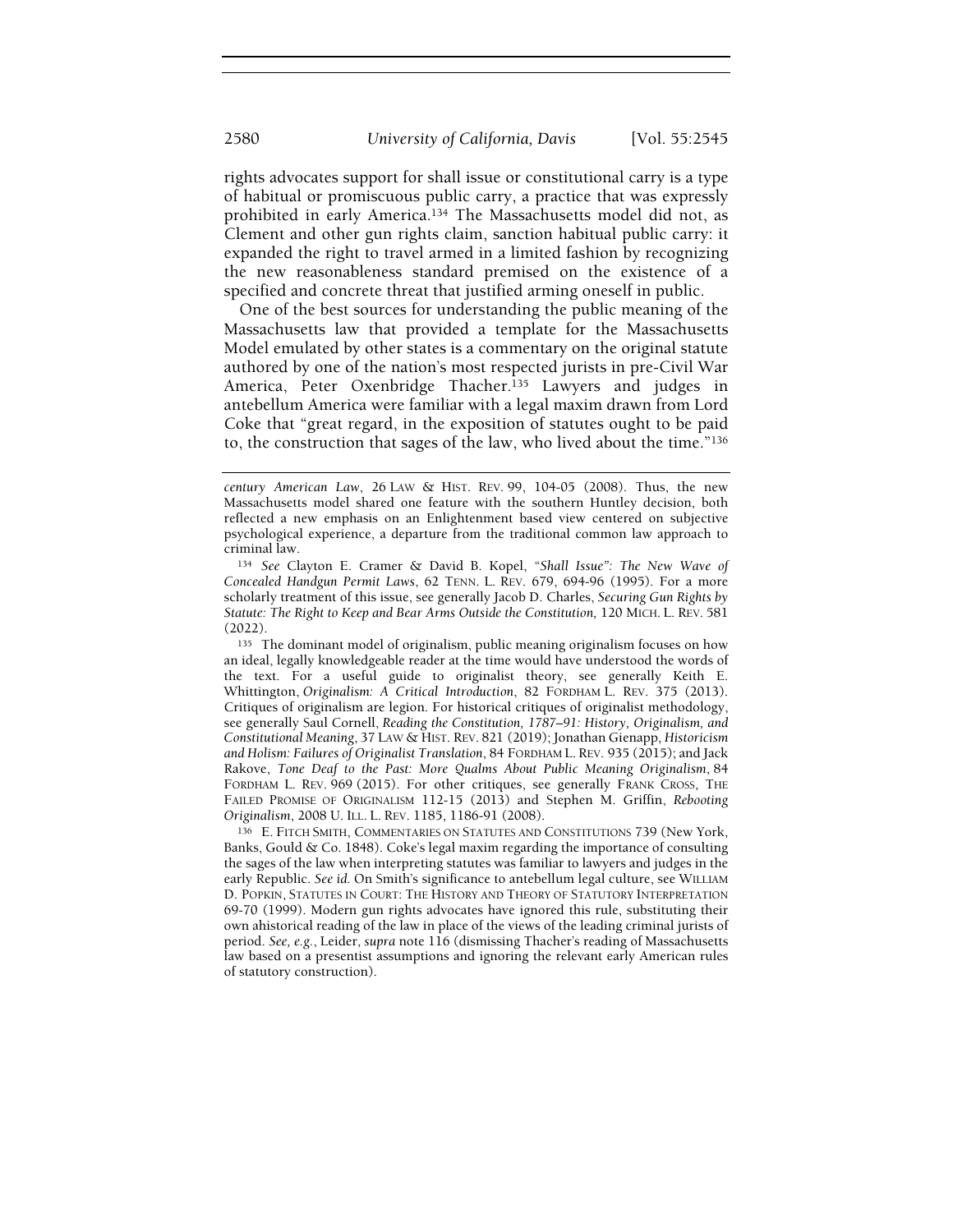Few jurists in Massachusetts, better fit the category of "sage of the law" than Peter Oxenbridge Thacher. Indeed, Judge Thacher's reputation extended well beyond Massachusetts; he was recognized by members of the antebellum legal community to be one of the nation's leading experts on criminal law. Contemporaries praised him for his "thorough knowledge of the criminal law and its practical application."<sup>137</sup>

Thacher explained the meaning of his state's prohibition on armed travel in an influential grand jury charge that was reprinted as a pamphlet and was deemed sufficiently important to be published separately in the press. The American Review, an influential Whig magazine, singled out the publication of a collection of Judge Thacher's cases and grand jury charges as a major contribution to American law. Praising the judge's "high character as a magistrate," the review remarked that Thacher "was not only known to the profession in New England, but his published charges to grand juries, and occasional reports of important cases tried before him, had made him known throughout the country."138 Gun rights advocates have either ignored or dismissed the relevance of Thacher's commentary on his state's law, casting his authoritative explication of the text as little more than empty verbiage uttered on a largely meaningless ceremonial occasion.139 In fact, grand jury charges were important civic occasion in antebellum America because they gave the "sages of the law" an opportunity to expound and elucidate important legal concepts to the public.140 Jury charges offer one of the clearest illustrations of the way judges in the

<sup>137</sup> Reports of Criminal Cases Tried in the Municipal Court of the City of Boston, Before Peter Oxenbridge Thacher, Judge of that Court, from 1823 to 1843, AM. REV.: WHIG J. POL., LITERATURE, ART & SCI., Feb. 1846, at 222-23; see REPORTS OF CRIMINAL CASES, TRIED IN THE MUNICIPAL COURT OF THE CITY OF BOSTON, BEFORE PETER OXENBRIDGE THACHER, JUDGE OF THAT COURT, FROM 1823 to 1843, at v (Horatio Woodman ed., Boston, Charles C. Little & James Brown 1845).

<sup>&</sup>lt;sup>138</sup> Reports of Criminal Cases tried in the Municipal Court of the City of Boston, supra note 137, at 222-23; see REPORTS OF CRIMINAL CASES, TRIED IN THE MUNICIPAL COURT OF THE CITY OF BOSTON, supra note 137, at v.

<sup>139</sup> The decision of gun rights advocates to disregard Thacher's interpretation of his own state's law violates both the accepted rules of legal historical method and the relevant rules of statutory construction well known to judges and lawyers in antebellum America. See JOHNSON ET AL., supra note 80, at 79-80; Leider, supra note 116, at 13.

<sup>140</sup> The phrase "sages of the law" was frequently used by legal commentators from Coke to Kent. See, e.g., JAMES KENT, 1 COMMENTARIES ON AMERICAN LAW 463 (New York, O. Halsted 1826) (describing law reports as faithful records containing "true portraits of the talents and learning of the sages of the law"). On Coke's instantiation of the concept in Anglo-American law, see Wilfrid Priest, History and Biography, Legal and Otherwise, 32 ADEL. L. REV. 185, 188 (2011).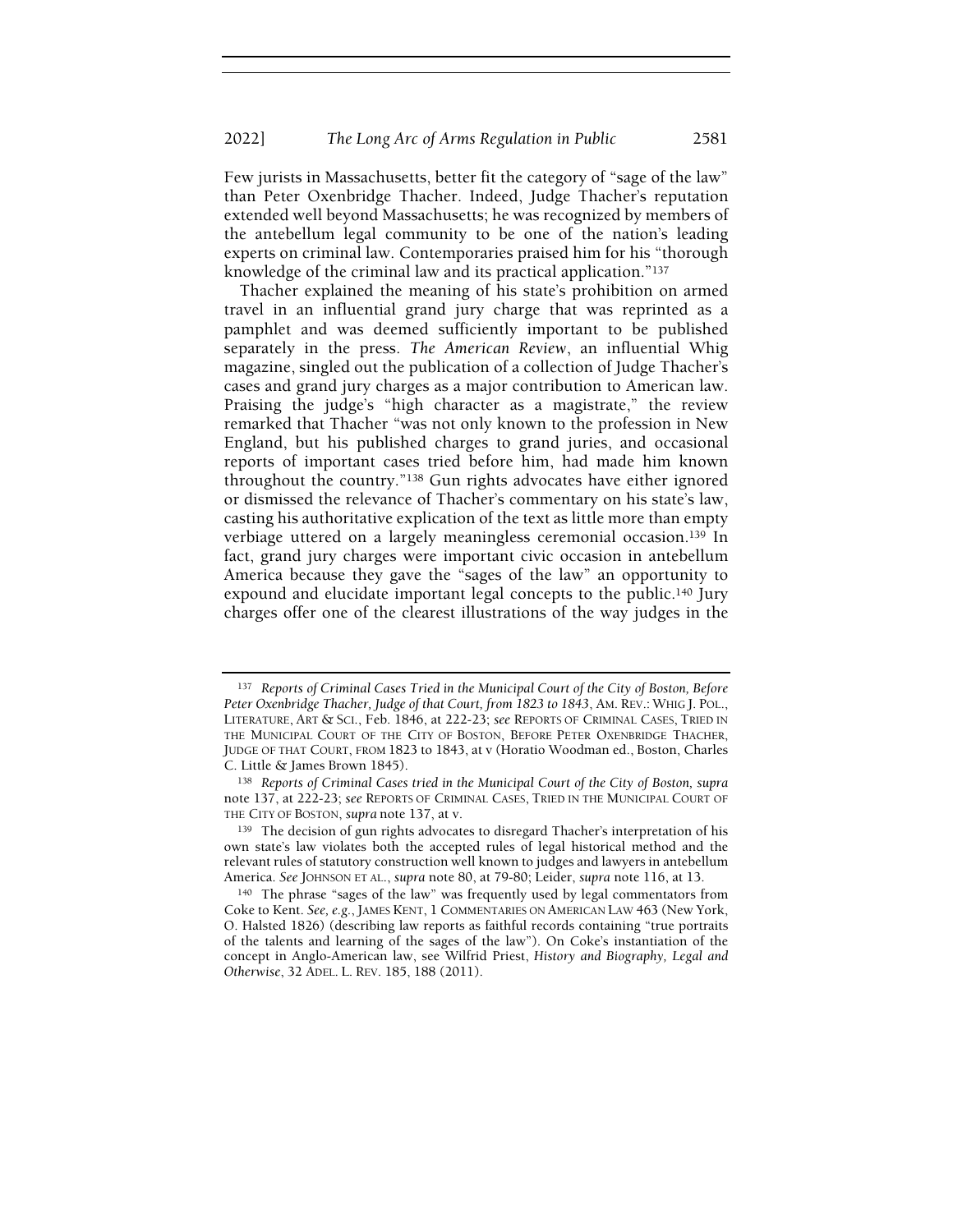antebellum era would have interpreted the Massachusetts statute prohibiting armed travel absent a good cause.<sup>141</sup>

Thacher's reading of his own state's laws on public carry left no room for interpretive confusion: "In our own Commonwealth [of Massachusetts]," he reminded members of the grand jury "no person may go armed with a dirk, dagger, sword, pistol, or other offensive and dangerous weapon, without reasonable cause to apprehend an assault or violence to his person, family, or property."142 The Massachusetts model of gun regulation limited public carry to situations in which an individual faced a specified threat. It embodied the new Selfridge standard that modified the traditional common law framework inherited from English law. It was a significant expansion of the right of self-defense, but it was not, as modern gun rights advocates have mistakenly urged, an endorsement of habitual carry.<sup>143</sup>

Nor was Thacher the only distinguished Massachusetts jurist to characterize his state's ban on armed travel as a general prohibition absent a specified threat. Other jurists in Massachusetts echoed Thacher's account of the law. Judge Abel Cushing, who served on the Roxbury Police Court, interpreted the Massachusetts statute in the same manner as Thacher. Cushing endorsed the view that the mere act of traveling armed, even if done peaceably, without good cause, violated the statute.<sup>144</sup>

Cushing's views on the law emerged clearly in the Snowden case, a gun prosecution that generated considerable interest in the press because of its connection with the increasingly militant turn of abolitionism in the wake of controversy over the Fugitive Slave Act

<sup>141</sup> On the role of grand jury charges in this period of American legal history, see DENNIS HALE, THE JURY IN AMERICA: TRIUMPH AND DECLINE 93-98 (2016); Joshua Glick, Comment, On the Road: The Supreme Court and the History of Circuit Riding, 24 CARDOZO L. REV. 1753, 1754 (2003).

<sup>142</sup> PETER OXENBRIDGE THACHER, TWO CHARGES TO THE GRAND JURY OF THE COUNTY OF SUFFOLK FOR THE COMMONWEALTH OF MASSACHUSETTS, AT THE OPENING OF TERMS OF THE MUNICIPAL COURT OF THE CITY OF BOSTON ON MONDAY, DEC. 5TH A.D. 1836, AND ON MONDAY, MARCH 13TH, A.D. 1837, at 27 (Boston, Dutton & Wentworth 1837); see Judge Thacher's Charges, CHRISTIAN REG. & BOS. OBSERVER, June 10, 1837, at 91.

<sup>143</sup> Supra note 132.

<sup>144</sup> Judge Cushing's Police Court remarks were reported in the abolitionist press, see Arrests for Carrying Concealed Weapons, LIBERATOR, Apr. 11, 1851, at 59. Cf. the official accounts in the Complaint, Commonwealth v. Snowden, No. 1443 (Bos. Police Ct. Apr. 5, 1851) (providing an account of the court's actions); Record Book Entry, Commonwealth v. Snowden, Bos. Police Ct. R. Book 1117 (May 1851) (showing the disposition of the case and Snowden's adherence to the terms of the peace bond imposed by the court).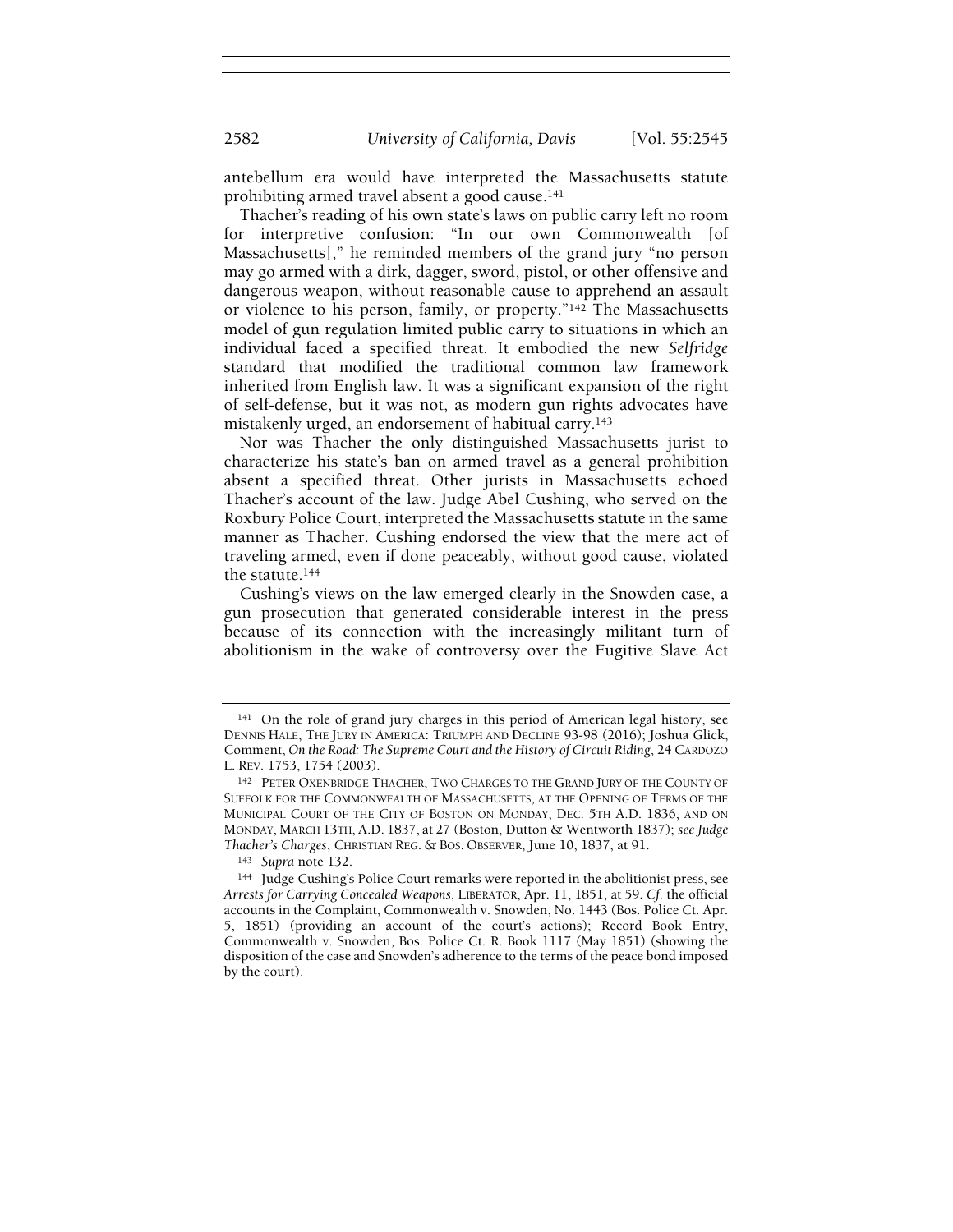(1850).145 Isaac and Charles Snowden were the sons of a prominent Black minster allied with the radical Garrisonian wing of abolitionism. Their arrest became a newsworthy event covered in papers across the nation after the two men were charged with violating the state's statute prohibiting armed travel absent good cause. Ardent supporters of the immediate end to slavery, Garrisonians denounced the Constitution as a "covenant with death."146 Abolitionists in Boston allied with the Garrisonian wing of the movement believed that the law no longer bound individuals who were engaged in the abolitionist fight against slavery. To gain a full understanding of the Snowden trial and its significance as a source for understanding the enforcement of antebellum gun laws one must situate the case in two inter-related contexts: the violent history of abolitionism in Boston and the norms governing criminal law and prosecutions in the city.

The Snowden brothers were apprehended late at night in the vicinity of one of Boston's armories at a time when city officials feared the prospect of violence between abolitionists and their opponents.<sup>147</sup> "Night walking," was a crime under Massachusetts law, a fact that itself would have justified members of the night watch stopping and interrogating the two men.148 Prior to their arrest Boston had been convulsed by abolitionist and anti-abolitionist violence. At a tumultuous public meeting, Wendall Phillips, one of the nation's most fiery anti-slavery orators, exhorted Boston's abolitionist community, including African-Americans, to arm themselves against slave catchers and anti-abolitionist mobs. Anticipating possible bloodshed, the mayor

<sup>145</sup> See generally H. Robert Baker, The Fugitive Slave Clause and the Antebellum Constitution, 30 LAW & HIST. REV. 1133 (2012) (examining the changing interpretations of the fugitive slave clause over time).

<sup>146</sup> On the politics of abolitionism during this period, see generally Corey M. Brooks, Reconsidering Politics in the Study of American Abolitionists, 8 J. CIV. WAR ERA 291 (2018).WAR ERA 291 (2018) and James B. Stewart, The Aims and Impact of Garrisonian Abolitionism, 1840-1860 15 CIVIL WAR HISTORY 197 (1969). For a historical discussion of Black abolitionists in Boston during this period, see James Oliver Horton & Lois E. Horton, The Affirmation of Manhood: Black Garrisonians in Antebellum Boston, in COURAGE AND CONSCIENCE: BLACK & WHITE ABOLITIONISTS IN BOSTON 127, 146 (Donald M. Jacobs ed., 1993).

<sup>&</sup>lt;sup>147</sup> A number of anti-abolitionist papers charged that the Snowdens had attempted to force their way into an armory, but it is difficult to verify the accuracy of this claim. See The Boston Slave Case, N.H. PATRIOT & STATE GAZETTE, Apr. 10, 1851; WILMINGTON J. April 11, 1851, at 2.

<sup>148</sup> Report of the Chief of Police and Captain of the Watch, City Document No. 4, at 5, DOCUMENTS OF THE CITY OF BOSTON FOR THE YEAR 1855 (1856) (listing arrests for night walking).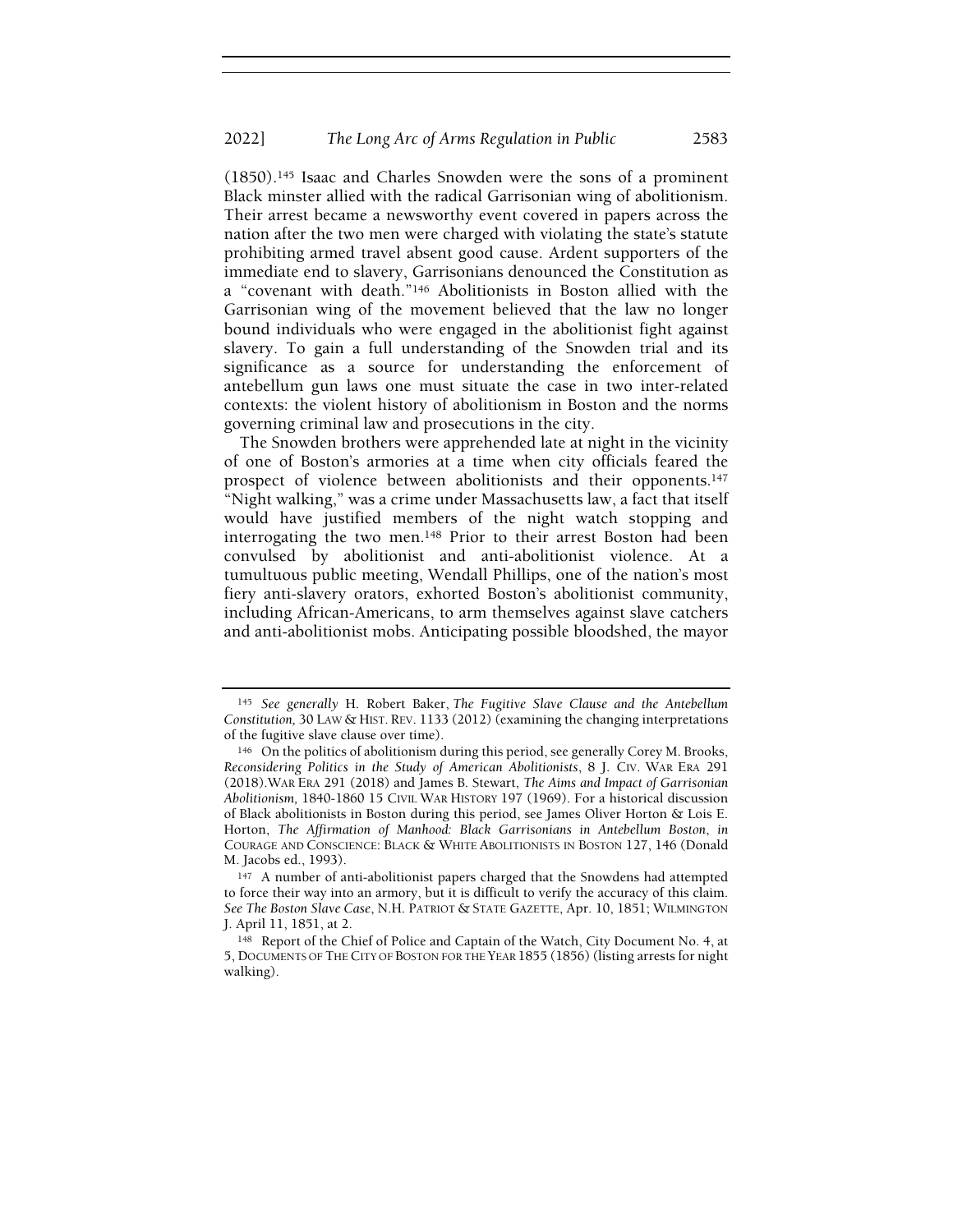had mobilized units of the militia and put the watch on high alert.<sup>149</sup> When the two men were apprehended near a city armory and searched by the watch, a loaded pistol and a large butcher's knife were discovered, a clear violation of the state law on traveling armed without a good cause.<sup>150</sup>

A deeply flawed and ahistorical account of the Snowden case figures prominently in two gun rights amicus briefs filed in Bruen.151 Instead of presenting the full story of this fascinating case, the two gun rights accounts of the Snowden case in Bruen cast the two men as innocent gun owners peaceably engaged in legal activities who were harassed by police eager to target Boston's Black community.152 Yet, if one looks at all of the available historical evidence, a different story emerges that supports the account of Massachusetts law in Judge Thacher's grand jury charge and directly contradicts a central claim of gun rights advocates in Bruen that surety laws did not restrict public carry and were seldom enforced.

The most egregious historical error committed by gun rights advocates is the omission of any discussion of radical abolitionism in Boston, a vital context for making sense of the case. By the 1850s many abolitionists had abandoned pacificism and embraced a militant view, championing armed resistance to slavery. In the inflammatory speech that preceded the arrest of the Snowdens, Phillips, a close friend of the Snowdens, had denounced the futility of continuing to use constitutional and legal means to thwart slavery. Rather than follow laws tainted by slavery, Phillips urged his audience to arm themselves and resist all efforts to enforce the fugitive slave act and any other legal processes that supported slavery. In short, Phillips advised abolitionists

<sup>149</sup> A transcription of Phillips's speech based on an abolitionist account by a spectator was published in the Antislavery Bugle. Remarks of Wendell Phillips, ANTISLAVERY BUGLE, May 24, 1851. For other less sympathetic contemporary accounts of Phillips' call to arms to Bostonians, see THE DAILY UNION, April 08, 1851, at 3 and From the Sublime to the Ridiculous, THE SOUTHERN PRESS April 07, 1851.

<sup>&</sup>lt;sup>150</sup> Supra note 144. The Massachusetts Law allowed arming for a specified threat, but the general tumult in the city was not judged to be such a threat by the court that heard the Snowden case.

<sup>151</sup> Supra note 7.

<sup>152</sup> Racial harassment of African-Americans in Boston was undoubtedly a problem. Similarly, some gun laws, particularly in the South, were designed to disarm African-Americans selectively. But the fact that gun laws sometimes were used to further an insidious agenda does not mean all gun laws and all examples of enforcement were racially motivated. See Mark A. Frassetto, The Nonracist and Antiracist History of Firearms Public Carry Regulation, 74 SMU L. REV. F. 169, 173-74 (2021) [hereinafter The Nonracist].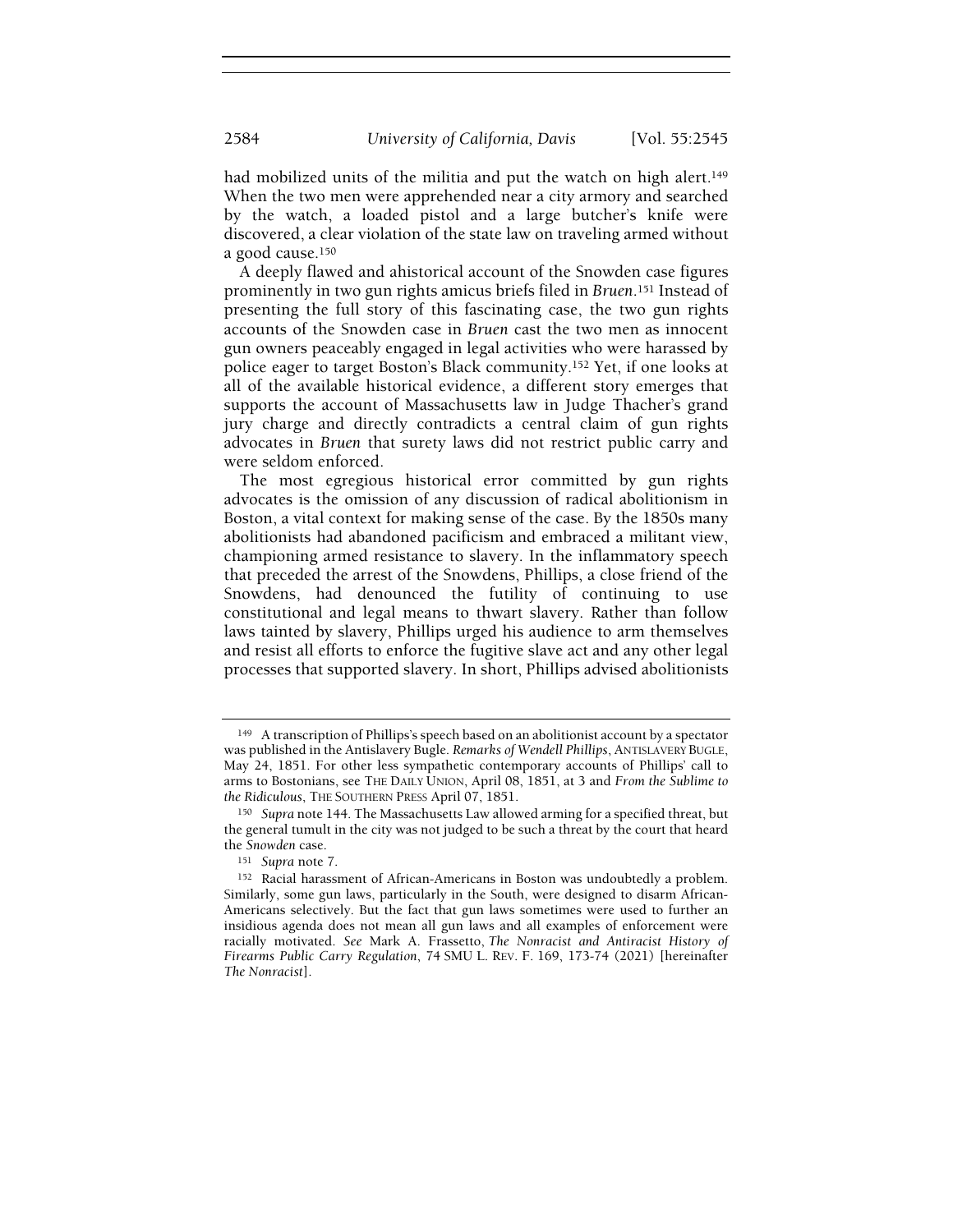in Boston to carry arms regardless of the legality of the practice under Massachusetts law.<sup>153</sup>

The decision of the Snowden's to arm themselves takes on a different meaning and significance when read against Phillips' recent appeal to arms and the unrest in the city. The Snowdens were closely linked with Phillips and his militant abolitionist agenda. At their hearing Phillips not only helped pay the two men's peace bonds, but he unleashed a fusillade of invective at the presiding judge in the case, Abel Cushing who responded by declaring that he would dispense "equal justice," and render his decision "irrespective of color." The Garrisonian newspaper, The Liberator, presented the judge in a less than favorable light, but if one looks at the press coverage of the case from papers representing the full range of antebellum political views, the charge of racial bias seems less persuasive.154 Still, one point that is beyond dispute is that Judge Cushing believed that armed travel without good cause violated the state law. The Liberator's summary of the Judge's interpretation of the state law makes this point clearly: Judge Cushing, The Liberator noted: "held that walking peacefully . . . with arms in your pocket which you neither use nor threaten to" met the statute's definition of traveling "'armed offensively, to the terror of the people,' against the statute."<sup>155</sup> Despite the clear statement by the presiding judge of the Snowden case on the meaning of the Massachusetts law, the two amicus briefs discussing the case in Bruen conclude that the case illustrates that surety laws were not enforced, apart from some isolated racially targeted prosecutions.<sup>156</sup>

Moreover, both briefs assume that the views of radical abolitionists who counseled violating existing laws were representative of orthodox legal views in antebellum America. Elevating the views of radical abolitionists over the views of leading jurists in the state makes neither historical nor legal sense. If the goal of originalism is the reconstruction of the public meaning of the law, Judge Cushing's views, not those of his radical abolitionist critics, are legally dispositive. Garrisonian abolitionists, including Phillips, rejected the authority of the

<sup>153</sup> Kellie Carter Jackson, FORCE AND FREEDOM: BLACK ABOLITIONISTS AND THE POLITICS OF VIOLENCE 82 (2019); Wendell Phillips, THE CONSTITUTION: A PRO-SLAVERY COMPACT, OR EXTRACTS FROM THE MADISON PAPERS, 5-10 (New York, American Anti-Slavery Society, 3rd ed. 1856).

<sup>154</sup> Abolitionist newspapers such as The Liberator viewed the prosecution as racist. Pro-Slavery newspapers and Whig publications articulating a less radical version of antislavery ideology portrayed the judge's actions as appropriate. See supra notes 144, 147.

<sup>155</sup> Supra note 144, 147.

<sup>156</sup> Id.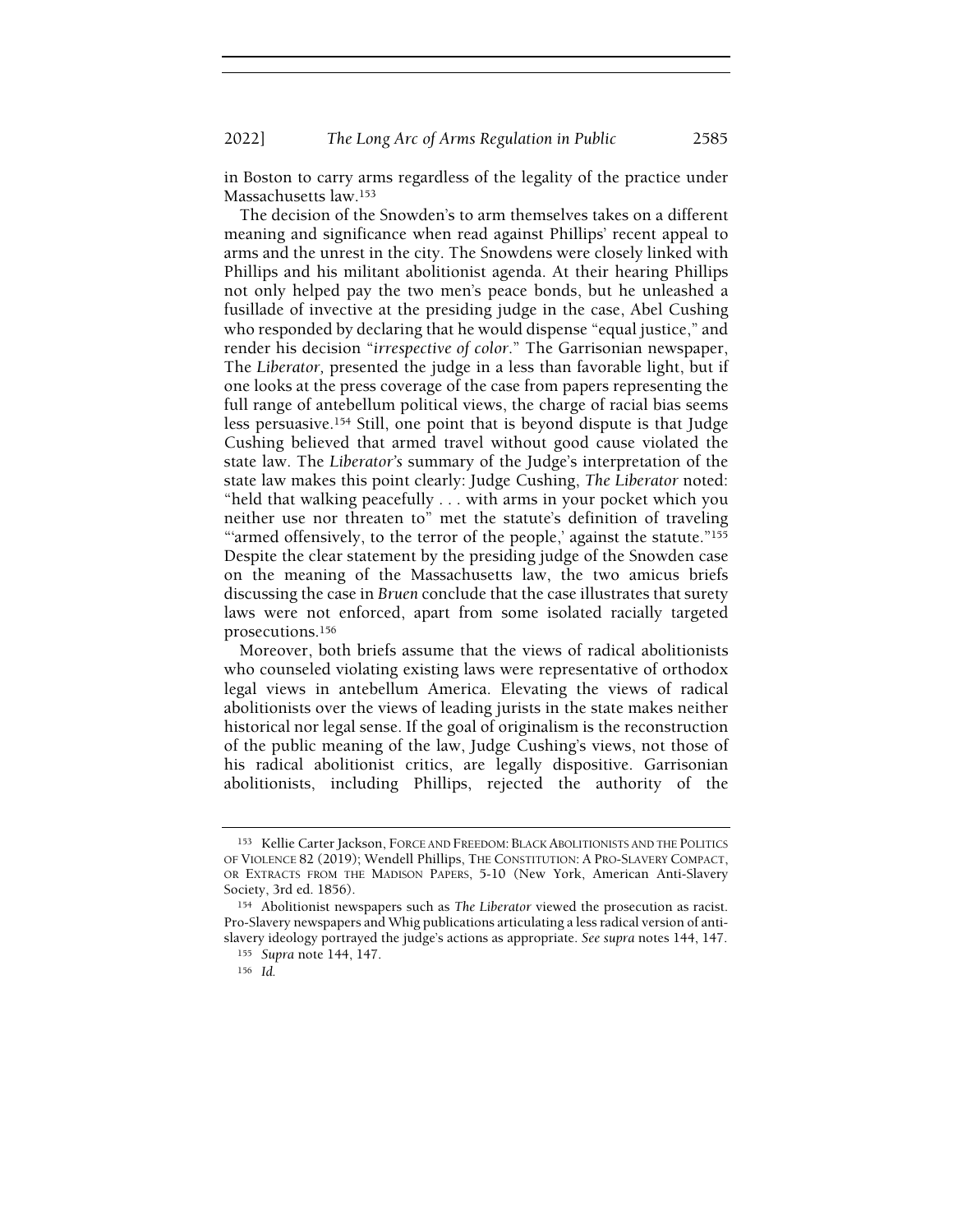Constitution and expressly counseled violating existing laws to achieve their laudable goals of immediate abolitionism.<sup>157</sup>

The final resolution of Isaac Snowden's case in police court illustrates the way sureties functioned and further highlights the problem of approaching antebellum law without an understanding of the relevant legal history. Having been bound to the peace and having adhered to the terms of his peace bond the trial judge dismissed the case, correctly concluding that no further legal action was necessary, nor warranted by the terms of the statute.158 The appropriate legal strategy for Snowden to avoid prosecution would have been to argue that he had a good cause to fear attack and hence armed himself in accord with the exception recognized by the statute. Snowden had made such an argument at his hearing, but the court rejected his claim. Instead, Snowden was bound to the peace, the primary mechanism for enforcement provided by the law. When Snowden later appeared in court, the judge concluded that there was no further need for prosecution because Isaac had adhered to the terms of his bond. The case does not support the non-enforcement thesis, the law had been enforced because the peace had been kept and Snowden had adhered to the term of his surety.159 The claim that the

<sup>159</sup> Both of the Bruen Amicus that discuss the Snowden case depend on the flawed scholarship of Robert Leider, supra note 116. Kopel and Mocsary describe Leider's work as "exhaustive," but ignoring the abolitionist context of the Snowden case, confusing common law crimes with statutory offenses, and giving greater weight to radical

<sup>157</sup> Phillips embraced the radical Garrisonian view and declared that the path forward for abolitionism "is over the Constitution, trampling it under foot; not under it, trying to evade its fair meaning." See WENDELL PHILLIPS, REVIEW OF LYSANDER SPOONER'S ESSAY ON THE UNCONSTITUTIONALITY OF SLAVERY 35 (1847). For Phillips' relationship to abolitionist constitutionalism, see WILLIAM WIECK, THE SOURCES OF ANTI-SLAVERY CONSTITUTIONALISM IN AMERICA, 1760-1848, at 246 (1977). On the moral dilemma and legal quandary of being an anti-slavery judge after the passage of the Fugitive Slave Act of 1850, see Peter Karsten, Revisiting the Critiques of Those Who Upheld the Fugitive Slave Acts in the 1840s and '50s, 58 AM. J. L. HIST. 291 (2018).

<sup>158</sup> Gun rights advocates have applied anachronistic assumptions and principles drawn from modern criminal law instead of using the antebellum rules that governed the case at the time. See Brief of Professors Leider & Lund, supra note 6, at 8-30. They erroneously argue that because Isaac Snowden was "caught red handed" and could not challenge the arrest using the modern exclusionary rule, he would have been prosecuted if the mere circumstances of carrying a gun had been a crime under common law. In fact, the court documents and contemporary newspaper accounts make clear that crime was not charged at common law: Snowden was prosecuted for a violation of the state's prohibition on armed travel absent good cause and the court dismissed his arguments that he had a specified need to be armed. The correct penalty under the statute was a peace bond. On the norms of criminal prosecution during this period and the continuing importance of peace bonds, see generally Mary E. Vogel, The Social Origins of Plea Bargaining: Conflict and the Law in the Process of State Formation, 1830-1860, 33 LAW & SOC'Y REV. 161 (1999).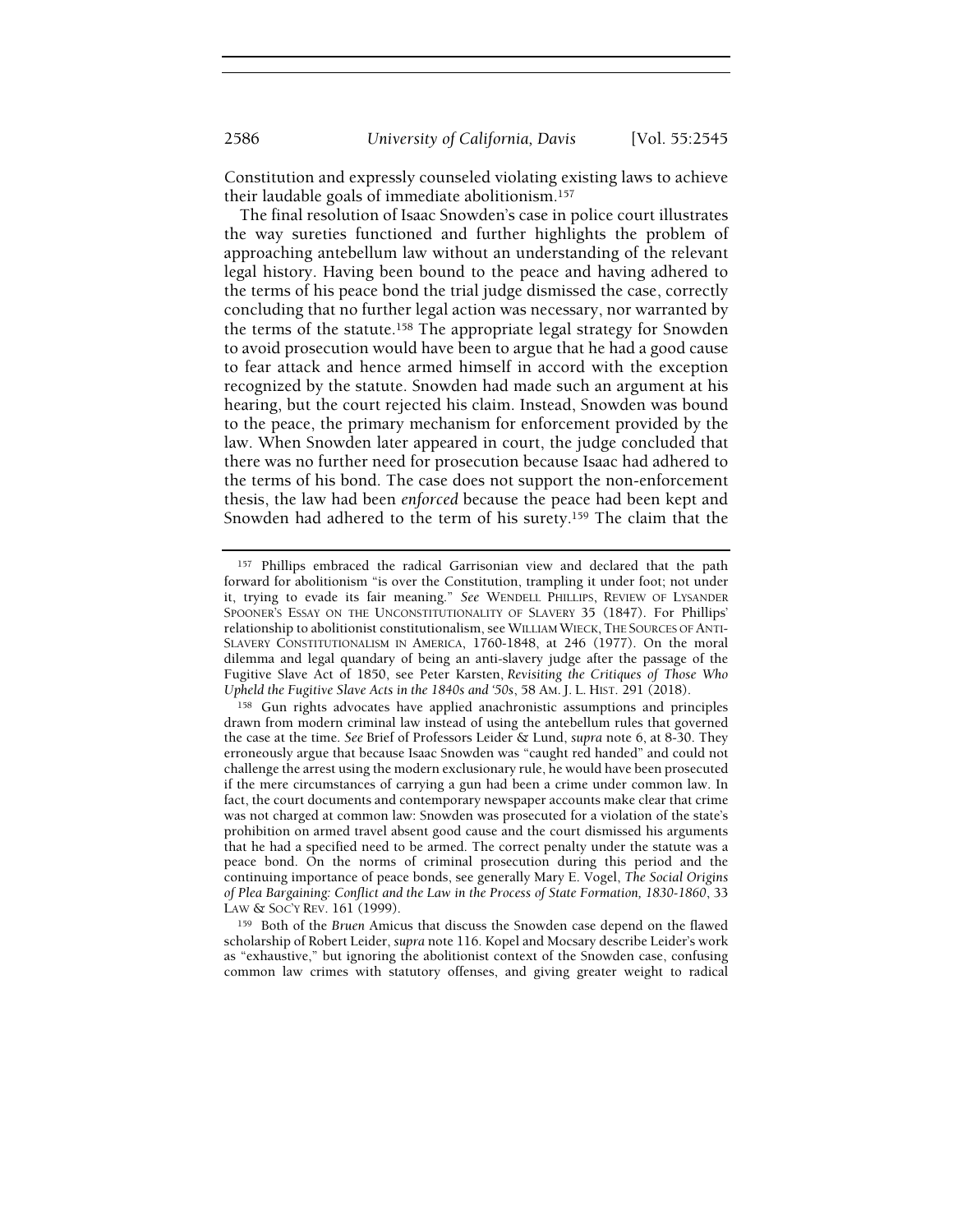Snowden case demonstrates a right to carry arms in public rests on a series of ahistorical claims and legal interpretive errors. The case offers dramatic evidence that confirms Judge Thacher's understanding of his state's law was the orthodox legal view at the time and undermines the non-enforcement thesis of modern gun rights advocates advanced in Bruen.

Francis Hilliard, another prominent Massachusetts jurist interpreted his state's law in the same manner as Thacher and Cushing. A prolific legal author, Hilliard's Elements of the Law a popular legal text, went through two editions before the Civil War.160 Hilliard also served as a justice on the Police Court of Roxbury, Massachusetts, a position that gave him first-hand exposure to the practice of criminal law in his home state of Massachusetts. In a study published at the end of his distinguished career that spanned almost a half a century, Hillard wrote that the right to bear arms did not sanction carrying arms "habitually."<sup>161</sup> This was the orthodox view in American law. There is no contemporaneous account by any sitting judge in antebellum Massachusetts supporting the gun rights interpretation of the Massachusetts Model. The "sages of the law" who wrote about the law at the time all rejected the habitual public carry view advanced by Paul Clement and the gun rights briefs in Bruen.162 In fact, three of the leading jurists sitting on criminal courts in antebellum Massachusetts

abolitionist ideas than the views of the "sages of the law" is an example of law office history, not rigorous and neutral scholarship. See Kopel & Mocsary, supra note 65 at 184. Rather than follow orthodox legal history methods, an approach that requires consulting a wide range of sources, Leider's argument rests on cherry picked evidence gleaned from digital keyword searches. Although key word searches of digital sources may form part of an effective research strategy they are not a substitute for a truly exhaustive canvass of the relevant sources. In particular, key word searching encourages confirmation bias because the results are shaped by the choice of terms, Tim Hitchcock (2013) Confronting the Digital, 10 CULTURAL AND SOCIAL HISTORY 9, 14-17 (2013). On the dangers of historical bias and ways to minimize it, see C. Behan McCullagh, Bias in Historical Description, Interpretation, and Explanation, 39 HIST. & THEORY 39, 63 (2000). Consulting multiple sources representing diverse points of view of the same event is one of the most widely employed methods used by historians to minimize confirmation and selection bias. Leider's failure to consult a full range of contemporary accounts of the case is therefore a significant departure from accepted historical practice.

<sup>160</sup> FRANCIS HILLIARD, THE ELEMENTS OF LAW: BEING A COMPREHENSIVE SUMMARY OF AMERICAN CIVIL JURISPRUDENCE FOR THE USE OF STUDENTS, MEN OF BUSINESS, AND GENERAL (2d ed., Boston, Hillard, Gray & Co. 1848).

<sup>161</sup> FRANCIS HILLIARD, 1 AMERICAN LAW: A COMPREHENSIVE SUMMARY OF THE LAWS IN ITS VARIOUS DEPARTMENTS 18 (1883).

<sup>162</sup> Supra note 68.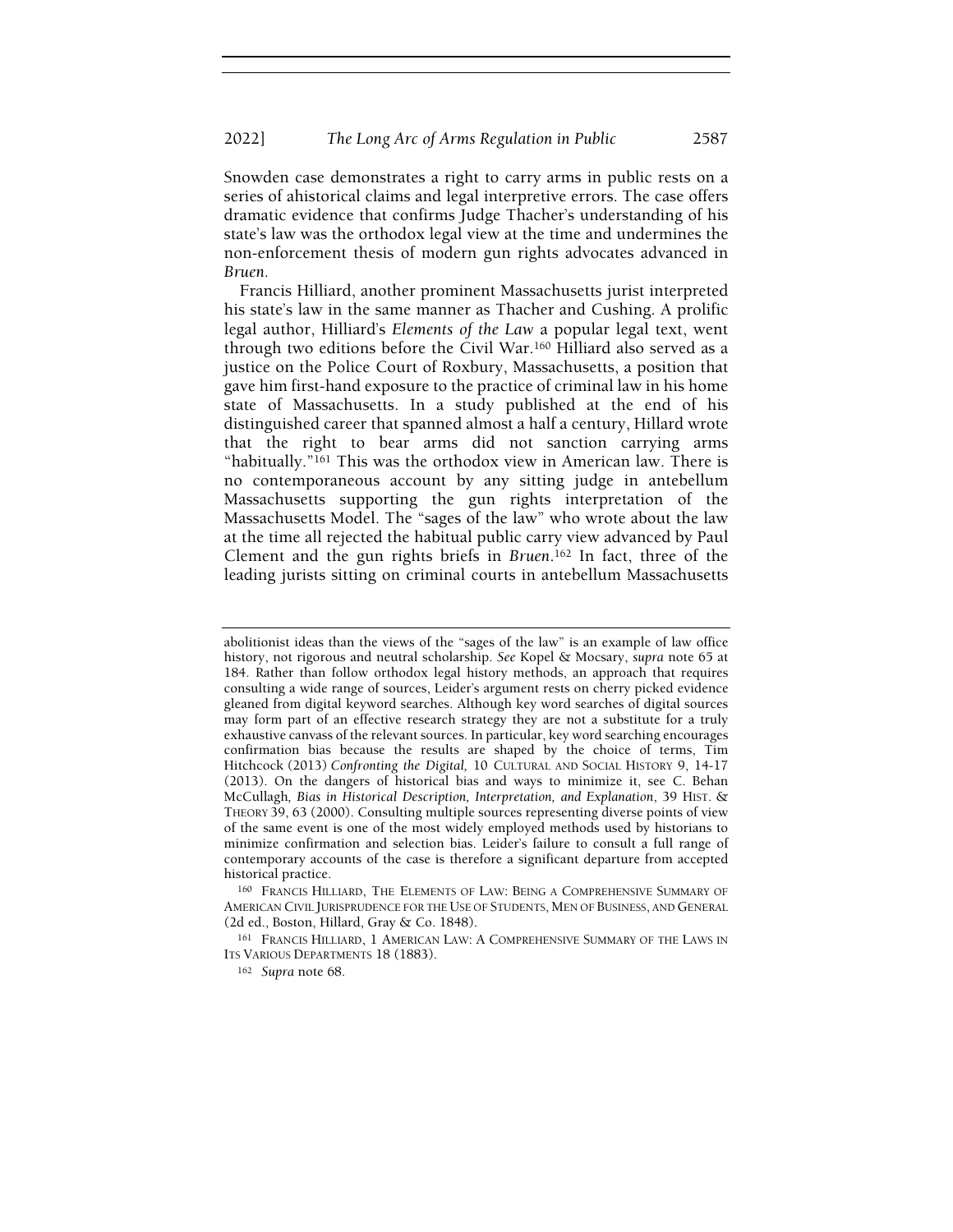unambiguously described their state's laws as a total ban on armed travel in populous areas in the absence of a good cause.

Massachusetts continued the work of codifying its criminal law code in the decade following the enactment of the two statutes prohibiting public carry of arms without good cause. A report produced by the commission appointed to analyze the state criminal code in 1844 offers further insight into how armed travel in public was understood by the leading legal minds in the state. The report adopts the same interpretation evidenced in the writings of the leading criminal law jurists in the state.<sup>163</sup> The report's authors noted that there were several criminal activities that might result in a justice of the peace imposing a surety of the peace or good behavior.<sup>164</sup>

The commission discussed the type of persons included in the category of "dangerous or disorderly person." Among the categories of persons who were considered dangerous and disorderly were any "affrayer, rioter, disturber of the peace," and those "uttering menaces or threatening speeches." Additionally, the commissioners treated individuals who went "offensively armed" as a separate category of dangerous and disorderly person.165 The commissioners viewed armed travel absent good cause as a violation of the law. The inclusion of a good cause exception for those traveling armed would have made no sense if there was a presumptive right to travel armed. In the view of the commissioners there was no unfettered right to peaceable armed travel, apart from situations in which an individual faced a specified threat.<sup>166</sup>

Gun rights advocates have not only ignored or dismissed the express statements of antebellum jurists and the commission report's comments about limits on armed travel in antebellum Massachusetts, but they have buttressed their invented theory of a right of peaceable armed travel based on a wholly speculative and implausible set of claims derived from

<sup>163</sup> WILLARD PHILLIPS & SAMUEL B. WALCOTT, REPORT OF THE PENAL CODE OF MASSACHUSETTS PREPARED UNDER A RESOLVE OF THE LEGISLATURE, PASSED ON 10TH OF FEBRUARY, 1837, at 369, 391 (1844).

<sup>164</sup> Id.

<sup>165</sup> Id.

<sup>166</sup> Leider and Lund do not consider the report of the Massachusetts commissioners, one of many relevant sources absent from their analysis. Their analysis relies largely on newspapers selected by digital searches, a deeply flawed methodology that exacerbates confirmation bias. For a discussion of the danger of confirmation bias in historical research using digital searching, see Claude Ewert, Reflections on Historical Research Using Digital Archives: A Bias We Cannot Overcome, THE CAMBRIDGE RESEARCHER (Apr. 4, 2021), https://cambridgeresearcher.com/reflections-on-historical-research-usingdigital-archives-a-bias-we-cannot-overcome/ [https://perma.cc/VN3N-2PWC] (Apr. 14, 2021).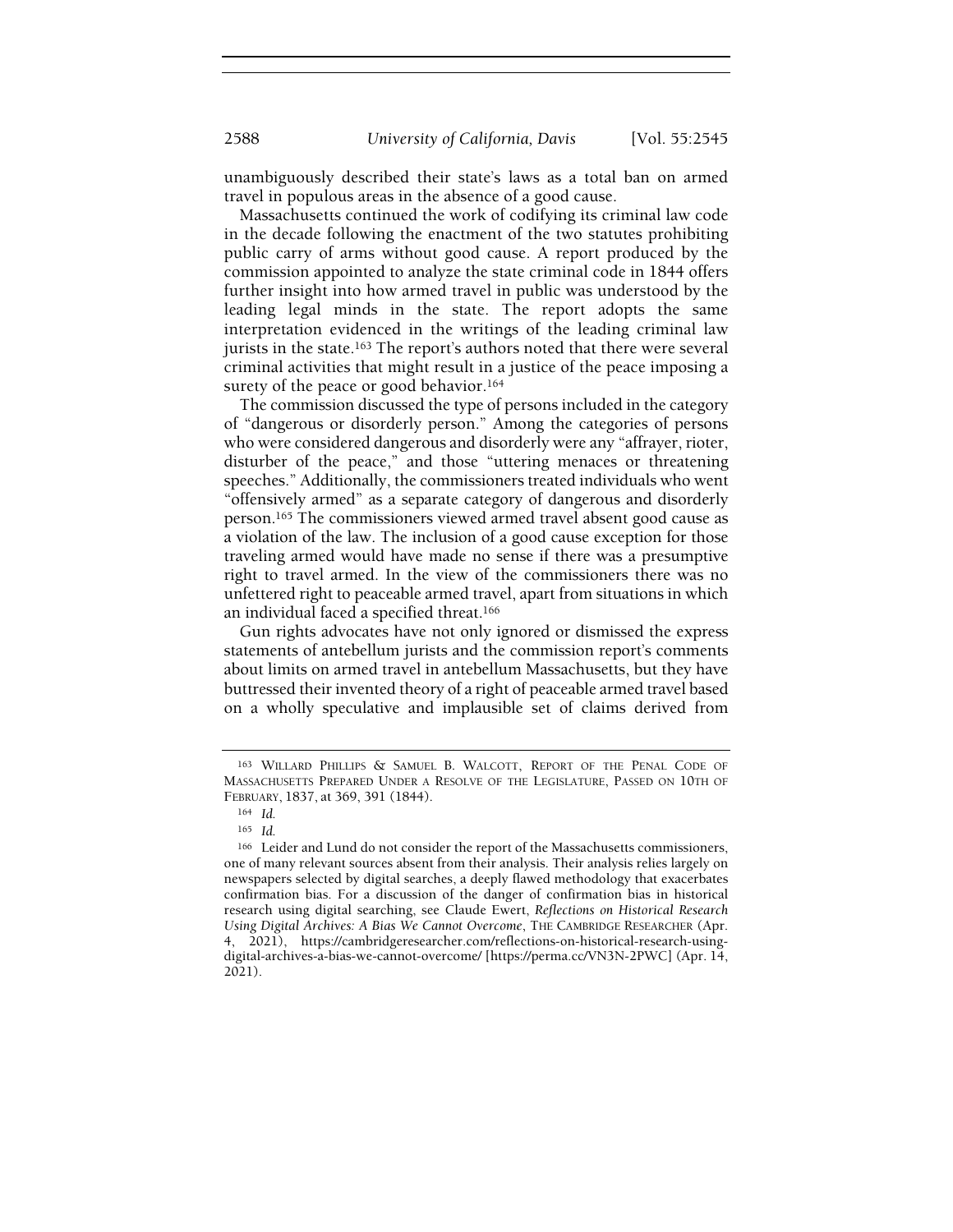silences in the historical record.167 According to this view gun carry was the norm because there were no cases challenging the Massachusetts law. This non-enforcement thesis rests on multiple interpretive errors. It misreads the silences in the historical record, ignores readily available evidence of enforcement available for Boston, effectively jumbles the historical chronology of gun regulation in the state by ignoring important changes in the law over time, and fails to understand how criminal justice and law enforcement functioned in the early republic.<sup>168</sup>

First, it is important to recognize that records of the activities of local justices of the peace, particularly in rural areas of New England are difficult to locate, if they survive at all.<sup>169</sup> Although the records of justice of the peace in rural New England are rare, there is ample evidence from Boston, the area's most populous city that shows the armed travel in public was a rare event, but nonetheless was a crime that was enforced by the Boston police and courts. The rules and ordinances governing the Boston police expressly empowered police officers and members of the watch to arrest any who traveled armed in violation of state law. Individuals could be stopped and searched and if weapons were found could be prosecuted, exactly what happened in the Snowden case. The rules governing Boston police were explicit about this power: police had the power to stop and search any individual who disturbed the peace or was "unduly armed with a dangerous weapon."170 Again the good cause exception included in the law was a key element in deciding if a case merited prosecution.

The most obvious explanation for why there were no challenges to the Massachusetts prohibition on armed carry is that few individuals traveled armed in populace areas such as Boston without good cause. Historian Roger Lane, the leading authority on crime in nineteenth-century Boston, concluded that "not many criminals in fact carried arms, even after the invention of the revolver made it possible to do so inconspicuously."<sup>171</sup> This conclusion is consistent with the fact that Boston police did not themselves routinely carry firearms until decades after the Civil War period: the standard weapon issued to police in the antebellum era was a club, not a firearm. Property inventories of the Boston police further

<sup>167</sup> See Kopel & Mocsary, supra note 65, at 183-85; Leider, supra note 116, at 14-17. <sup>168</sup> See supra note 116.

<sup>169</sup> MICHAEL STEPHEN HINDUS, PRISON AND PLANTATION: CRIME, JUSTICE AND AUTHORITY IN MASSACHUSETTS AND SOUTH CAROLINA, 1767-1878, at 61-62 (1980). On Boston, see ROGER LANE, POLICING THE CITY: BOSTON, 1822-1885, at 225-35 app. I (1967).

<sup>170</sup> A SUPPLEMENT TO THE LAW AND ORDINANCES OF THE CITY OF BOSTON 91 (1866).

<sup>171</sup> LANE, supra note 169, at 103-04.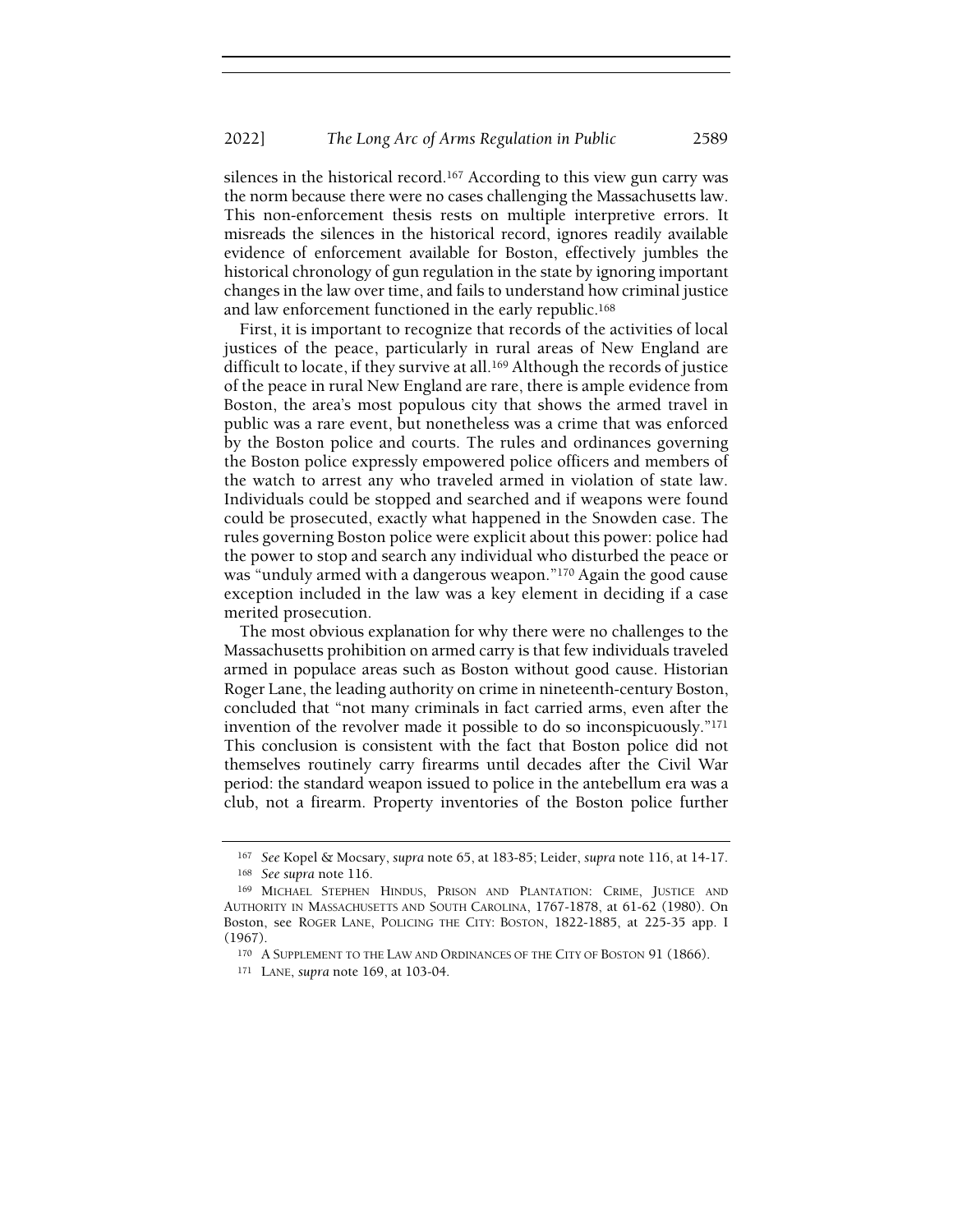underscore this point: the list of moveable property owned by the Boston police for the year 1862 shows a total of 270 clubs and only seven revolvers. If Bostonians were promiscuously traveling armed and gun toting posed a serious threat to public safety, it seems highly unlikely that the entire Boston police force would have owned a total of seven revolvers at the start of the Civil War era. Boston police did not routinely carry firearms till decades after the Civil War. If gun carry was common in the city, police practices would have adapted to this fact and police would have been armed with guns, not clubs. Boston police did not believe that promiscuous gun carriage was a serious threat to public safety or a threat to their lives. These undeniable facts are based on actual evidence, a stark contrast to the proponents of the non-enforcement thesis whose argument relies on the absence of evidence, and inferences from silences in the historical record.<sup>172</sup>

Enforcement statistics compiled by the city's Chief of Police offer the most direct evidence contradicting the non-enforcement thesis. As the data in Table One shows, only a tiny fraction of assaults in the city involved a weapon of any kind. Moreover, the number of arrests for unlawfully carrying weapons in public were also miniscule. Contrary to the claims of modern gun rights advocates, the evidence from Boston does not support the non-enforcement thesis, but rather suggest that citizens generally obeyed their state's prohibition on armed travel and few individuals carried weapons in public in the period leading up to the Civil War. In short, Bostonians, in contrast to their southern brethren, did not habitually arm themselves.<sup>173</sup>

| Year | Assault<br>and<br><b>Battery</b> | Assault<br>With<br>Weapons | Disturbing<br>the Peace | Carrying<br>Weapons<br>Unlawfully |
|------|----------------------------------|----------------------------|-------------------------|-----------------------------------|
| 1864 | 1016                             | 100                        | 309                     |                                   |
| 1866 | 1091                             | 78                         | 666                     |                                   |

Table 1. Boston Police Enforcement Data 1864 and 1866<sup>174</sup>

When the commentaries by leading jurists from Massachusetts are considered alongside the data about policing practices in Boston, the

<sup>172</sup> See ANNUAL REPORT OF CHIEF OF POLICE 1862 CITY DOCUMENT NO. 3, at 13 (Boston, 1863).

<sup>173</sup> On the different patterns of gun violence in the North and the South in the pre-Civil War era, see ROTH, supra note 93, at 180-249.

<sup>174</sup> ANNUAL REPORT OF THE CHIEF OF POLICE, FOR THE YEAR 1864, CITY DOCUMENT NO. 6, at 8-9 (Boston, 1865); ANNUAL REPORT OF THE CHIEF OF POLICE 1866, CITY DOCUMENT NO. 9, at 9-10 (Boston, 1867).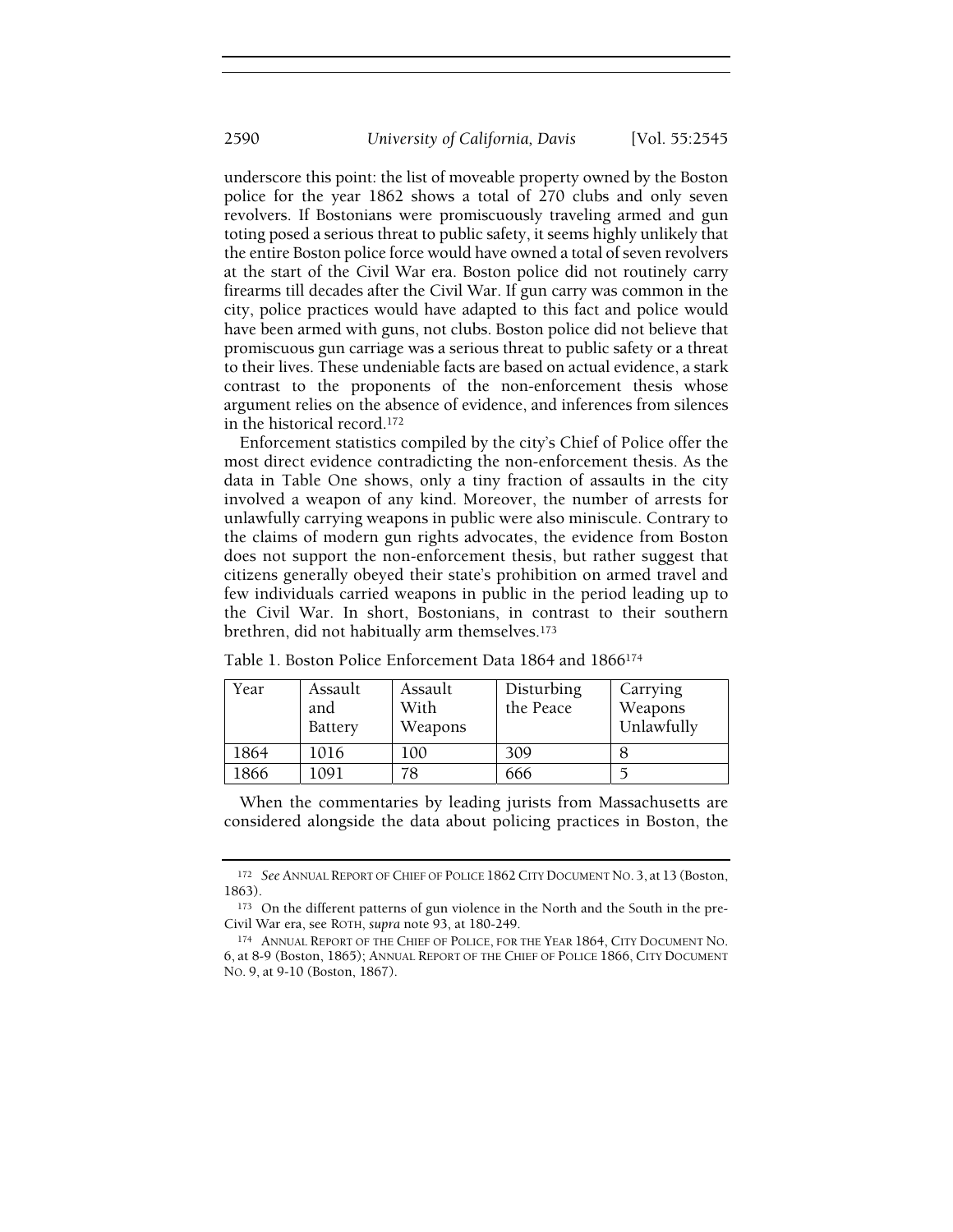2022] The Long Arc of Arms Regulation in Public 2591

gun rights non-enforcement thesis collapses under the weight of countervailing evidence.

#### V. RECONSTRUCTION, THE PROGRESSIVE ERA, AND THE RISE OF THE MODERN REGULATORY STATE

The Civil War and Reconstruction had a profound impact on American gun culture. The new state constitutions drafted after the Civil War abandoned Founding era language focused on ancient fears of standing armies that had haunted so many in the era of the American Revolution. In place of the militia-centric language of these eighteenthcentury texts, Reconstruction era state constitutions substituted a new formulation of the right to bear arms that expressly recognized broad police power authority to regulate arms in public. The new threat facing Americans during Reconstruction was no longer "lobster back" British regulars, but easily concealed weapons, terrorist organizations such as the Ku Klux Klan and inter-personal gun violence.<sup>175</sup>

As weapons proliferated and gun violence increased, governments, including states and localities, implemented the new constitutional paradigm embodied in post-Civil War state constitutions and passed a range of laws to deal with gun violence and the increasingly common practice of concealed carry. The Republicans who framed the Fourteenth Amendment and dominated politics during the height of Reconstruction were not averse to using the power of state and local government to further their goals, and nothing was more pressing than restoring peace and public order. Protecting the rights of African Americans, including the right to keep and bear arms, was not incompatible with robust regulation of firearms. Racially neutral regulations aimed at promoting public safety was not in conflict with the goals of the Fourteenth Amendment; it was the indispensable public policy needed to implement its vision of equality and civil rights.<sup>176</sup>

This post war consensus on the need for robust gun regulation was evident in Texas. Indeed, the necessity of racially neutral gun regulations of this sort eventually was recognized by both Republicans and Democrats in Texas because the state was plagued by paramilitary violence that threatened public order and post-war stability.177 This

<sup>175</sup> Cornell, The Right to Regulate, supra note 8, at 69.

<sup>176</sup> For a discussion of the importance of such broad racially neutral laws aimed at demilitarizing the public sphere, see Darrell A. H. Miller, Peruta, The Home-Bound Second Amendment, and Fractal Originalism, 127 HARV. L. REV. F. 238, 241-42 (2014).

<sup>177</sup> See Mark Anthony Frassetto, The Law and Politics of Firearms Regulation in Reconstruction Texas, 4 TEX. A&M L. REV. 95, 113-17 (2016) [hereinafter The Law]; see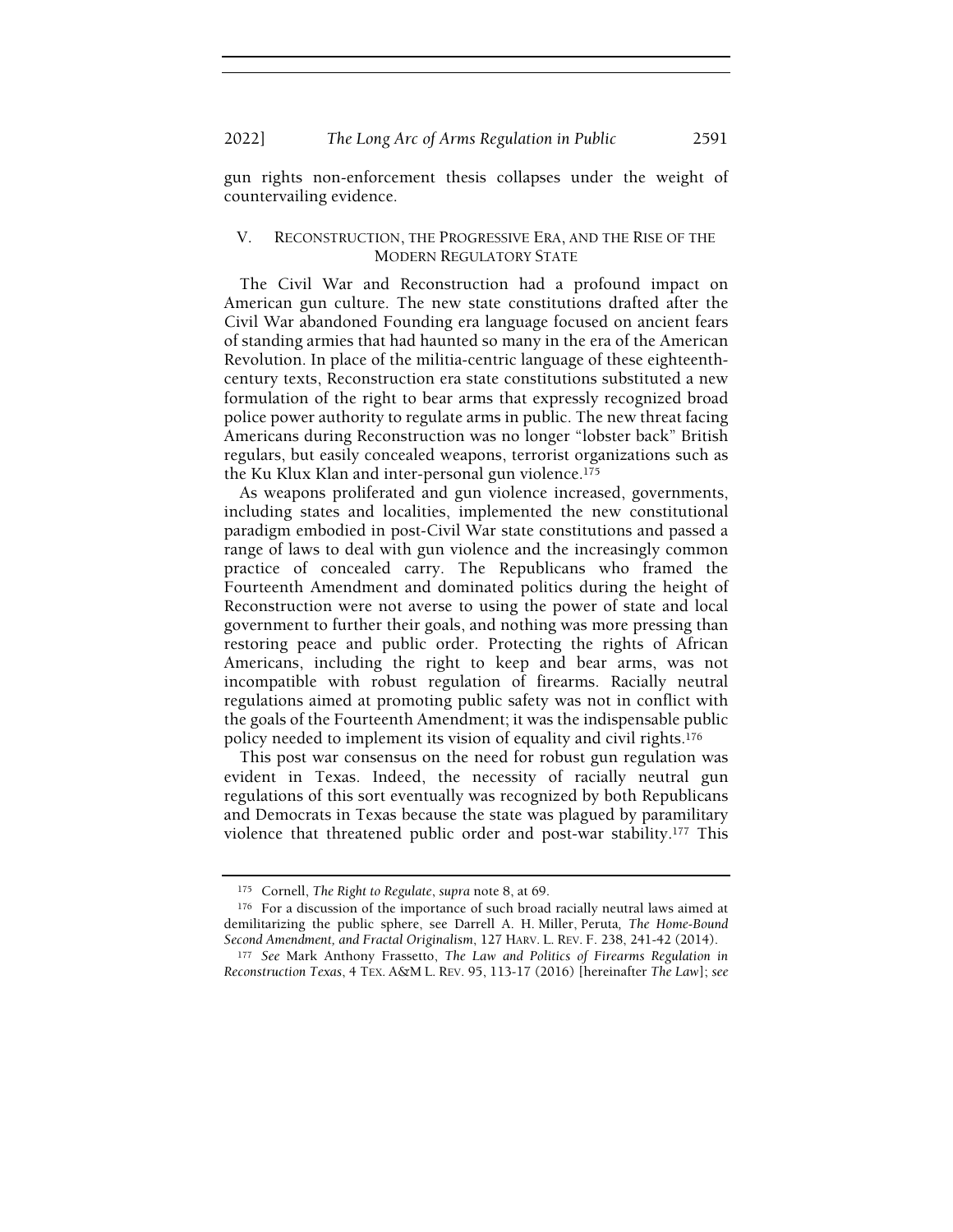view of the constitutionality of racially neutral gun regulation gained judicial notice in English v. State, a case in which the Texas Supreme Court confidently affirmed that restrictions on public carry were "not peculiar to our own State."178 Indeed, the court concluded that "[i]t . . . [was] safe to say that almost, if not every one of the states of this Union . . . [had] a similar law upon their statute books, and, indeed, so far as we . . . [had] been able to examine them, they . . . [were] more rigorous than the act under consideration."179 Even after the adoption of the Fourteenth Amendment, the court reasoned that good cause laws were entirely consistent with protections for the right to bear arms.<sup>180</sup>

The Texas Court was not mistaken. The Lone Star state was hardly unique in implementing an aggressive gun control regime in the era of Reconstruction. Colorado's Constitution (1876) included an express affirmation of the right to ban concealed carry in its arms bearing provision: "The right of no person to keep and bear arms in defense of his home, person and property, or in aid of the civil power when hereto legally summoned, shall be called in question; but nothing herein contained shall be construed to justify the practice of carrying concealed weapons."181 The state legislature acted quickly on this power and banned concealed carry by statute; a number of other localities also passed concealed weapons bans, and a few localities enacted more sweeping prohibitions on all public carry.<sup>182</sup> Localities in every region of the nation adopted similar bans.183 Although modern gun rights

<sup>183</sup> See, e.g., Tucson, Ariz., Ordinance 9 (Jan. 28, 1873), reprinted in ARIZ. WKLY. CITIZEN, Feb. 8, 1873, at 2 (prohibiting the carrying of deadly weapons by individuals who are not peace officers); 1871 Ky. Acts 89 ch. 1888, §§ 1-2, 5 (prohibiting the carrying of concealed deadly weapons); 1887 Mich. Pub. Acts 14 § 1 (prohibiting the carrying of concealed weapons); Worthington, Minn., Ordinance to Prevent the Carrying of Concealed Weapons (Feb. 9, 1882), reprinted in WORTHINGTON ADVANCE, Feb. 9, 1882, at 3 (prohibiting any person within the city to carry a concealed weapon and providing that any person who violates the ordinance shall be subject to a fine, and, if unable to pay the fine, jail time); 1885 Or. Laws 33 §§ 1-2 (prohibiting the carrying of concealed weapons within the city and providing that persons convicted of such shall be subject to a fine and jail time); Nashville, Tenn. Ordinance, Carrying Pistols, Bowie-

also Brennan G. Rivas, An Unequal Right to Bear Arms: State Weapons Laws and White Supremacy in Texas, 1836-1900 121 SW. HIST. Q. 284, 298-99 (2020).

<sup>178</sup> English v. State, 35 Tex. 473, 479 (1871).

<sup>179</sup> Id.

<sup>180</sup> For a discussion of this case in the context of Reconstruction, see Frassetto, The Law, supra note 177, at 113-17.

<sup>181</sup> COLO. CONST. of 1876, art. II, § 13.

<sup>182</sup> See COLO. REV. STAT. § 248 (1774). For examples of local concealed carry ordinances, see DENVER, COLO., REV. ORDINANCES § 12 (1875); GEORGETOWN, COLO., REV. ORDINANCES § 9 (1877). For a more general ban on public carry, see GUNNISON, COLO., ORDINANCES ch. VIII, art. II, §§ 1, 16-20, 23 (1881).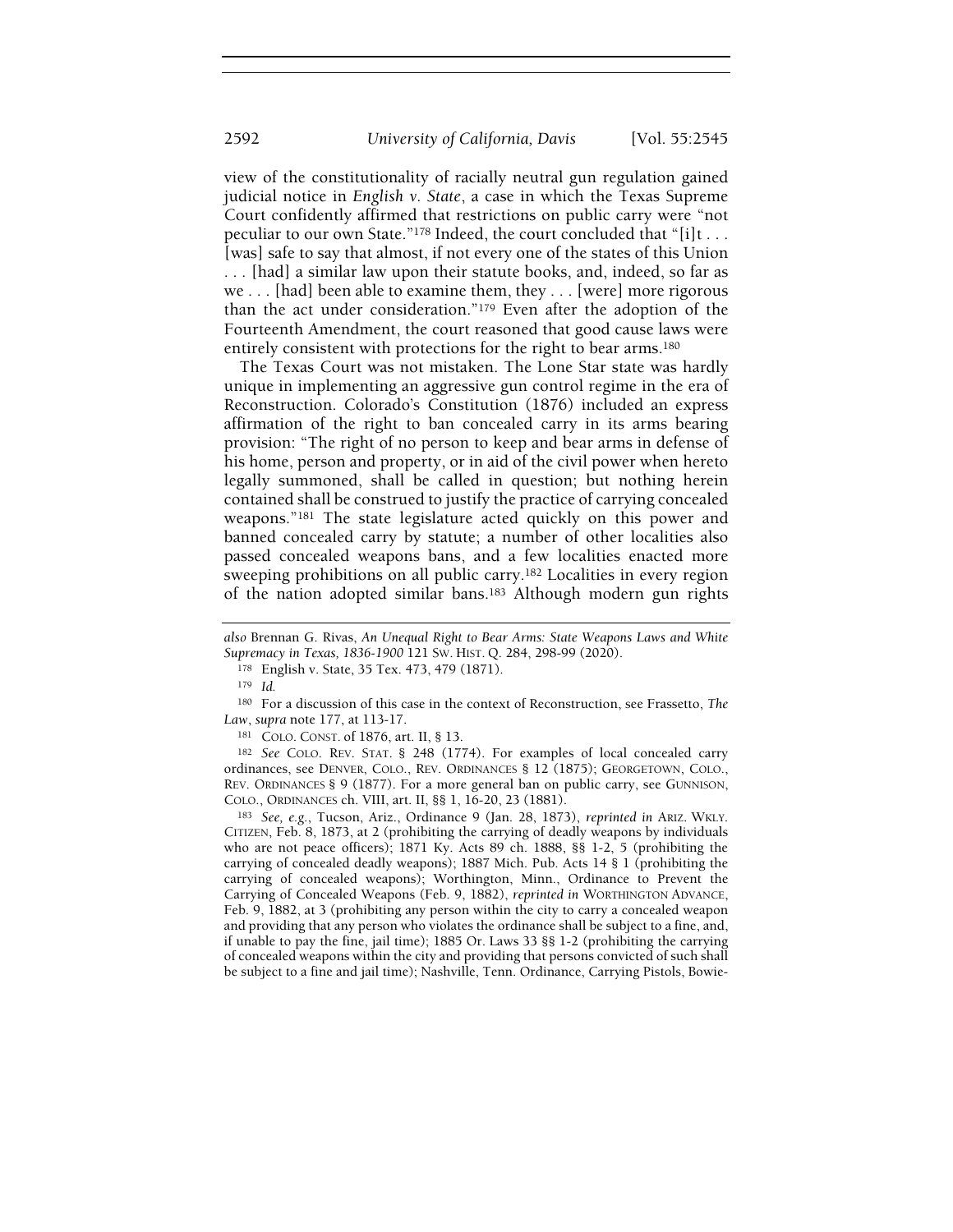advocates have argued that bans on concealed carry left open a robust right to public carry, such a view ignores the cultural norms and practices of the post-Civil War period. Changes in firearms technology, consumer preferences, and social norms meant carrying pistols on the hip or openly was a relatively rare event, particularly in the increasingly urban world of post-Civil War America. Most Americans who armed themselves, particularly in urban areas, chose pocket pistols.<sup>184</sup>

In 1879 The Gentleman's Magazine confidently stated that "every State in the American Union has a law against carrying concealed weapons, and every pair of pants manufactured from Main to California, and from the Lakes to the Mexican gulf has a pistol pocket."185 A popular guide to firearms published in the same decade echoed this observation, reminding its readers that "in many States the carrying of firearms, for purposes of defense, by private individuals is recognized by law; in others it is strictly prohibited." As for habitual carry, there was "no ground upon which it can be justified." The best method for carrying a pistol when there was "expected danger," a specified threat, was carrying a pistol in a pocket.186 The popularity of sporting pistols in pockets, shaped the language of fashion in this period. One newspaper commented that "every pair of trousers in the United States" had a hip pocket that was frequently used to carry a small pistol, a development that led American tailors to begin describing this sartorial feature as a "pistol pocket."187 Rather than usher in an era of pervasive open carry of arms, post-Civil War Americans overwhelmingly chose to carry arms concealed if they carried them at all. There is little evidence that open carry was common, particularly in urban areas.

The move away from public carry and turn to concealed carry prompted a prominent Colorado attorney to denounce his state's concealed carry prohibition as a de facto ban on all public carry.

Knives, Etc. (Dec. 26, 1873), reprinted in ORDINANCES OF THE CITY OF NASHVILLE 340-41 (William K. McAlister, Jr. ed., 1881) (providing that any person in the city found carrying a deadly weapon shall be guilty of a misdemeanor and fined fifty dollars); Austin, Tex., Ordinance Prohibiting the Unlawful Carrying of Arms (May 4, 1880), reprinted in DAILY DEMOCRATIC STATESMAN, May 9, 1880, at 2 (prohibiting the carrying of weapons by civilians).

<sup>184</sup> For additional evidence supporting the waning popularity of open carry, see Frassetto, Open Carry, supra note 102.

<sup>185</sup> Albany de Fonblanque, The Pistol in America, GENTLEMAN'S MAG., July to Dec. 1879, at 321.

<sup>186</sup> THE PISTOL AS A WEAPON OF DEFENSE (1875) at 9, 12.

<sup>187</sup> Getting "The Drop.", SAINT PAUL DAILY GLOBE, Aug. 11, 1889, at 8.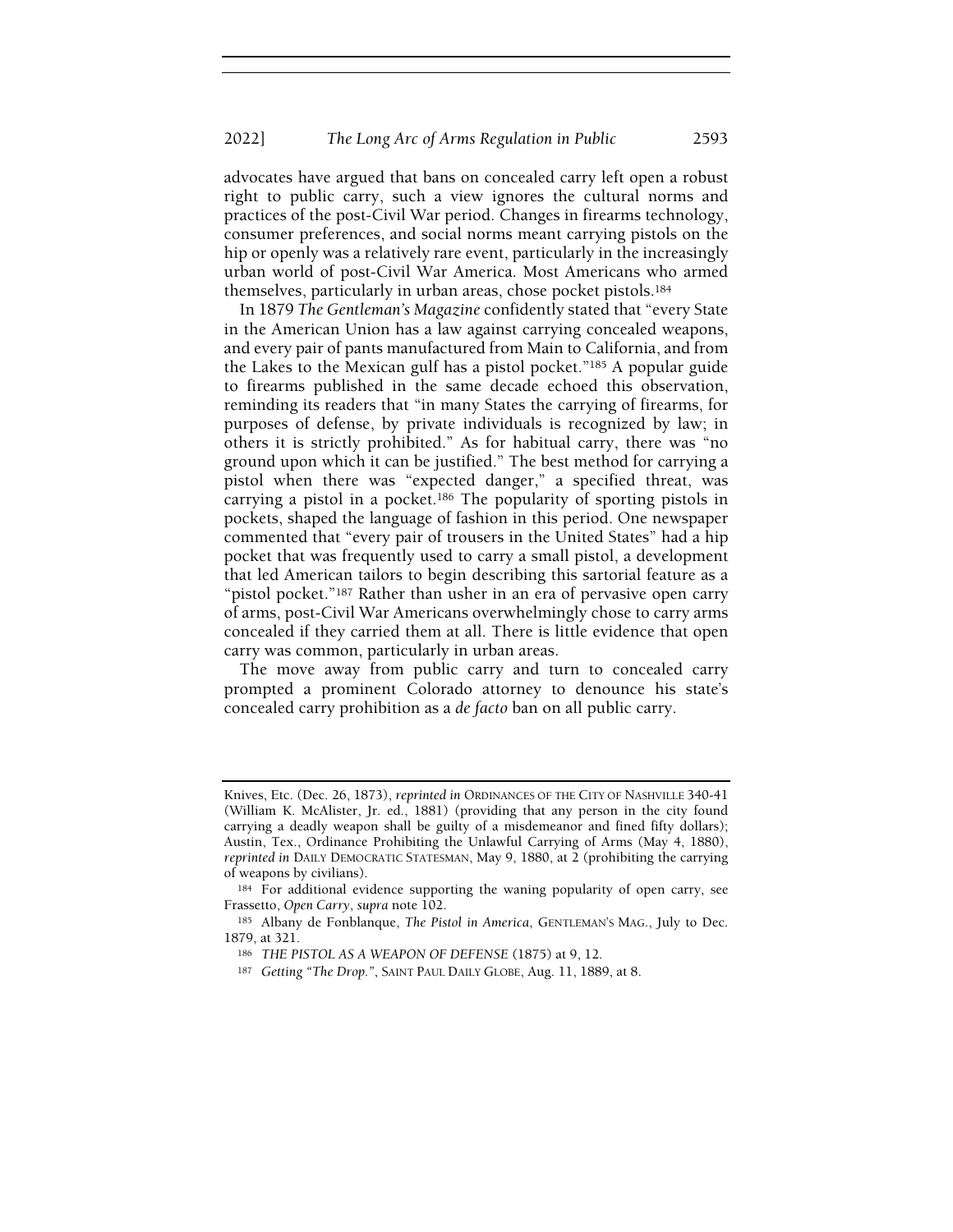Modern improvements and common convenience have driven every weapon out of consideration except the revolver, it is a practical disarmament where a man is not allowed to carry such weapon in the only way which common sense allows it to be carried. No one but a fool will parade the streets with a revolver outside the person any more than he would carry his pocket book or his watch outside the person. A man will carry his watch in his watch pocket, and his revolver in his hip pocket, which the tailor made for it, and the only place where he can carry it without making a hippodrome of his person. It is just as senseless as if the law allowed the use of hats-provided they are not worn on the head.<sup>188</sup>

A similar assessment of the decline in open carry prompted one progun judge in Louisiana to lament his state's long-standing prohibition on concealed carry. In a spirited grand jury charge, he bemoaned prohibitions on concealed weapons because it meant that decent law abiding citizens would not carry openly: "he cannot, without being absurd, walk the public streets with his pistol exposed upon his person."189 Respectable men who wished to "avoid being ludicrous" had little choice but to carry weapons concealed.190 Given these facts, a ban on concealed weapons amounted to comprehensive ban on public carry in most jurisdictions, particularly populous areas.<sup>191</sup>

The other significant development in firearms regulation that began during Reconstruction was the growth of local permit schemes in many of the nation's cities and towns. This approach to gun regulation reflected the declining influence of justices of the peace as the primary agents of law enforcement in urban post-Civil War America. The rise of professional police forces and police courts changed the nature of law enforcement.192 The traditional surety model of enforcing the peace, it is worth recalling, was rooted in common law and this in turn reflected the realities of life in the small face to face agrarian communities of the early modern Anglo-American world. This informal community-based approach was well suited to a pre-industrial society in which members

<sup>188</sup> Carrying Concealed Weapons, 4 COLO. L. REP. 277-78 (1884).

<sup>189</sup> Judge Moise Makes Up His Grand Jury, DAILY PICAYUNE, Dec. 3, 1895, at 3.

<sup>190</sup> Id.

<sup>191</sup> See Frassetto, Open Carry, supra note 102, at 3.

<sup>192</sup> On the transformation of American law and the rise of the modern regulatory state, see Herbert Hovenkamp, Appraising the Progressive State, 102 IOWA L. REV. 1063, 1068-75 (2017), William J. Novak, Common Regulation: Legal Origins of State Power in America, 45 HASTINGS L.J. 1061, 1081-83 (1994), and Jed H. Shugerman, The Legitimacy of Administrative Law, 50 TULSA L. REV. 301, 304-05 (2015).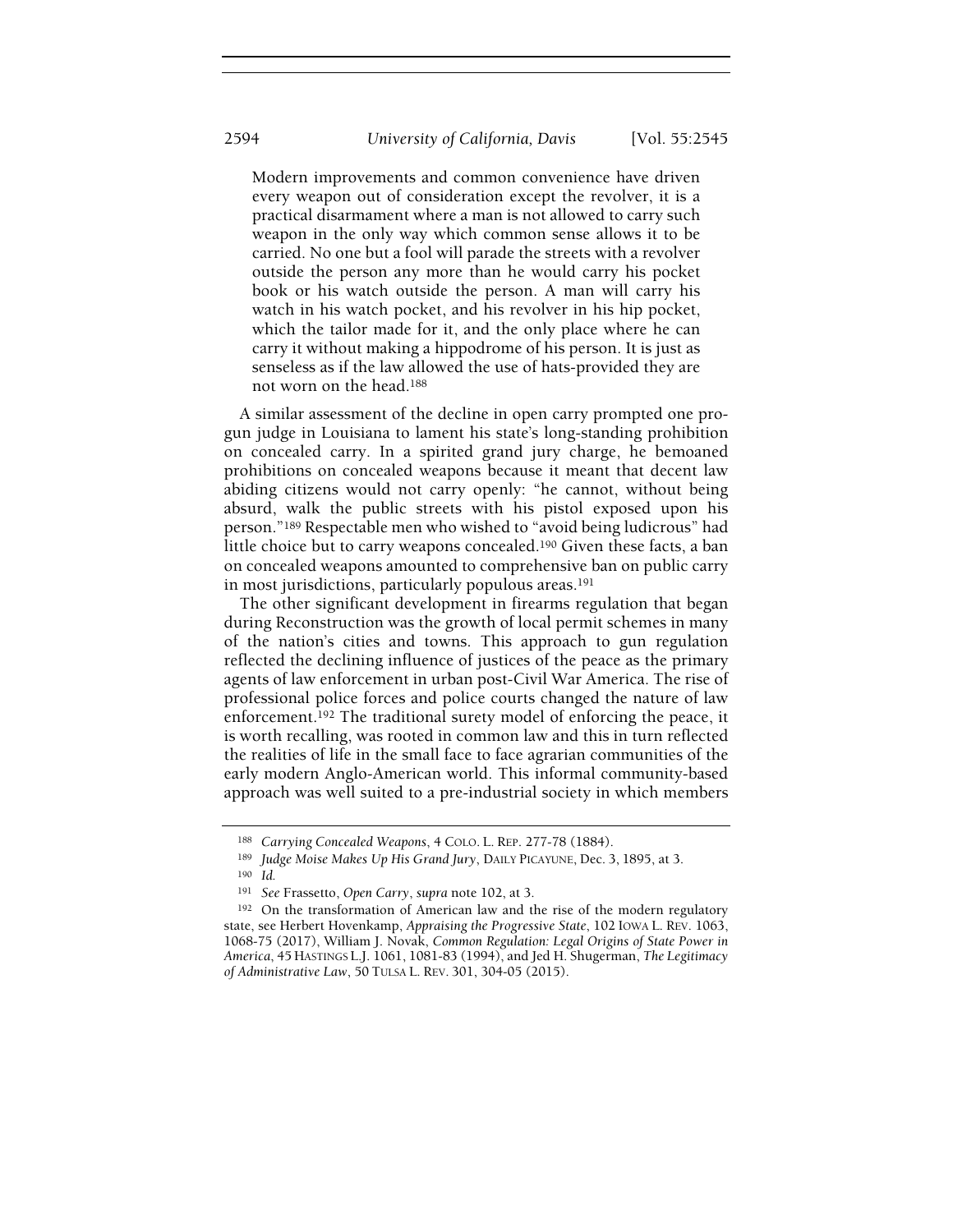of the local gentry elite, who typically served as justices of the peace, could count on the mechanisms of deference and a web of patron-client relationships to help them maintain social order.193 Slowly over the course of the nineteenth century, as America modernized, urbanized, and became a more diverse and highly mobile society, traditional community-based mechanisms of law enforcement eroded. Sureties were less effective at securing the peace in America's growing metropolitan cities. New institutions and processes were necessary to police America's expanding and increasingly heterogeneous cities. Professional police forces, special police courts, and new administrative agencies were better suited to maintaining social order and the peace in the urban world of nineteenth-century America.<sup>194</sup>

By the end of the nineteenth century, Americans residing in urban areas, particularly those dwelling in the nation's most populous cities, were likely to be living under some form of restrictive public carry legal regime: bans on concealed carry, good cause permit schemes, or broad restrictions on public carry with good cause and affirmative self-defense exceptions.195 (See Table Two). Millions of Americans were living in cities that implemented some form of public carry restriction by the end of the nineteenth century.

<sup>193</sup> See generally ALLEN STEINBERG, THE TRANSFORMATION OF CRIMINAL JUSTICE, PHILADELPHIA 1800-1880, at 5-6 (Thomas A. Green ed., 1989) (noting that justices of peace were generally regarded as "neighbors" and "plain people" who sat on the criminal court and had legislative responsibilities, contributing to the maintenance of social order).

<sup>194</sup> ERIC H. MONKKONEN, AMERICA BECOMES URBAN: THE DEVELOPMENT OF U.S. CITIES AND TOWNS, 1780-1980, at 98-109 (1995).

<sup>195</sup> On the legal consensus that regulations of public carry were not in conflict with the right to bear arms, see THE AMERICAN AND ENGLISH ENCYCLOPEDIA OF LAW 408 (John Houston Merrill ed., 1887) and John Forrest Dillon, The Right to Keep and Bear Arms for Public and Private Defence, 1 CENT. L.J. 259, 260 (1874). For modern confirmation of these assessments, see Robert J. Spitzer, Gun Law History in the United States and Second Amendment Rights, 80 LAW & CONTEMP. PROBS. 55, 68 (2017).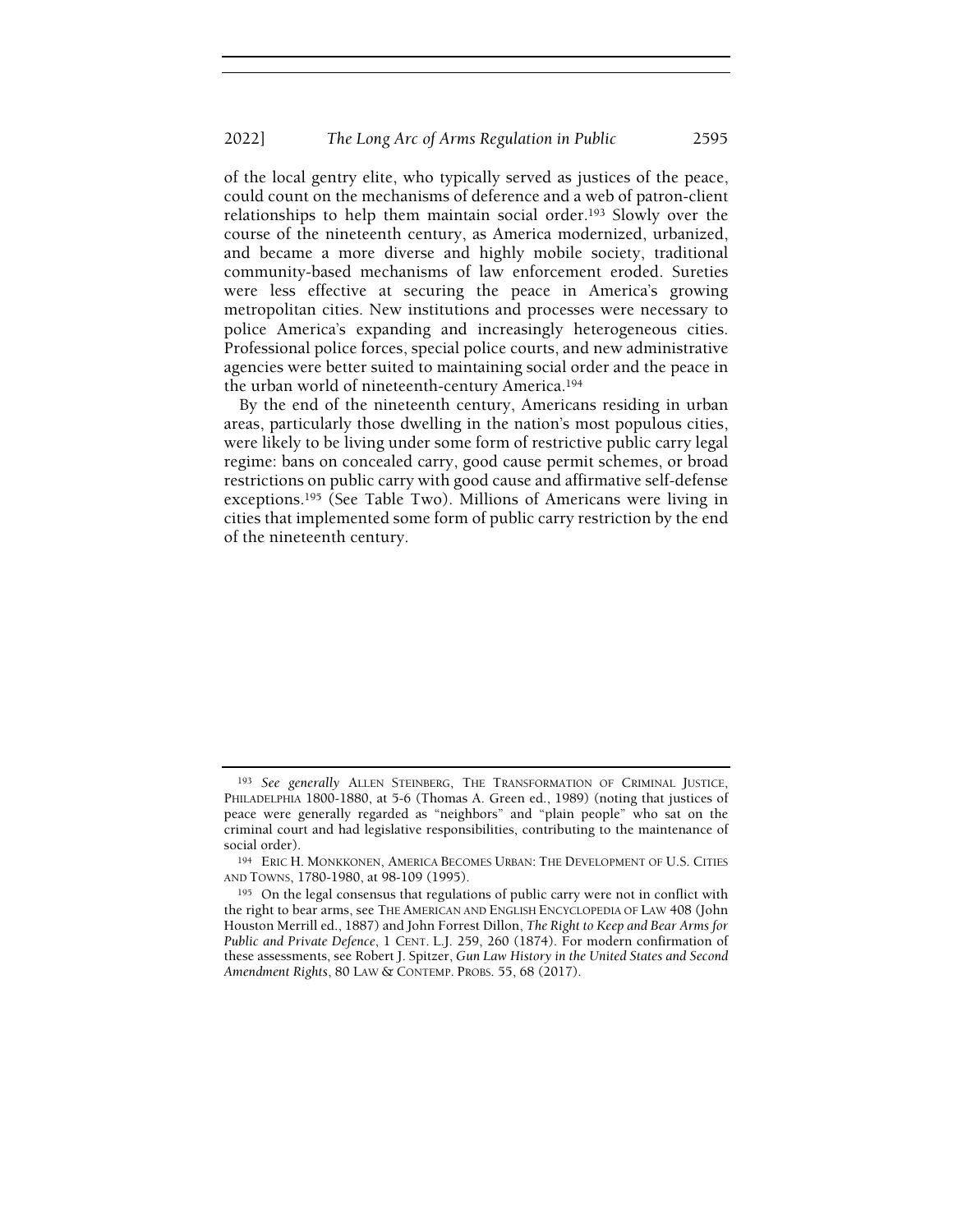| Rank           | City          | Population<br>$(1900)^{196}$ | Regulation                     |  |
|----------------|---------------|------------------------------|--------------------------------|--|
| 1              | N.Y.          | 3,437,202                    | Permit <sup>197</sup>          |  |
| $\overline{2}$ | Chicago       | 1,698,575                    | Permit <sup>198</sup>          |  |
| 3              | Phila.        | 1,293,697                    | <b>State Concealed Carry</b>   |  |
|                |               |                              | Prohibition <sup>199</sup>     |  |
| 4              | St. Louis     | 575,238                      | Permit <sup>200</sup>          |  |
| 5              | <b>Boston</b> | 560,892                      | Prohibition with good          |  |
|                |               |                              | cause exception <sup>201</sup> |  |
| 6              | Baltimore     | 508,957                      | Concealed Carry                |  |
|                |               |                              | Prohibition <sup>202</sup>     |  |
| 7              | Cleveland     | 381,768                      | State Prohibition on           |  |
|                |               |                              | Concealed Carry <sup>203</sup> |  |
| 8              | Buffalo       | 352,387                      | Permit <sup>204</sup>          |  |
| 9              | Cincinnati    | 342,782                      | State Prohibition on           |  |
|                |               |                              | Concealed Carry <sup>205</sup> |  |
| 10             | San           | 325,902                      | Permit <sup>206</sup>          |  |
|                | Francisco     |                              |                                |  |

Table 2. Post Civil War Limits on Public Carry in the Nation's Ten Largest Cities

Faced with rising levels of gun violence states and localities eagerly embraced the new tools to deal with threats to the peace.<sup>207</sup>

<sup>202</sup> See Act of Mar. 14, 1888, 1888 Md. Laws 522 (describing the consequences of a person found to be concealing a pistol or deadly weapon on their person). For discussion of the way this statute was interpreted at the time, see LEWIS HOCHHEIMER, A MANUAL OF CRIMINAL LAW, AS ESTABLISHED IN THE STATE OF MARYLAND 146-47 (1889).

<sup>203</sup> See An Act to Prohibit the Carrying or Wearing of Concealed Weapons, OHIO REV. CODE ANN. § 33.211 (1860).

<sup>204</sup> See An Act to Revise the Charter of the City of Buffalo, 1891 N.Y. Laws 129, 177.

<sup>205</sup> See OHIO REV. CODE ANN. § 33.211 (1860).

<sup>196</sup> 1 U.S. CENSUS OFF., CENSUS REPORTS 1xix tbl. XXII (1901).

<sup>&</sup>lt;sup>197</sup> See NEW YORK, N.Y., ORDINANCES OF THE MAYOR ALDERMAN AND COMMONALTY OF THE CITY OF NEW YORK art. XXVII (1881).

<sup>198</sup> See CHICAGO, ILL., ORDINANCES pt. 1, ch. 8, § 1 (1873).

<sup>199</sup> See FREDERICK C. BRIGHTLY, ANNUAL DIGEST OF THE LAWS OF PENNSYLVANIA FOR THE YEARS 1873 TO 1878, at 1778 (1878).

<sup>200</sup> See ST. LOUIS, MO., REV. ORDINANCES ch. 26, art. 2, § 989 (1893).

<sup>201</sup> See MASSACHUSETTS GENERAL STATUTES ch. 155, sec. 46; ch. 212, sec. 15 (1906).

<sup>206</sup> See CITY OF SAN FRANCISCO, GENERAL ORDERS OF THE BOARD OF SUPERVISORS PROVIDING REGULATIONS FOR THE GOVERNMENT OF THE CITY AND COUNTY OF SAN FRANCISCO 8 (1884).

<sup>207</sup> See ROTH, AMERICAN HOMICIDE, supra note 93, at 347-54.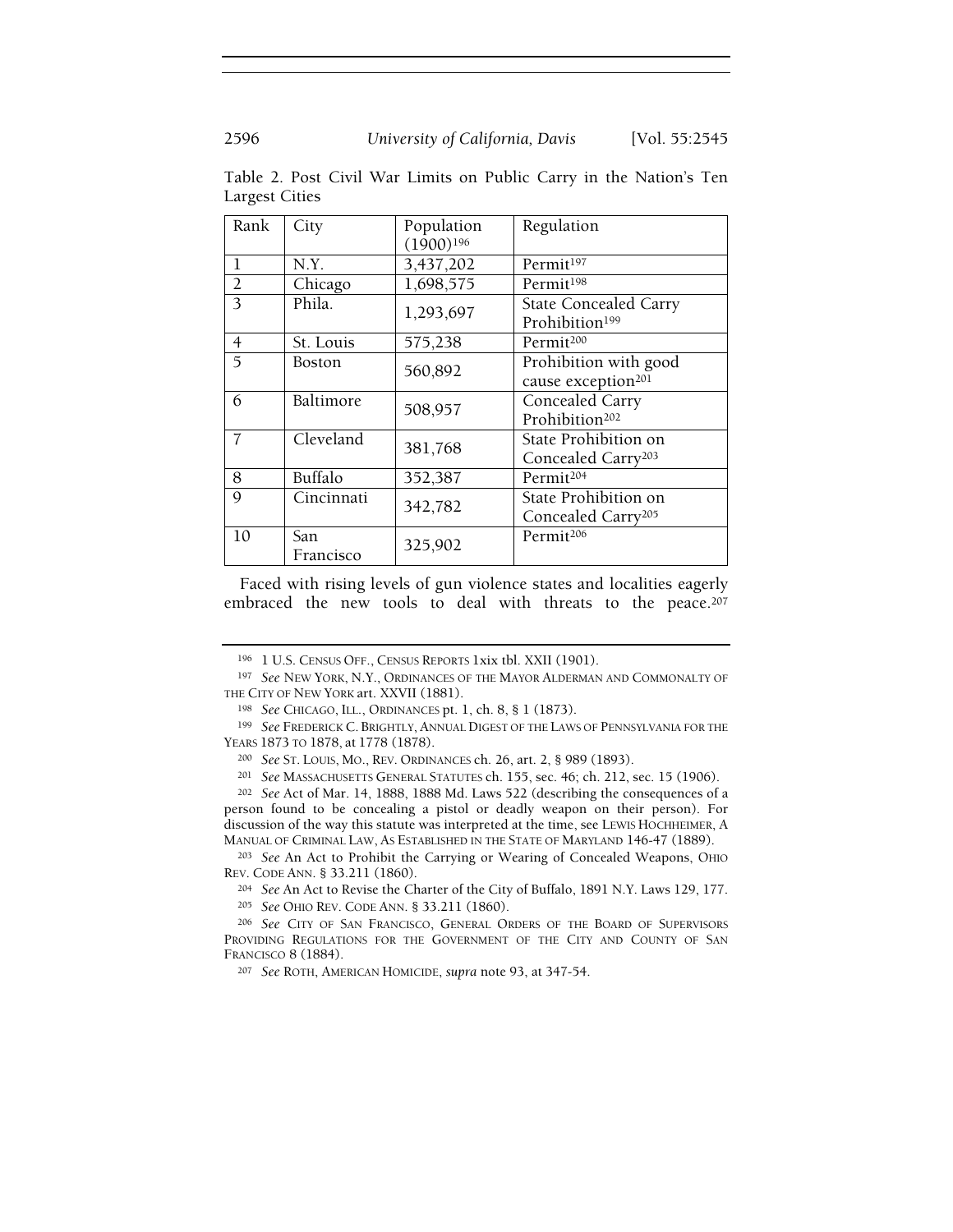Constitutional commentators saw few problems with such regulations which were understood to be a straightforward application of the police power.<sup>208</sup>

#### VI. RECONSTRUCTION, RACE, AND THE POLITICS OF GUN CONTROL

One of the most persistent and insidious myths clouding debate over the Second Amendment during the period of Reconstruction is the false claim that gun control in this period was inherently racist.209 This erroneous claim confuses the racist Black Codes enacted by Confederate sympathizers shortly after the conclusion of the war with the racially neutral laws passed and enforced by Republicans during the brief period when they controlled southern governments. Recent scholarship has illuminated the social and legal history of enforcement practices during Reconstruction, providing a remarkable glimpse into how the post-Civil War era restrictions on public carry functioned at the local level. Although parts of the antebellum South had a relatively lax regulatory regime for public carry, the Republican dominated legislatures in the Reconstruction South broke with this tradition and enacted a variety of sweeping laws aimed at preserving the peace. Protecting free persons and Republicans from the threat posed by vigilante violence and terrorist paramilitary groups such as the Ku Klux Klan was essential to

<sup>&</sup>lt;sup>208</sup> See JOHN NORTON POMEROY, AN INTRODUCTION TO THE CONSTITUTIONAL LAW OF THE UNITED STATES: ESPECIALLY DESIGNED FOR STUDENTS, GENERAL AND PROFESSIONAL 152- 53 (Boston, Houghton, Osgood & Co., 4th ed. 1879); THE AMERICAN AND ENGLISH ENCYCLOPEDIA OF LAW, supra note 195, at 438; Dillon, supra note 195, at 261.

<sup>209</sup> For examples of historically dubious claims that gun control during Reconstruction was racist, see STEPHEN P. HALBROOK, FREEDMEN, THE FOURTEENTH AMENDMENT, AND THE RIGHT TO BEAR ARMS, 1866-1876, at 10-11 (1998) and Robert J. Cottrol & Raymond T. Diamond, "Never Intended to Be Applied to the White Population": Firearms Regulation and Racial Disparity – The Redeemed South's Legacy to a National Jurisprudence – Freedom: Constitutional Law, 70 CHI.-KENT L. REV. 1307, 1309-11 (1995). See also NICHOLAS JOHNSON, NEGROES AND THE GUN: THE BLACK TRADITION OF ARMS 81-82 (2014); Justin Aimonetti & Christian Talley, Race, Ramos, and the Second Amendment Standard of Review, 107 VA. L. REV. ONLINE 193, 210 (2021); Clayton E. Cramer, The Racist Roots of Gun Control, 4 KAN. J.L. & PUB. POL'Y 17, 17-18 (1995). These accounts rest on impressionistic and cherry-picked evidence. They also do not examine the actual practices in place at the local level. Equally problematic, all of these authors fail to distinguish between the actions of pro-Reconstruction Republicans during the period in which they controlled southern government and the actions of white supremacist Jim Crow governments that took control of the South after Reconstruction was dismantled. For a critique that gun control is a racist canard, see Patrick J. Charles, Racist History and the Second Amendment: A Critical Commentary, 43 CARDOZO L. REV. (forthcoming 2022); Carole Emberton, The Limits of Incorporation: Violence, Gun Rights, and Gun Regulation in the Reconstruction South, 17 STAN. L. & POL'Y REV. 611, 621-22 (2006); and Frassetto, The Nonracist, supra note 152, at 173-74.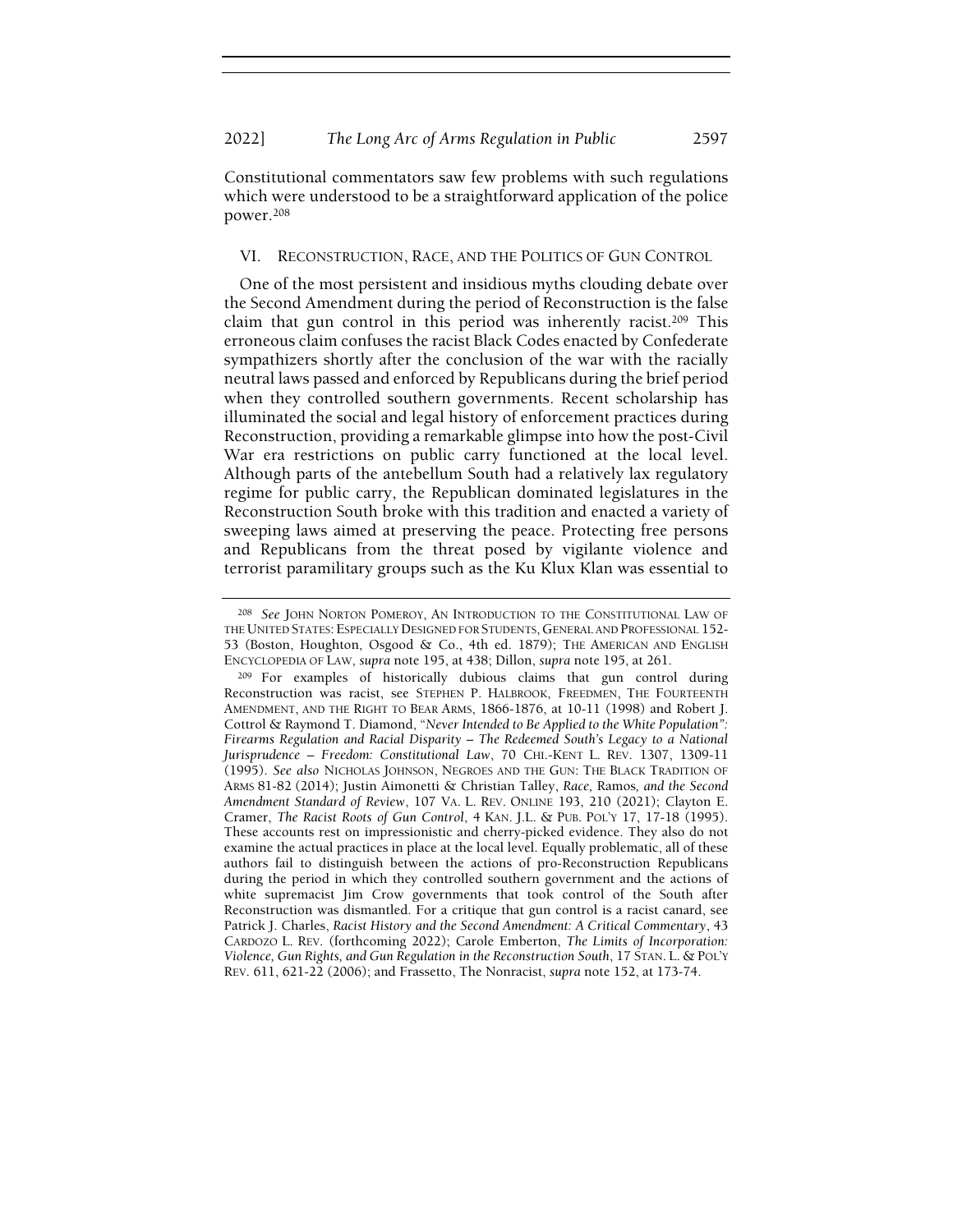both restoring order and to advancing the political goals of Reconstruction.210 Racially neutral limits on public carry were not inimical to the project of Reconstruction, they were indispensable to its success. These laws were not only actively enforced in the Reconstruction era South, but they were done in a racially neutral fashion.<sup>211</sup>

Consider the case of De Soto Parish in Louisiana. The pattern of prosecution and conviction rates for crime in this locality offer a remarkable glimpse into how law functioned during the brief window when Republicans controlled the South. Although local records for many areas of the South are not available, De Soto Parish is a rare exception where extensive documentation has survived the vicissitudes of time and local record keeping. The evidence from DeSoto illuminates the complex connections between race, guns, and Reconstruction.

| Reconstruction: Racial Disparities in Prosecution and Conviction <sup>212</sup> |        |        |  |
|---------------------------------------------------------------------------------|--------|--------|--|
|                                                                                 | Whites | Blacks |  |

Table 3. Race and Criminal Justice in De Soto Parish during

|                     | Whites    |          |      | <b>Blacks</b>    |          |      |
|---------------------|-----------|----------|------|------------------|----------|------|
|                     | Convicted | Indicted |      | Rate   Convicted | Indicted | Rate |
| Crime               |           |          |      |                  |          |      |
| Murder              |           | 12       | 8.3  | 6                | 10       | 60   |
| Assault             | 6         | 20       | 30   |                  | 15       | 26.6 |
| Other               |           | 0        |      |                  | 4        | 25   |
| violent             |           |          |      |                  |          |      |
| Total<br>violent    |           | 32       | 21.8 | 11               | 29       | 37.9 |
| Concealed<br>weapon | 9         | 13       | 69.2 | 6                | 13       | 46.1 |

Historian Mark Leon De Vries has produced a meticulous and deeply researched account of the legal history of this parish, exhuming a wealth of data about how law functioned at the local level.213 De Vries' research reveals the complex racial dynamics governing the administration of local justice. Republicans had mixed success with protecting African Americans in De Soto. Forms of systematic racism endured, but the one

<sup>210</sup> See Cornell, The Right to Regulate, supra note 8, at 69-71.

<sup>&</sup>lt;sup>211</sup> See Brennan Rivas, Enforcement of Public Carry Restrictions: Texas as a Case Study, 55 UC DAVIS L. REV. 2603 (2022).

<sup>212</sup> The data in this table is adapted from Mark Leon De Vries, Between Equal Justice and Racial Terror: Freedpeople and the District Court of DeSoto Parish During Reconstruction, 56 LA. HIST. 261, 292-93 (2015).

<sup>213</sup> Id.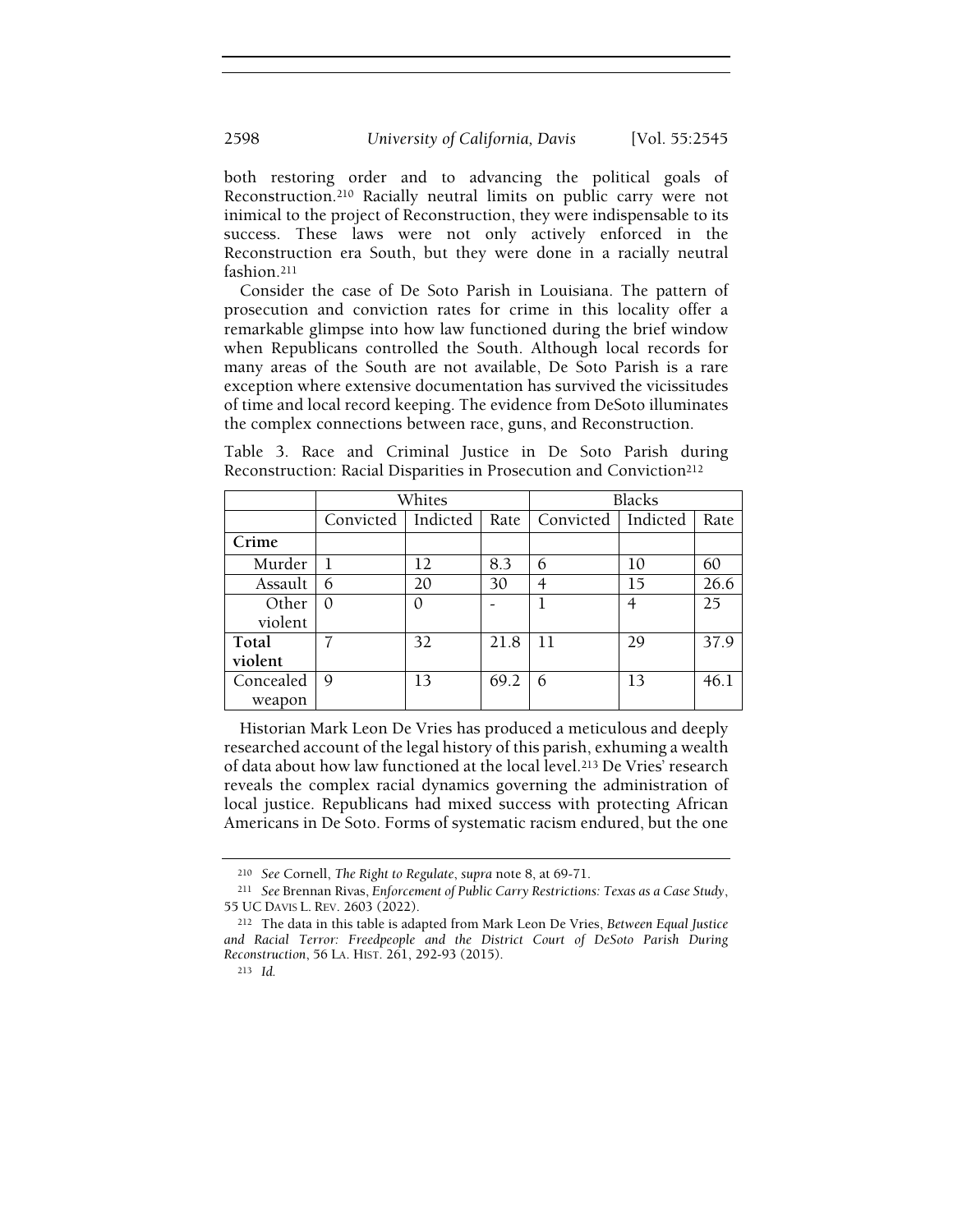area in which Republicans did achieve the laudable goal of preserving the peace in a racially neutral manner was regulation of habitual public carry.

Reconstruction did not eliminate all forms of systemic racism from De Soto Parish. Facially neutral criminal laws did have a disparate impact on Blacks and whites but not in the way that gun rights advocates have asserted.214 There was a sharp racial disparity in the outcome of homicide prosecutions. Black victims were far less likely to obtain justice against a white defendant and Black men accused of homicide were far more likely to be convicted and punished for alleged crimes. The racial disparity evident in vastly different outcomes of prosecutions reveals the continuing impact of structural racism in homicide cases. But, Republicans enjoyed far greater success at implementing a racially neutral regime for enforcing public carry restrictions. Whites were not only vigorously prosecuted for violations of the state's long-standing ban on concealed carry, but they were convicted at significantly higher rate than Blacks. In contrast to homicide prosecutions, neutral enforcement of prohibitions of public carry promoted the peace and hence made everyone safer, a fact that likely contributed to Republican's ability to enforce these laws in a racially neutral manner. The evidence from De Soto Parish is consistent with other recent scholarship on gun law enforcement in Reconstruction era Texas.215 In Texas a similar pattern regarding enforcement of public carry laws also emerged during Republican rule. Based on this new body of scholarship it now seems clear that Republicans in the Reconstruction South not only passed facially neutral gun laws, but they successfully enforced them in a nondiscriminatory fashion, aiming to protect the peace and further the goals of promoting equality.216 Although the rise of Jim Crow eventually made neutral enforcement of gun laws in the South impossible, recognizing the brief historical window during Reconstruction era when Republican led governments enforced gun laws neutrally is a useful corrective to claims that gun control laws are always racist.

The dawn of the new century led to an intensification of efforts to regulate firearms, including public carry. In 1906, Massachusetts modernized its firearms regulatory scheme, prohibiting public carry

<sup>214</sup> See id.

<sup>215</sup> See id.; see also Rivas, supra note 211.

<sup>216</sup> See De Vries, supra note 212, at 292-93; see also Rivas, supra note 211.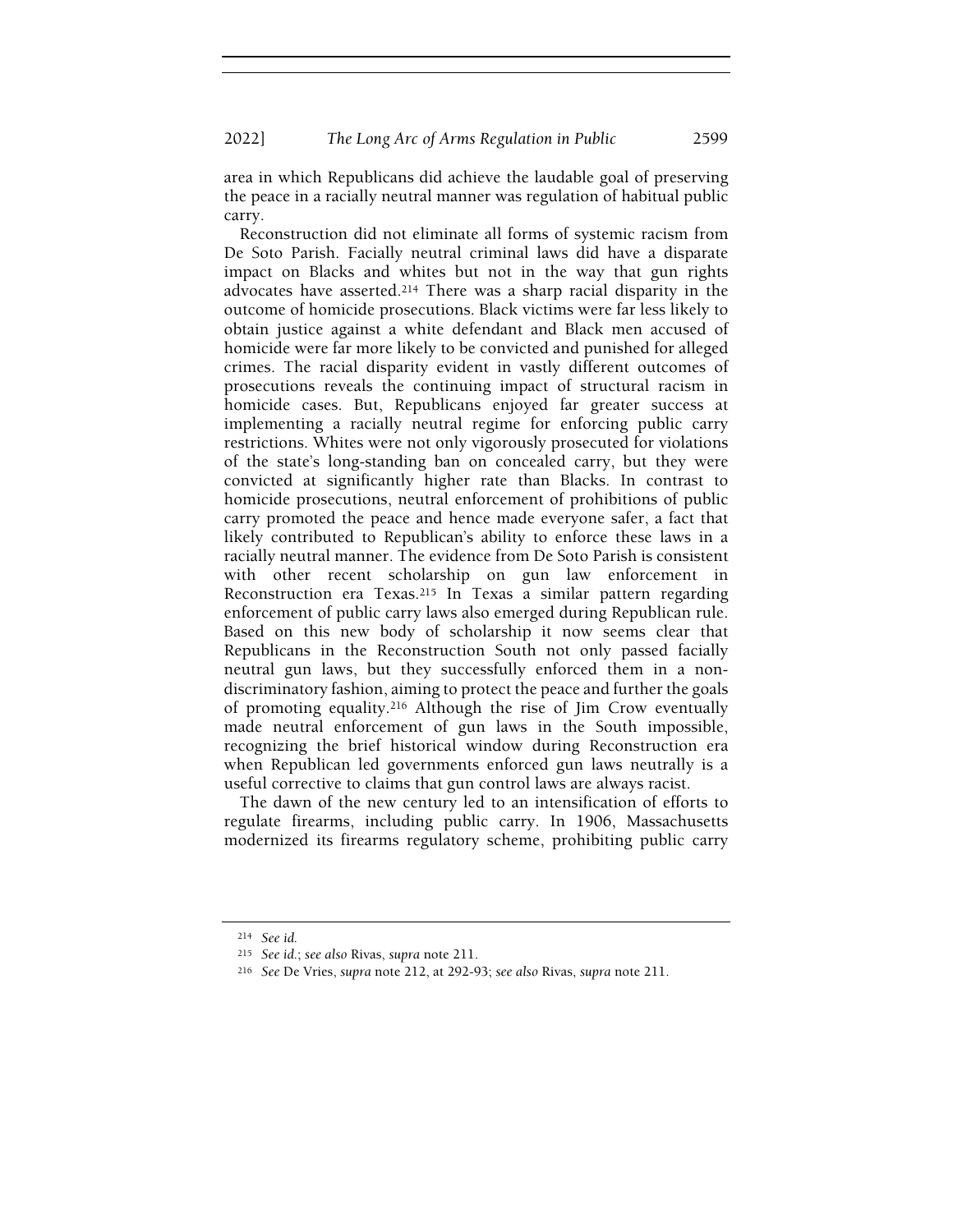without a license.217 To obtain a permit one had to demonstrate a "good reason to fear an injury to [one's] person or property."218 Other states adopted similar laws. New York's Sullivan law (1911), a comprehensive gun control measure that imposed limits on both the sale and ability to carry arms in public, prompted some criticism from gun rights advocates, but few mainstream legal commentators questioned its constitutionality.219 The growing popularity of these types of law led other states and localities to adopt similar statutes and ordinances.220 In 1923, the U.S. Revolver Association published a model public carry law, later adopted by additional states, that included a similar good cause requirement. The right to obtain a permit to carry was conditioned on having a "good reason to fear an injury to his person or property." The model law was approved by the NRA's future president, Karl T. Frederick.221 The very first issue of the Duke Law School journal of Law and Contemporary Problems (1934) explained that the use of license or

<sup>217</sup> As legal scholar Eric Ruben observes, "administering weapons laws ex ante through a licensing scheme, rather than ex post at trial, has various advantages for the weapon bearer." Ruben, supra note 48, at 97.

<sup>218</sup> Act of Mar. 16, 1906, ch. 172, §§ 1-2, 1906 Mass. Acts 150 (regulating the carrying of concealed weapons).

<sup>219</sup> For the historical context of the enactment of the Sullivan law and reactions to it, see PATRICK J. CHARLES, ARMED IN AMERICA: A HISTORY OF GUN RIGHTS FROM COLONIAL MILITIAS TO CONCEALED CARRY 175-98 (2018). For the constitutionality of the law, see People ex rel. Darling v. Warden of City Prison, 139 N.Y.S. 277, 286 (N.Y. App. Div. 1913).

<sup>220</sup> See, e.g., Act effective 1927, §§ 1, 4-6, 1927 R.I. Pub. Laws 256 (regulating the possession of firearms); Act effective 1917, §§ 3-4, 1917 Cal. Stat. 221-25 (prohibiting "an act relating to and regulating the carrying, possession, sale or other disposition of firearms capable of being concealed upon the person; prohibiting the possession, carrying, manufacturing and sale of certain other dangerous weapons and the giving, transferring and disposition thereof to other persons within this state; providing for the registering of the sales of firearms; prohibiting the carrying or possession of concealed weapons in municipal corporations; providing for the destruction of certain dangerous weapons as nuisances and making it a felony to use or attempt to use certain dangerous weapons against another"); Act effective 1917, §§ 1, 3-A, 4, 4-A, 4-B, 4-C, 1917 Or. Laws 804-08 ("Prohibiting the manufacture, sale, possession, carrying, or use of any blackjack, slungshot, billy, sandclub, sandbag, metal knuckles, dirk, dagger or stiletto, and regulating the carrying and sale of certain firearms, and defining the duties of certain executive officers, and providing penalties for violation of the provisions of this  $[A]$ ct.").

<sup>221</sup> National Firearms Act: Hearing on H.R. 9066 Before the H. Comm. on Ways and Means, 73rd Cong. 38-62 (1934) (statement of Karl T. Frederick, President, National Rifle Association of America).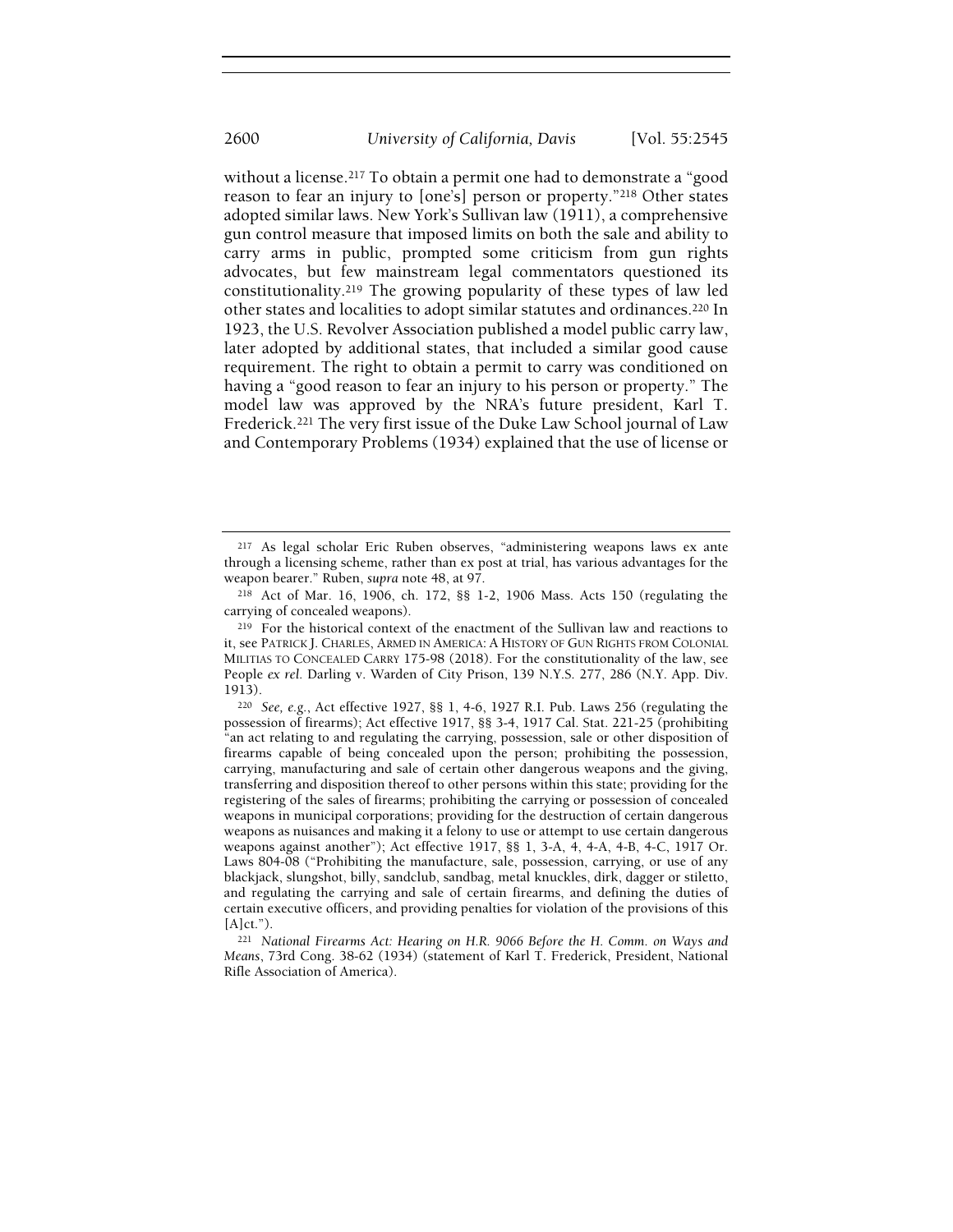permit schemes had become a standard feature of gun regulation in the twentieth century and was unquestionably constitutional.<sup>222</sup>

#### **CONCLUSION**

Limits on armed travel in public are of ancient vintage, stretching back deep into Anglo-American law. In England prior to colonization, the open carry of firearms was generally prohibited in populous areas, with limited exceptions for community defense and law enforcement, and with a legally sanctioned exception for the gentry elite. There is no historical evidence of an individual right for ordinary Britons to carry weapons outside of these narrow and well-defined exceptions. This common law framework was imported to the American colonies, but it was modified to reflect the realities of life in a frontier society that was in a constant state of preparedness for war with rival European powers and the indigenous population of North America.

American Independence did not mark a total rupture with this inherited tradition, but it did accelerate the transformation and Americanization of the common law. As was true for nearly every aspect of early American law, there was significant regional differences between the way the law evolved in the New Republic. While some Southern states recognized an individual right to openly carry firearms for specific purposes, this view was largely restricted to the white citizens of slave-holding states. In other parts of pre-Civil War America, there was a more limited right to carry for reasons of self-defense when a specified threat existed. Contrary to claims of gun rights advocates there was no broad free-standing right of peaceable armed travel in populous areas in antebellum America. Moreover, the claim that these laws were never enforced is historically inaccurate: these laws were enforced in multiple jurisdictions.

After the Civil War, commencing in the era of the Fourteenth Amendment, the level of firearms regulation at both the state and local level intensified. States and localities enacted a variety of limits on public carry, including bans on open carry, prohibitions on concealed carry, and permit schemes. Important changes in the modes of policing and enforcing the peace had profound implications for the enforcement of these regulations. The growth of professional police forces in urban areas, and expansion of police courts, in the years after the Civil War led to greater convergence in the approach to firearms regulation than had been possible in antebellum America where local justices of the

<sup>&</sup>lt;sup>222</sup> John Brabner-Smith, Firearm Regulation, 1 LAW & CONTEMP. PROBS. 400, 401-04 (1934).